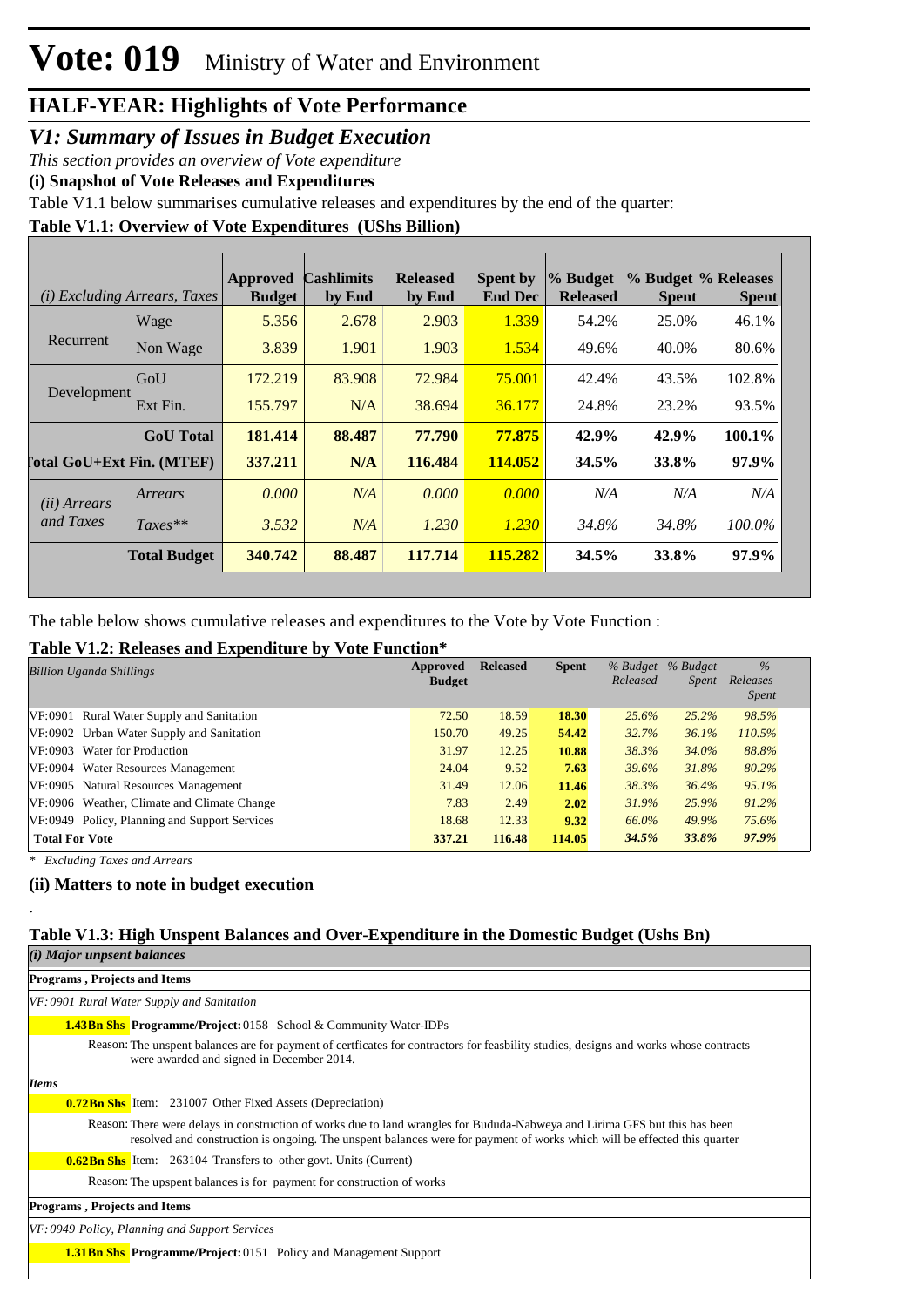| Reason: The unspent balance are for payment of certficated for construction of the ministry head quarters.                                                                                                                    |
|-------------------------------------------------------------------------------------------------------------------------------------------------------------------------------------------------------------------------------|
| <b>Items</b>                                                                                                                                                                                                                  |
| <b>1.24Bn Shs</b> Item: 231001 Non Residential buildings (Depreciation)                                                                                                                                                       |
| Reason: The unspent balance are for payment of certificated for construction of the ministry head quarters                                                                                                                    |
| <b>Programs, Projects and Items</b>                                                                                                                                                                                           |
| VF: 0903 Water for Production                                                                                                                                                                                                 |
| <b>1.30Bn Shs Programme/Project: 0169</b> Water for Production                                                                                                                                                                |
| Reason: The unspent balances are for payment of certficates for Purchase of specialized equipment Units for development of facilities<br>under public private partnerships and force-account mechanisms and payment for works |
| <b>Items</b>                                                                                                                                                                                                                  |
| <b>0.74Bn Shs</b> Item: 231007 Other Fixed Assets (Depreciation)                                                                                                                                                              |
| Reason: payment for construction and rehabilitation of built surface water reservoirs                                                                                                                                         |
| <b>Programs, Projects and Items</b>                                                                                                                                                                                           |
| VF: 0904 Water Resources Management                                                                                                                                                                                           |
| <b>0.64Bn Shs</b> Programme/Project: 0165 Support to WRM                                                                                                                                                                      |
| Reason: The unspent balances are for purchase of machinery and equipment for water quality laboratory                                                                                                                         |
| Programs, Projects and Items                                                                                                                                                                                                  |
| VF: 0902 Urban Water Supply and Sanitation                                                                                                                                                                                    |
| <b>0.56Bn Shs</b> Programme/Project: 1192 Lake Victoria Water and Sanitation (LVWATSAN)Phase II Project                                                                                                                       |
| Reason: payment for works                                                                                                                                                                                                     |
| <b>Items</b>                                                                                                                                                                                                                  |
| <b>0.54Bn Shs</b> Item: 231007 Other Fixed Assets (Depreciation)                                                                                                                                                              |
| Reason: payment for works                                                                                                                                                                                                     |
| (ii) Expenditures in excess of the original approved budget                                                                                                                                                                   |
| * Excluding Taxes and Arrears                                                                                                                                                                                                 |

#### *V2: Performance Highlights*

*This section provides highlights of output performance, focusing on key outputs and actions impelemented to improve section performance.*

#### **Table V2.1: Key Vote Output Indicators and Expenditures\***

| <i>Vote, Vote Function</i><br><b>Key Output</b>         | <b>Planned outputs</b> | <b>Approved Budget and</b>                    | <b>Cumulative Expenditure</b><br>and Performance                                                                                                                                                                                                                                                                                                                                                                                                                                      | <b>Status and Reasons for any</b><br><b>Variation from Plans</b>                                                                                     |       |
|---------------------------------------------------------|------------------------|-----------------------------------------------|---------------------------------------------------------------------------------------------------------------------------------------------------------------------------------------------------------------------------------------------------------------------------------------------------------------------------------------------------------------------------------------------------------------------------------------------------------------------------------------|------------------------------------------------------------------------------------------------------------------------------------------------------|-------|
| Vote Function: 0901 Rural Water Supply and Sanitation   |                        |                                               |                                                                                                                                                                                                                                                                                                                                                                                                                                                                                       |                                                                                                                                                      |       |
| <b>Output: 090101</b>                                   |                        | Back up support for O & M of Rural Water      |                                                                                                                                                                                                                                                                                                                                                                                                                                                                                       |                                                                                                                                                      |       |
| Description of Performance:                             |                        |                                               | Site meetings conducted for<br>Ongino piped waer supply<br>system, BududaNabweya,<br>Lirima and Bukholi piped water<br>system<br>Management structure set up for<br>singila, one advocacy meeting<br>held and training of water board<br>and<br>Stakeholder carried out for<br>Singila piped water supply<br>system. The vote function also<br>conducted follow up supervision<br>trips to assess the management<br>and operation of the piped water<br>system in all the facilities. | Follow up supervision trips to<br>assess the management and<br>operation of the piped water<br>system in all the facilities is an<br>ongoing process |       |
| <b>Output Cost:</b>                                     | UShs Bn:               | 2.194                                         | UShs Bn:<br>0.726                                                                                                                                                                                                                                                                                                                                                                                                                                                                     | % Budget Spent:                                                                                                                                      | 33.1% |
| <b>Output: 090103</b>                                   |                        | Promotion of sanitation and hygiene education |                                                                                                                                                                                                                                                                                                                                                                                                                                                                                       |                                                                                                                                                      |       |
| Description of Performance: Conduct 4No. sanitation and |                        | hygiene improvement                           | Lirima GFS: Disseminated<br>sanitation baseline survey<br>campaigns for Singila, Wadelai results at district level                                                                                                                                                                                                                                                                                                                                                                    |                                                                                                                                                      |       |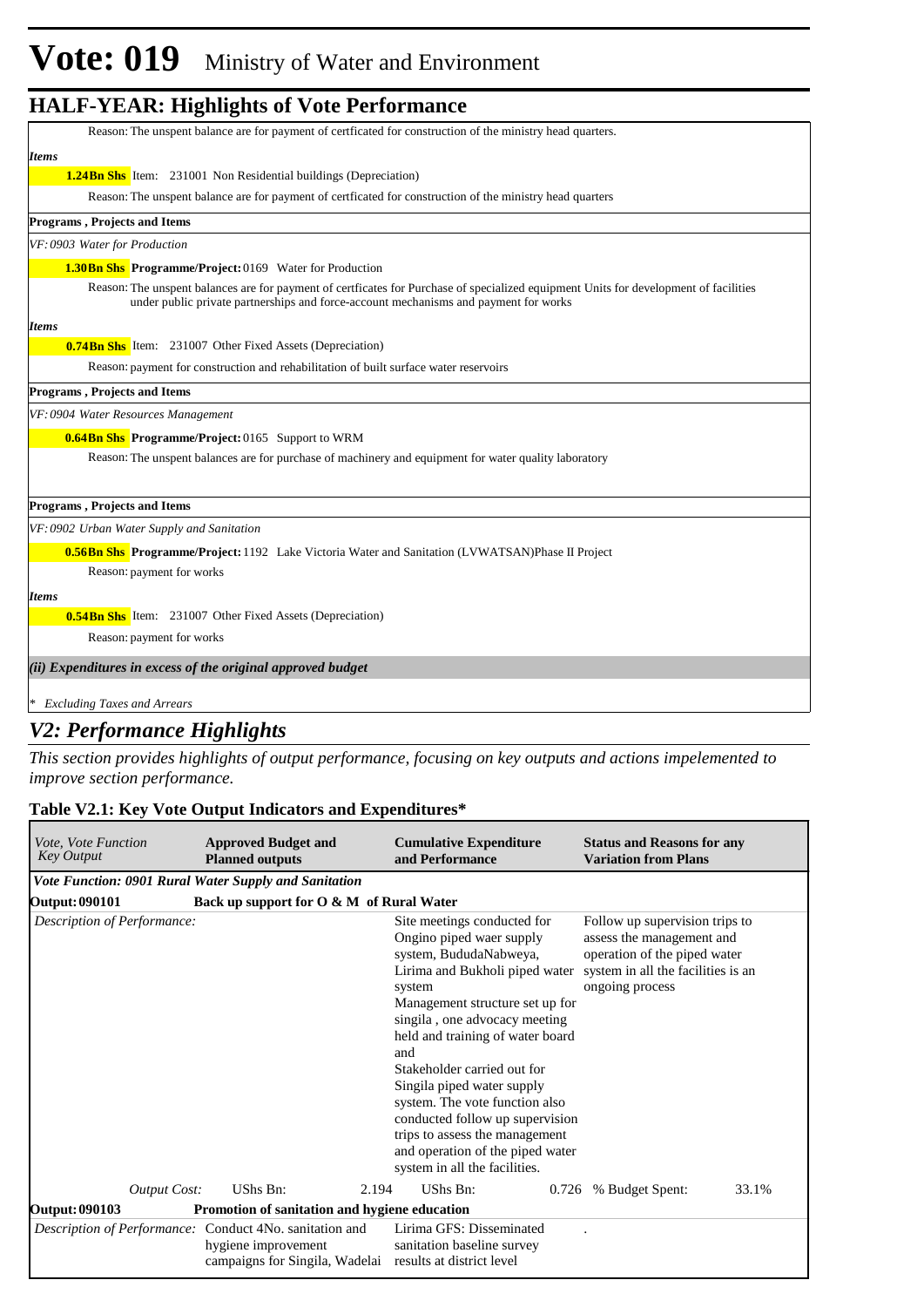| Vote, Vote Function<br><b>Key Output</b>                            | <b>Approved Budget and</b><br><b>Planned outputs</b>                                                                                                                                                                                                                                                                                                                | <b>Cumulative Expenditure</b><br>and Performance                                                                                                                                                                                                                                                                                                                                                                                                                                                                                                                                                                                                                                                                                                                                                                                                                                                                                                      | <b>Status and Reasons for any</b><br><b>Variation from Plans</b>                                                             |
|---------------------------------------------------------------------|---------------------------------------------------------------------------------------------------------------------------------------------------------------------------------------------------------------------------------------------------------------------------------------------------------------------------------------------------------------------|-------------------------------------------------------------------------------------------------------------------------------------------------------------------------------------------------------------------------------------------------------------------------------------------------------------------------------------------------------------------------------------------------------------------------------------------------------------------------------------------------------------------------------------------------------------------------------------------------------------------------------------------------------------------------------------------------------------------------------------------------------------------------------------------------------------------------------------------------------------------------------------------------------------------------------------------------------|------------------------------------------------------------------------------------------------------------------------------|
|                                                                     | and Nyarodho water systems in<br>Alwi dry corridor. Hygiene and<br>sanitation promotion in<br>Bududa/Nabweya, Ongino,<br>Luanda, Bukwo and Lirima<br>GFSs; Hygiene and sanitation<br>promotion for point water<br>sources under emergency<br>drilling; Conduct campaigns to<br>improve household sanitation in<br>the 6 constructed RGCs.                           | (Manafwa) and also in the sub<br>counties of Magale, Bubutu,<br>Butiru, Bunabwana and Sisuni.<br>Ongino: - Carried out household<br>assessments and dissemination<br>of results at community level for<br>water connections<br>Bududa GFS: Trained data<br>collectors on data collection tool<br>and techniques, pretested the<br>tool.<br>Conducted sanitation baseline<br>survey in the sub counties of<br>Bukigayi, Bushiribo, Nabweya,<br>Bududa T/C, Bulucheke and<br>Bushiyi.<br>Conducted hygiene and<br>sanitation promotion for BH<br>drilled in Buikwe, Kayunga,<br>Mukono, Iganga, Namutumba<br>and Kaliro<br>Supervision visits were made to<br>the districts of Soroti, Kumi,<br>Paliisa, Bukedea, Mbarara,<br>Sheema and Bushenyi.<br>Assessment of households'<br>sanitation and hygiene status for<br>water connections. Constructed<br>a school eco-san facility and<br>training of local masons in eco-<br>san construction skills. |                                                                                                                              |
| Performance Indicators:                                             |                                                                                                                                                                                                                                                                                                                                                                     | 75No. of LG staff trained in<br>Sanitation and Hygiene                                                                                                                                                                                                                                                                                                                                                                                                                                                                                                                                                                                                                                                                                                                                                                                                                                                                                                |                                                                                                                              |
| No. of national sanitation<br>and hygiene campaigns<br>undertaken** | 4                                                                                                                                                                                                                                                                                                                                                                   | 2                                                                                                                                                                                                                                                                                                                                                                                                                                                                                                                                                                                                                                                                                                                                                                                                                                                                                                                                                     |                                                                                                                              |
| No. of LG staff trained in<br>Sanitation and Hygiene                | 130                                                                                                                                                                                                                                                                                                                                                                 | 30                                                                                                                                                                                                                                                                                                                                                                                                                                                                                                                                                                                                                                                                                                                                                                                                                                                                                                                                                    |                                                                                                                              |
| <b>Output Cost:</b>                                                 | UShs Bn:<br>0.346                                                                                                                                                                                                                                                                                                                                                   | UShs Bn:                                                                                                                                                                                                                                                                                                                                                                                                                                                                                                                                                                                                                                                                                                                                                                                                                                                                                                                                              | 39.6%<br>0.137 % Budget Spent:                                                                                               |
| <b>Output: 090104</b><br>Description of Performance:                |                                                                                                                                                                                                                                                                                                                                                                     | Research and development of appropriate water and sanitation technologies<br>There has been research<br>ongoing with the regards to the<br>Rainwater harvesting strategy<br>and how best to apply it in order to apply it in order to serve the<br>to serve the people in water<br>stressed areas.<br>The Appropriate Technology<br>Centre is supported and the<br>framework contract is<br>operational.                                                                                                                                                                                                                                                                                                                                                                                                                                                                                                                                              | Research ongoing with the<br>regards to the Rainwater<br>harvesting strategy and how best<br>people in water stressed areas. |
| <b>Output Cost:</b>                                                 | UShs Bn:<br>0.246                                                                                                                                                                                                                                                                                                                                                   | UShs Bn:                                                                                                                                                                                                                                                                                                                                                                                                                                                                                                                                                                                                                                                                                                                                                                                                                                                                                                                                              | 0.068 % Budget Spent:<br>27.8%                                                                                               |
| <b>Output: 090180</b>                                               | <b>Construction of Piped Water Supply Systems (Rural)</b>                                                                                                                                                                                                                                                                                                           |                                                                                                                                                                                                                                                                                                                                                                                                                                                                                                                                                                                                                                                                                                                                                                                                                                                                                                                                                       |                                                                                                                              |
|                                                                     | Description of Performance: Construction of Nyarodho GFS<br>in the Alwi dry corridor $(50\%)$ ;<br>Carry out detailed design and<br>source protection of Kahama<br>Phase II to 20% level of<br>completion; Carry out detailed<br>engineering designs for 7 Large<br>GFSs and piped water supply in<br>water stressed areas; Continue<br>construction of Kanyampanga | Kanyampanga GfS at 80% level.<br>of completion; Wadelai RGC at<br>80% level of completion;<br>Singila RGC at 80% level of<br>completion; Bukhooli RGC<br>(design) at 20% level of<br>completion (designs completed<br>and contractor on site);<br>Nyarwodho (GfS) - Nebbi 30%<br>level of completion; Bududa-                                                                                                                                                                                                                                                                                                                                                                                                                                                                                                                                                                                                                                         |                                                                                                                              |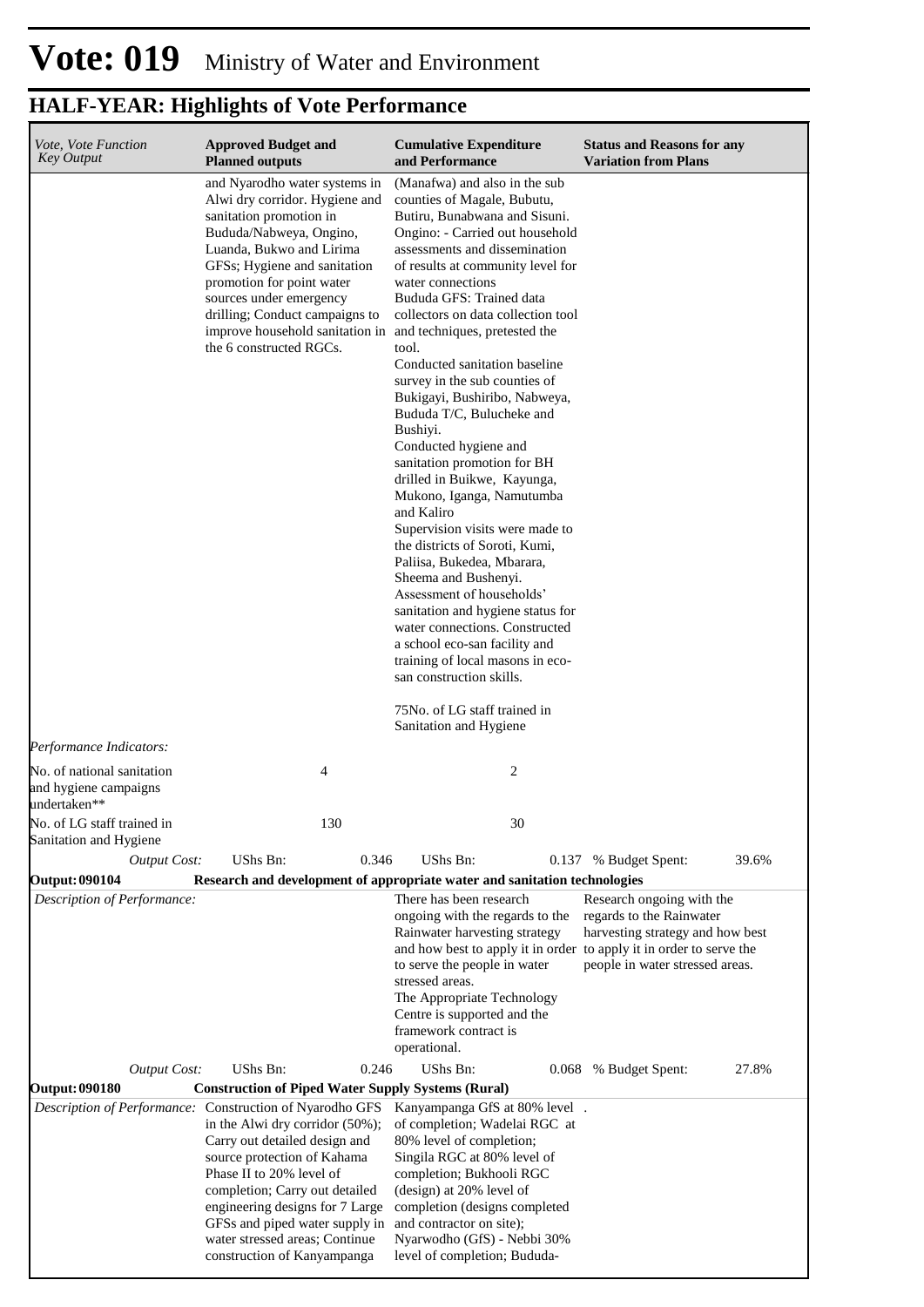| Vote, Vote Function<br><b>Key Output</b>                              | <b>Approved Budget and</b><br><b>Planned outputs</b>                                                                                                                                                                                                                                                                                                                                                                                                            | <b>Cumulative Expenditure</b><br>and Performance                                                                                                                                                                                                                                                                                                                                                                                             | <b>Status and Reasons for any</b><br><b>Variation from Plans</b>                                                                                                                                |
|-----------------------------------------------------------------------|-----------------------------------------------------------------------------------------------------------------------------------------------------------------------------------------------------------------------------------------------------------------------------------------------------------------------------------------------------------------------------------------------------------------------------------------------------------------|----------------------------------------------------------------------------------------------------------------------------------------------------------------------------------------------------------------------------------------------------------------------------------------------------------------------------------------------------------------------------------------------------------------------------------------------|-------------------------------------------------------------------------------------------------------------------------------------------------------------------------------------------------|
|                                                                       | GFS to 100% complete; 80%<br>completion of Bududa-Nabweya 28% level of<br>and Lirima in Manafwa district;<br>Construction of Bukwo(30%);<br>Extension of piped water in<br>Bukedea district, Extension of<br>piped water from Butebo health of completion (designs<br>center IV to Kanginima to<br>100%, design of Bukhooli WSS<br>to 20% completion level;<br>Rehabilitation of existing solar<br>power water supply systems of<br>Geregere in Agago district; | Nabweya and Lirima (GfS) at<br>completion(construction works<br>by land wrangles, now resolved<br>and construction ongoing);<br>Bukwo RGC (piped) at 5% level<br>completed and contractor<br>procured and on site)<br>Feasibility study and design of<br>Rwebisengo-Kanara (Ntoroko)<br>at 90% level of completion;<br>Ngoma-Wakyato (Nakaseke) at<br>70% completion level<br>,Bwabambara-Bugangari<br>(Rukungiri) at 65% detailed<br>design |                                                                                                                                                                                                 |
| Performance Indicators:                                               |                                                                                                                                                                                                                                                                                                                                                                                                                                                                 |                                                                                                                                                                                                                                                                                                                                                                                                                                              |                                                                                                                                                                                                 |
| No. of piped water<br>systems/GFS constructed in<br>rural areas**     | 6                                                                                                                                                                                                                                                                                                                                                                                                                                                               | 4                                                                                                                                                                                                                                                                                                                                                                                                                                            |                                                                                                                                                                                                 |
| No. of piped water supply<br>systems designed **                      | 7                                                                                                                                                                                                                                                                                                                                                                                                                                                               | 1                                                                                                                                                                                                                                                                                                                                                                                                                                            |                                                                                                                                                                                                 |
| <b>Output Cost:</b>                                                   | UShs Bn:<br>35.607                                                                                                                                                                                                                                                                                                                                                                                                                                              | UShs Bn:                                                                                                                                                                                                                                                                                                                                                                                                                                     | 21.7%<br>7.738 % Budget Spent:                                                                                                                                                                  |
| <b>Output: 090181</b>                                                 | <b>Construction of Point Water Sources</b>                                                                                                                                                                                                                                                                                                                                                                                                                      |                                                                                                                                                                                                                                                                                                                                                                                                                                              |                                                                                                                                                                                                 |
| Description of Performance: Drilling and construction of              | production wells (No.30) and<br>boreholes (No.270) in selected<br>areas in response to<br>emergencies; Conduct<br>hydrological surveys in water<br>stressed areas; Construction of<br>Sanitation Facilities (Rural);<br>Rehabilitation of broken down<br>(de-commissioned-Minor &<br>major repairs) hand pumps<br>(No.1100). other planned<br>outputs will include training of<br>80 LG staff in operation and<br>maintenance                                   | 20 production wells for mini-<br>piped schemes drilled                                                                                                                                                                                                                                                                                                                                                                                       | Contracts awarded and signed in<br>December 2014 for<br>rehabilitation of broken down<br>(de-commissioned-Minor &<br>major repairs) hand pumps and<br>Drilling of new boreholes (hand<br>pumps) |
| Performance Indicators:                                               |                                                                                                                                                                                                                                                                                                                                                                                                                                                                 |                                                                                                                                                                                                                                                                                                                                                                                                                                              |                                                                                                                                                                                                 |
| No. of LG staff trained on<br>Operations and Maintenance              | 80                                                                                                                                                                                                                                                                                                                                                                                                                                                              | $\theta$                                                                                                                                                                                                                                                                                                                                                                                                                                     |                                                                                                                                                                                                 |
| No. boreholes constructed                                             | 270                                                                                                                                                                                                                                                                                                                                                                                                                                                             | $\boldsymbol{0}$                                                                                                                                                                                                                                                                                                                                                                                                                             |                                                                                                                                                                                                 |
| <b>Output Cost:</b>                                                   | UShs Bn:<br>17.645                                                                                                                                                                                                                                                                                                                                                                                                                                              | UShs Bn:                                                                                                                                                                                                                                                                                                                                                                                                                                     | 0.0%<br>0.000 % Budget Spent:                                                                                                                                                                   |
| <b>Output: 090182</b>                                                 | <b>Construction of Sanitation Facilities (Rural)</b><br>Description of Performance: Construction of 2 pit latrines in<br><b>RGCs</b>                                                                                                                                                                                                                                                                                                                            | Constructed 1 sanitation facility<br>in Alwi; Constructed a school<br>eco-san facility and training of<br>local masons in eco-san<br>construction skills.                                                                                                                                                                                                                                                                                    | construction of the sanitation<br>facility still ongoing                                                                                                                                        |
| Performance Indicators:                                               |                                                                                                                                                                                                                                                                                                                                                                                                                                                                 |                                                                                                                                                                                                                                                                                                                                                                                                                                              |                                                                                                                                                                                                 |
| No. of sanitation facilities<br>constructed (Household and<br>Public) | 2                                                                                                                                                                                                                                                                                                                                                                                                                                                               | 1                                                                                                                                                                                                                                                                                                                                                                                                                                            |                                                                                                                                                                                                 |
| <b>Output Cost:</b>                                                   | UShs Bn:<br>0.060                                                                                                                                                                                                                                                                                                                                                                                                                                               | UShs Bn:<br>0.000                                                                                                                                                                                                                                                                                                                                                                                                                            | 0.0%<br>% Budget Spent:                                                                                                                                                                         |
| <b>Vote Function Cost</b>                                             | <b>UShs Bn:</b>                                                                                                                                                                                                                                                                                                                                                                                                                                                 | 72.502 UShs Bn:                                                                                                                                                                                                                                                                                                                                                                                                                              | 25.2%<br>18.305 % Budget Spent:                                                                                                                                                                 |
|                                                                       | Vote Function: 0902 Urban Water Supply and Sanitation                                                                                                                                                                                                                                                                                                                                                                                                           |                                                                                                                                                                                                                                                                                                                                                                                                                                              |                                                                                                                                                                                                 |
| <b>Output: 090204</b>                                                 | <b>Backup support for Operation and Maintainance</b>                                                                                                                                                                                                                                                                                                                                                                                                            |                                                                                                                                                                                                                                                                                                                                                                                                                                              |                                                                                                                                                                                                 |
|                                                                       | Description of Performance: Replacement of old and worn<br>out electro Mechanical<br>equipment is small towns and                                                                                                                                                                                                                                                                                                                                               | Two (02) Water boards were<br>elected and trained on basic<br>O&M skills in the towns of                                                                                                                                                                                                                                                                                                                                                     | Delays on the side of the<br>contractors to complete the on-<br>going projects affected timely                                                                                                  |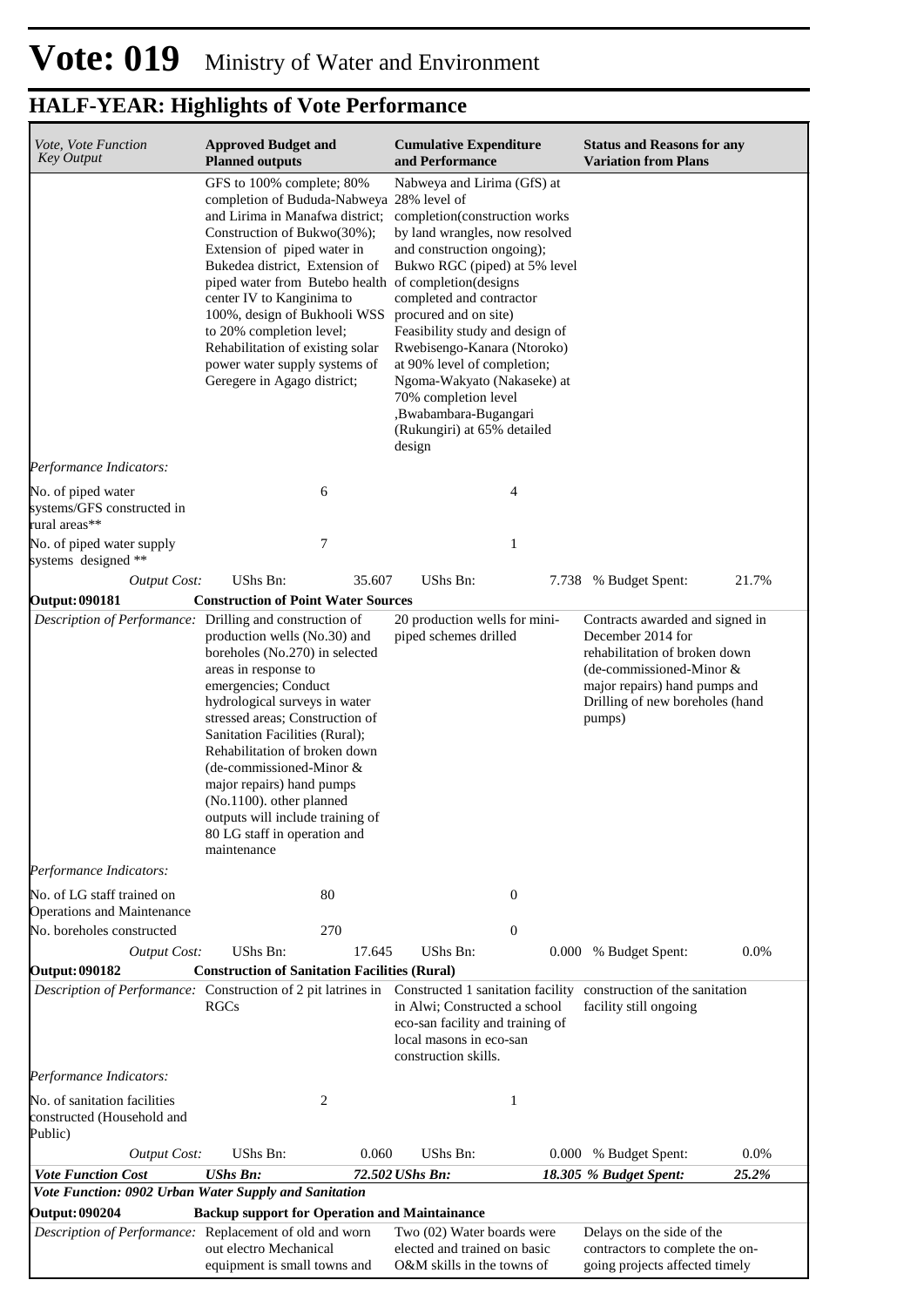| Vote, Vote Function<br><b>Key Output</b>               | <b>Approved Budget and</b><br><b>Planned outputs</b>                                                                           | <b>Cumulative Expenditure</b><br>and Performance                                                                               | <b>Status and Reasons for any</b><br><b>Variation from Plans</b> |
|--------------------------------------------------------|--------------------------------------------------------------------------------------------------------------------------------|--------------------------------------------------------------------------------------------------------------------------------|------------------------------------------------------------------|
|                                                        | RGCs; Water boards trained in<br>06 towns of Patongo, Purongo,                                                                 | Purongo and Ovujo.                                                                                                             | delivery of post-construction<br>outputs.                        |
|                                                        | Ibuje, Opit, Dokolo and Ovujo;<br>06 towns supported to develop<br>and maintain their assets<br>registers; 06 towns trained in | Asset registers for the three $(03)$<br>towns of Piadha, Omugo and<br>Agweng are being populated by<br>the respective contract |                                                                  |
|                                                        | preventive maintenance and<br>defects detection; Water                                                                         | managers.                                                                                                                      |                                                                  |
|                                                        | operators in Central region<br>trained in water services                                                                       | Five (02) Water operators were<br>inducted and trained on                                                                      |                                                                  |
|                                                        | management through 9 No.<br>Promotional campaigns for<br>effective O&M conducted in<br>Central region; Defects liability       | operation and maintenance of<br>their schemes in the towns of<br>Purongo and Ovujo.                                            |                                                                  |
|                                                        | monitoring carried out in 12 No. One (01) town was supply<br>Water supply systems.                                             | system rehabilitated: Maracha                                                                                                  |                                                                  |
|                                                        |                                                                                                                                | T.C.<br>Back up support and                                                                                                    |                                                                  |
|                                                        |                                                                                                                                | Procurement of private<br>operators were done for                                                                              |                                                                  |
|                                                        |                                                                                                                                | Kyempene, Kikagati, Matete,<br>Rutokye, Kahunge, Kabuga,                                                                       |                                                                  |
|                                                        |                                                                                                                                | Kinoni-Mbr, Lyantonde II, Ntusi<br>Test running of completed                                                                   |                                                                  |
|                                                        |                                                                                                                                | Water supply and sanitation<br>systems was done in                                                                             |                                                                  |
|                                                        |                                                                                                                                | Kyempene, Kikagati, Matete,<br>Rutokye, Kahunge, Kabuga,                                                                       |                                                                  |
|                                                        |                                                                                                                                | Kinoni-Mbr<br>Conducted 07No. O&M                                                                                              |                                                                  |
|                                                        |                                                                                                                                | promotional campaigns in<br>Bweyale, Kasanje, Ntwetwe,                                                                         |                                                                  |
|                                                        |                                                                                                                                | Zirobwe, Kinogozi & Najjembe<br>in conjunction with CUWS.                                                                      |                                                                  |
|                                                        |                                                                                                                                | Appointed 06 No. WSSBs in<br>Zirobwe, Ntwetwe, Nkoni,                                                                          |                                                                  |
|                                                        |                                                                                                                                | Kinogozi, Najjembe and<br>Kyamulibwa Towns Water                                                                               |                                                                  |
|                                                        |                                                                                                                                | Supply systems and gazetted<br>Kasanje, Ntwetwe, Bweyale,                                                                      |                                                                  |
|                                                        |                                                                                                                                | Zirobwe, Nkoni, Kinogozi,<br>Najjembe and Kyamulibwa as                                                                        |                                                                  |
|                                                        |                                                                                                                                | water authorities<br>Carried out Defects liability                                                                             |                                                                  |
|                                                        |                                                                                                                                | monitoring in Wakiso (Kasanje,<br>Kakiri & Wakiso), Masaka                                                                     |                                                                  |
|                                                        |                                                                                                                                | (Kako), Kiryandongo<br>(Bweyale), Kyankwanzi                                                                                   |                                                                  |
|                                                        |                                                                                                                                | (Ntwetwe), Luwero (Zirobwe),<br>Buikwe (Najjembe) and Hoima                                                                    |                                                                  |
|                                                        |                                                                                                                                | (Kinogozi).<br>Formulated and trained 03No.                                                                                    |                                                                  |
|                                                        |                                                                                                                                | WSC for Budongo, Bugoigo<br>and Walukuba.                                                                                      |                                                                  |
|                                                        |                                                                                                                                | The towns of Matany and<br>Ochero were supported to                                                                            |                                                                  |
|                                                        |                                                                                                                                | establish O&M structures.<br>Monitoring of defects liability<br>period continued and is ongoing<br>in all 7 completed towns.   |                                                                  |
| Performance Indicators:                                |                                                                                                                                |                                                                                                                                |                                                                  |
| No of schemes supported in<br>operation and maintained |                                                                                                                                | 25                                                                                                                             |                                                                  |
| <b>Output Cost:</b>                                    | UShs Bn:<br>2.286                                                                                                              | UShs Bn:<br>0.277                                                                                                              | % Budget Spent:<br>12.1%                                         |

**Output: 090205 Improved sanitation services and hygiene**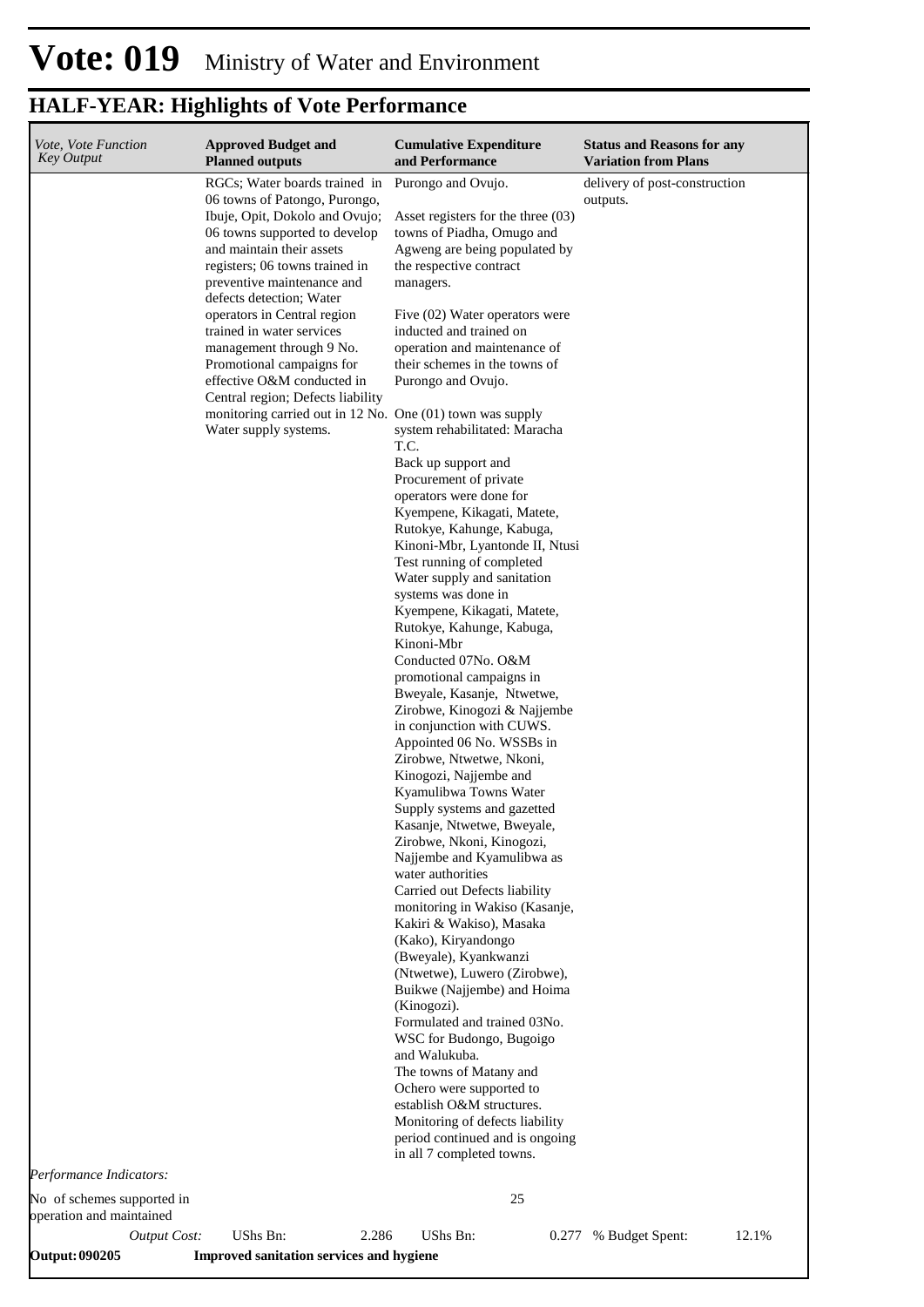| Vote, Vote Function<br><b>Key Output</b>                                       | <b>Approved Budget and</b><br><b>Planned outputs</b>                                                                                                                                                                                                                                                                                                                                                                                                 | <b>Cumulative Expenditure</b><br>and Performance                                                                                                                                                                                                                                                                                                                                                                                                                                                                                                                                                                                                                                                      | <b>Status and Reasons for any</b><br><b>Variation from Plans</b>                                                                                                                                                |
|--------------------------------------------------------------------------------|------------------------------------------------------------------------------------------------------------------------------------------------------------------------------------------------------------------------------------------------------------------------------------------------------------------------------------------------------------------------------------------------------------------------------------------------------|-------------------------------------------------------------------------------------------------------------------------------------------------------------------------------------------------------------------------------------------------------------------------------------------------------------------------------------------------------------------------------------------------------------------------------------------------------------------------------------------------------------------------------------------------------------------------------------------------------------------------------------------------------------------------------------------------------|-----------------------------------------------------------------------------------------------------------------------------------------------------------------------------------------------------------------|
| Description of Performance:                                                    | Promotion of improved hygiene<br>and sanitation through designing campaigns were conducted<br>of small town behavior change<br>and communication system;<br>Hygiene and sanitation<br>campaigns conducted in 06<br>towns of Patongo, Purongo,<br>Ibuje, Opit, Ovujo and Dokolo;<br>06 baseline surveys conducted;<br>01 for each town; Hygiene and<br>sanitation promotion conducted<br>in 20 No. Towns under design<br>and construction activities. | 50 Hygiene and sanitation<br>using drama groups (ten $(10)$<br>shows in each town): Patongo,<br>Purongo, Ibuje, Opit and Ovujo.<br>Trained 34 masons in various<br>technology options for<br>improved toilets in Rwenkobwa,<br>Gasiiza, and Nyeihanga and<br>received 21 applications for<br>smart incentives for Kasensero,<br>Kainja, Nyeihanga. Under took<br>64 hygiene promotion<br>campaigns                                                                                                                                                                                                                                                                                                    | Delays to accomplish the<br>procurement processes affected<br>the timely delivery of planned<br>outputs.                                                                                                        |
|                                                                                |                                                                                                                                                                                                                                                                                                                                                                                                                                                      | Communities in the five (05)<br>towns of Patongo, Purongo,<br>Opit, Ovujo and Ibuje have been<br>fully sensitized on sanitation<br>and Hygiene promotional skills<br>inclusive of catchment and<br>source protection.                                                                                                                                                                                                                                                                                                                                                                                                                                                                                 |                                                                                                                                                                                                                 |
|                                                                                |                                                                                                                                                                                                                                                                                                                                                                                                                                                      | Disseminated and implemented<br>environmental catchment<br>protection, sanitation and<br>hygiene policies in 4 towns of<br>Kachumbala, Ochero, Matany<br>and Mbulamuti. Held 10<br>community trainings on<br>Sanitation in areas of Butare-<br>Mashonga, Nyahuka,<br>Kyegegwa, Mpara, Kaliiro.<br>Continued with implementation<br>of Regional Sanitation and<br>Socio-economic baseline survey<br>for WSDF-C achieved at 100%<br>Conducted 11 No. community<br>and household level Trainings<br>in Kagadi, Kakumiro,<br>Najjembe, Zirobwe, Bweyale,<br>Ntwetwe, Kinogozi, Nkoni,<br>Kyamulibwa, Kiganda, Sunga<br>on Ecosan Usage, Hygiene &<br>Sanitation promotion, sanitation<br>options and CLTS |                                                                                                                                                                                                                 |
| Performance Indicators:                                                        |                                                                                                                                                                                                                                                                                                                                                                                                                                                      |                                                                                                                                                                                                                                                                                                                                                                                                                                                                                                                                                                                                                                                                                                       |                                                                                                                                                                                                                 |
| No. of masons trained in<br>construction of sanitation<br>facilities           | 150                                                                                                                                                                                                                                                                                                                                                                                                                                                  | 34                                                                                                                                                                                                                                                                                                                                                                                                                                                                                                                                                                                                                                                                                                    |                                                                                                                                                                                                                 |
| No. of hygiene promotion<br>campaigns (Urban)<br>undertaken                    | 40                                                                                                                                                                                                                                                                                                                                                                                                                                                   | 64                                                                                                                                                                                                                                                                                                                                                                                                                                                                                                                                                                                                                                                                                                    |                                                                                                                                                                                                                 |
| <b>Output Cost:</b>                                                            | UShs Bn:<br>1.814                                                                                                                                                                                                                                                                                                                                                                                                                                    | UShs Bn:                                                                                                                                                                                                                                                                                                                                                                                                                                                                                                                                                                                                                                                                                              | 13.8%<br>0.250 % Budget Spent:                                                                                                                                                                                  |
| <b>Output: 090206</b><br>Description of Performance: Stakeholder consultation, | Monitoring, Supervision, Capacity building for Urban Authorities and Private Operators<br>planning and review<br>workshops/meetings conducted<br>in 25 towns carried out of<br>Namulonge-Kiwenda-Busiika,<br>Lwengo, Katovu, Butenga,<br>Ssunga Kabwoya, Namulonge-<br>Kiwenda, Kakunyu-Kiyindi,                                                                                                                                                     | Two planning conducted to<br>review previous permanence,<br>and set realistic targets for the<br>next reporting period.<br>One (01) stakeholder's<br>consultation meeting conducted<br>for Town Clerks/ SAS, Water                                                                                                                                                                                                                                                                                                                                                                                                                                                                                    | The delay to commence<br>construction works in the five<br>towns of Dokolo, Okollo,<br>Midigo, Pajule and Kalongo<br>affected the timely execution of<br>the gender, Equity and HIV<br>mainstreaming trainings. |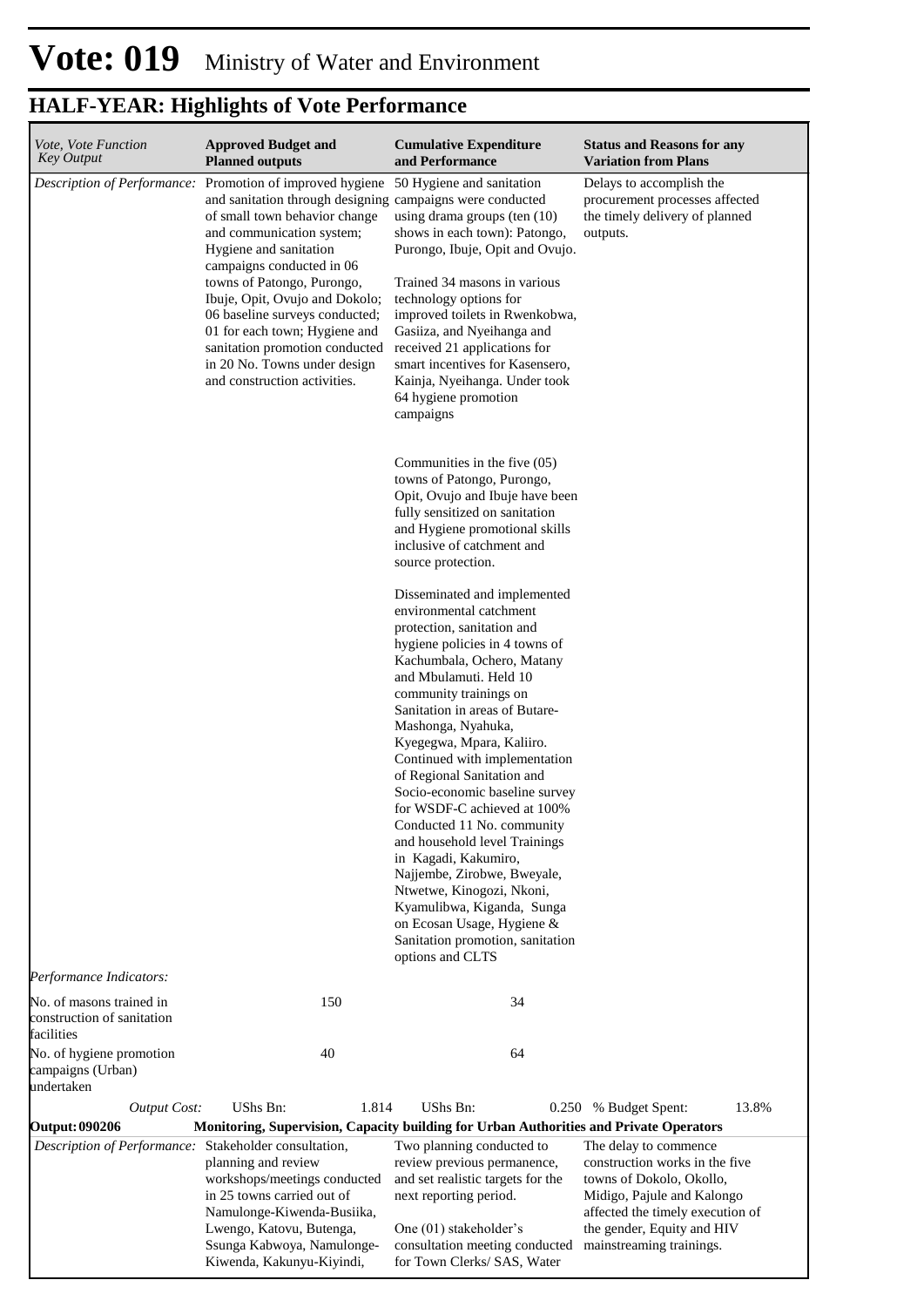| <i>Vote. Vote Function</i><br><b>Key Output</b> | <b>Approved Budget and</b><br><b>Planned outputs</b>                                                                                                                                                                                                  | <b>Cumulative Expenditure</b><br>and Performance                                                                                                                                                                                                                                                                                                                                                                                                                                                                                                                                                                                                                   | <b>Status and Reasons for any</b><br><b>Variation from Plans</b> |
|-------------------------------------------------|-------------------------------------------------------------------------------------------------------------------------------------------------------------------------------------------------------------------------------------------------------|--------------------------------------------------------------------------------------------------------------------------------------------------------------------------------------------------------------------------------------------------------------------------------------------------------------------------------------------------------------------------------------------------------------------------------------------------------------------------------------------------------------------------------------------------------------------------------------------------------------------------------------------------------------------|------------------------------------------------------------------|
|                                                 | Katuugo-Kakooge, Budongo,<br>Busana-Kayunga, Lukaya,<br>Kiwoko-Butalangu, Kabembe-<br>Kalagi-Nagalama, Katuugo,<br>Kakooge-Migeera, Kanoni-<br>Mbirizi-Kyazanga, Buvuma;<br>Monitor, supervise and provide<br>backup support to water<br>authorities. | Officers and Chairpersons for<br>the 10 towns scheduled for<br>feasibility studies and detailed<br>Engineering designs: Loro and<br>Namasale, Pabbo, Bibia/Elegu,<br>and Zombo T.C, Pajule,<br>Rackoko, Agago T.C, Amach<br>and Acholibur.                                                                                                                                                                                                                                                                                                                                                                                                                         |                                                                  |
|                                                 |                                                                                                                                                                                                                                                       | One stakeholders' consultative<br>meeting was held for the 04<br>towns of Midigo, Kalongo,<br>Pajule and Okollo that are due<br>for the construction phase.                                                                                                                                                                                                                                                                                                                                                                                                                                                                                                        |                                                                  |
|                                                 |                                                                                                                                                                                                                                                       | 01 Steering Committee meeting<br>was held in Gulu after site<br>inspections in the towns of Opit<br>and Purongo.                                                                                                                                                                                                                                                                                                                                                                                                                                                                                                                                                   |                                                                  |
|                                                 |                                                                                                                                                                                                                                                       | Carried out monitoring and<br>inspection visits to the following<br>small towns and RGCs;<br>Bukomansimbi, Lwengo,<br>Nakifuma, Rakai, Sembabule,<br>Mpigi, Kibibi, Maddu,<br>Kayunga, Kangulumira,<br>Bwijanga, Nkokonjeru, Buikwe,<br>Buliisa, Kabango, Kyatiri,<br>Pakele, Ciforo, Moyo,<br>Adjumani, Ngora, Kumi, Sipi,<br>Bukwo and Bukedea.<br>Monitoring and inspection of<br>Kachumbala, Muyembe,<br>Sironko, Oyam,<br>Kamdini, Budadiri, Kyenjojo,<br>Ciforo, Budaka, Katakwi,<br>Kayunga, Namutumba,<br>Busia, Magale Bunyaruguru,<br>Mitooma, Nyahuka, Hima,<br>Mahyoro, Rwimi, Bwera, Yerya,<br>Kamwenge, Kasambya and<br>Kabasanda.                   |                                                                  |
|                                                 |                                                                                                                                                                                                                                                       | Supported urban authorities of<br>Moroto, Kotido, Bugadde,<br>Matany, Ocapa, Kyere and<br>Kapelebyong in monitoring and<br>supervision of feasibility studies<br>and detailed engineering designs<br>to completion. Identified,<br>trained and supported water<br>boards and operators in<br>Purongo, Ovujo, Matany and<br>Ochero on operation and<br>maintenance, filled asset<br>registers for the 03 No. towns of<br>Piadha, Omugo and Agweng<br>Conducted back up support,<br>Test running, procured private<br>operators for completed Water<br>supply and sanitation systems<br>for Kyempene, Kikagati,<br>Matete, Rutokye, Kahunge,<br>Kabuga, Kinoni-Mbra, |                                                                  |
|                                                 |                                                                                                                                                                                                                                                       |                                                                                                                                                                                                                                                                                                                                                                                                                                                                                                                                                                                                                                                                    |                                                                  |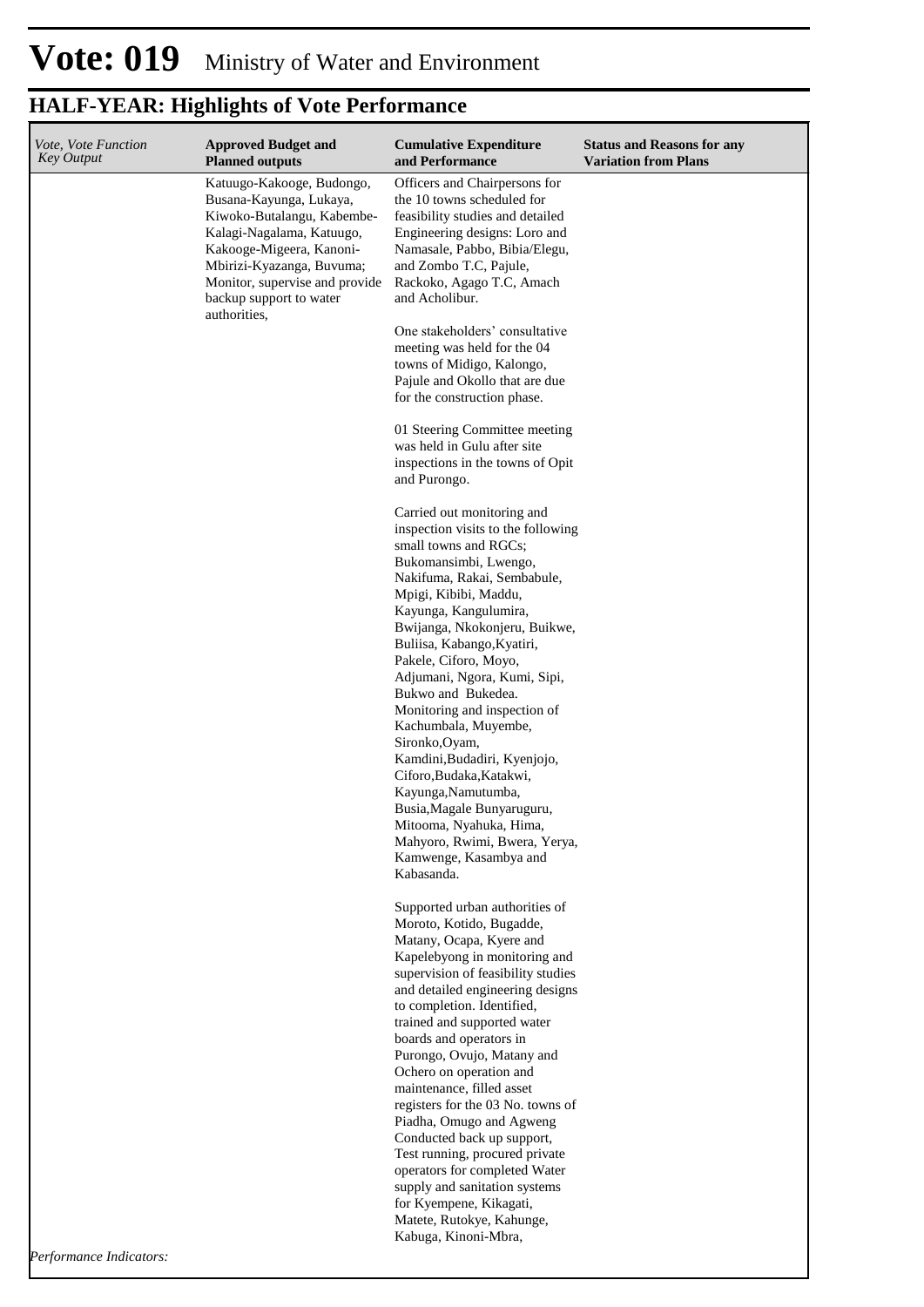| Vote, Vote Function<br><b>Key Output</b>                                             | <b>Approved Budget and</b><br><b>Planned outputs</b>                                                                                                                                                                                                                                                                                                                                                                                                                                                                                                                                                                                                                                                                                                                                                                                                                                                                                                                                                                                                                                                                                                                                                                                                                                                                                                                                                                                                                                                                                                                                                               | <b>Cumulative Expenditure</b><br>and Performance                                                                                                                                                                                                                                                                                                                                                                                                                                                                                                                                                                                                                                                                                                                                                                                                                                                                                                                                                                                                                                                                                                                                                                                                                                                                                                                                                                                        | <b>Status and Reasons for any</b><br><b>Variation from Plans</b>                                                                                                                                                                                                                                                                                                                                                                                                        |
|--------------------------------------------------------------------------------------|--------------------------------------------------------------------------------------------------------------------------------------------------------------------------------------------------------------------------------------------------------------------------------------------------------------------------------------------------------------------------------------------------------------------------------------------------------------------------------------------------------------------------------------------------------------------------------------------------------------------------------------------------------------------------------------------------------------------------------------------------------------------------------------------------------------------------------------------------------------------------------------------------------------------------------------------------------------------------------------------------------------------------------------------------------------------------------------------------------------------------------------------------------------------------------------------------------------------------------------------------------------------------------------------------------------------------------------------------------------------------------------------------------------------------------------------------------------------------------------------------------------------------------------------------------------------------------------------------------------------|-----------------------------------------------------------------------------------------------------------------------------------------------------------------------------------------------------------------------------------------------------------------------------------------------------------------------------------------------------------------------------------------------------------------------------------------------------------------------------------------------------------------------------------------------------------------------------------------------------------------------------------------------------------------------------------------------------------------------------------------------------------------------------------------------------------------------------------------------------------------------------------------------------------------------------------------------------------------------------------------------------------------------------------------------------------------------------------------------------------------------------------------------------------------------------------------------------------------------------------------------------------------------------------------------------------------------------------------------------------------------------------------------------------------------------------------|-------------------------------------------------------------------------------------------------------------------------------------------------------------------------------------------------------------------------------------------------------------------------------------------------------------------------------------------------------------------------------------------------------------------------------------------------------------------------|
| Number of monitoring and<br>supervision visits and reports<br>prepared and submitted | 20                                                                                                                                                                                                                                                                                                                                                                                                                                                                                                                                                                                                                                                                                                                                                                                                                                                                                                                                                                                                                                                                                                                                                                                                                                                                                                                                                                                                                                                                                                                                                                                                                 | 49                                                                                                                                                                                                                                                                                                                                                                                                                                                                                                                                                                                                                                                                                                                                                                                                                                                                                                                                                                                                                                                                                                                                                                                                                                                                                                                                                                                                                                      |                                                                                                                                                                                                                                                                                                                                                                                                                                                                         |
| Number of schemes<br>operational and maintained                                      |                                                                                                                                                                                                                                                                                                                                                                                                                                                                                                                                                                                                                                                                                                                                                                                                                                                                                                                                                                                                                                                                                                                                                                                                                                                                                                                                                                                                                                                                                                                                                                                                                    | 20                                                                                                                                                                                                                                                                                                                                                                                                                                                                                                                                                                                                                                                                                                                                                                                                                                                                                                                                                                                                                                                                                                                                                                                                                                                                                                                                                                                                                                      |                                                                                                                                                                                                                                                                                                                                                                                                                                                                         |
| % of piped water supply<br>systems functional                                        |                                                                                                                                                                                                                                                                                                                                                                                                                                                                                                                                                                                                                                                                                                                                                                                                                                                                                                                                                                                                                                                                                                                                                                                                                                                                                                                                                                                                                                                                                                                                                                                                                    | $\boldsymbol{0}$                                                                                                                                                                                                                                                                                                                                                                                                                                                                                                                                                                                                                                                                                                                                                                                                                                                                                                                                                                                                                                                                                                                                                                                                                                                                                                                                                                                                                        |                                                                                                                                                                                                                                                                                                                                                                                                                                                                         |
|                                                                                      | UShs Bn:<br>3.717                                                                                                                                                                                                                                                                                                                                                                                                                                                                                                                                                                                                                                                                                                                                                                                                                                                                                                                                                                                                                                                                                                                                                                                                                                                                                                                                                                                                                                                                                                                                                                                                  | UShs Bn:<br>0.849                                                                                                                                                                                                                                                                                                                                                                                                                                                                                                                                                                                                                                                                                                                                                                                                                                                                                                                                                                                                                                                                                                                                                                                                                                                                                                                                                                                                                       | 22.8%<br>% Budget Spent:                                                                                                                                                                                                                                                                                                                                                                                                                                                |
| <b>Output: 090280</b>                                                                |                                                                                                                                                                                                                                                                                                                                                                                                                                                                                                                                                                                                                                                                                                                                                                                                                                                                                                                                                                                                                                                                                                                                                                                                                                                                                                                                                                                                                                                                                                                                                                                                                    |                                                                                                                                                                                                                                                                                                                                                                                                                                                                                                                                                                                                                                                                                                                                                                                                                                                                                                                                                                                                                                                                                                                                                                                                                                                                                                                                                                                                                                         |                                                                                                                                                                                                                                                                                                                                                                                                                                                                         |
| <b>Output Cost:</b><br>Description of Performance: Construction of 1 Additional      | <b>Construction of Piped Water Supply Systems (Urban)</b><br>Water Sources -<br>Kinoni/Rugando; Extension of<br>piped water system to<br>Kinoni/Rugando; 06 town<br>projects at 40% completion:<br>Purongo, Patongo, Ibuje, Opit,<br>Dokolo and Ovujo; Commence<br>construction of 07 town water<br>projects: Okollo, Kalongo,<br>Moyo, Barr, Midigo, Pajule and<br>Dufile/ Arra; Complete designs<br>for 08 towns: Loro, Okokoro,<br>Bibia/ Elegu, Pabbo, Acholibur,<br>Agago TC, Rackoko and<br>Namasale; Rehabilitation and<br>Water Production Capacity<br>Optimization of Gaba Water<br>Treatment Complex and<br><b>Transmission Mains</b><br>Improvements; Construction of<br>civil structures<br>for Buloba Water Supply<br>Extension Project; Designs for<br>11 RGCs will be completed in<br>Kyenjojo, Nsika, Kihihi,<br>Rubirizi,<br>Kisinga/Kagando/Kiburara,<br>Igorora, Kibingo, Kijura,<br>Kabuyanda, Kanara,<br>Lwamaggwa, Rwashamaire;<br>Construction works will start in<br>18 RGCs of Ntusi, Lwebitakuli,<br>Kainja, Buyamba, Kasensero,<br>Nyeihanga, Butare-Mashonga,<br>Nyahuka, Kyegegwa, Kaliiro,<br>Lwemiyaga, Kyabi,<br>Nyakashaka, Kinoni-Kir,<br>Kyenjojo, Nsika, Kihihi,<br>Rubirizi; Construction will be<br>completed in 14 RGCs of<br>Nyarubungo, Rushere Wells<br>Development, Kasagama,<br>Kinuka, Kaliiro, Rwenkobwa,<br>Gasiiza, Muhanga, Lyantonde<br>II, Ntusi, Lwebitakuli, Kainja,<br>Buyamba, Kasensero;<br>Augmentation and construction<br>of Kayunga town water supply;<br>Construction of Nyakashaashara Nyeihanga (60%), On-going<br>water system for rural industry. | Construction of<br>Kinoni/Rugando (extension) is<br>at 92% level of completion<br>Construction of water facilities<br>on-going with Purongo; 97%,<br>Patongo; 87%, Ibuje; 99%,<br>Opit; 87%, Dokolo; 05%,<br>Ovuju; 99%<br>Construction of water facilities<br>on-going with Ocero(95%),<br>Suam(50%), Matany(80%),<br>Kachumbala(90%),<br>Mbulamuti(92%),<br>Namutumba(94%),<br>Buwuni(48%), Nakapiripirit<br>(procurement ongoing); 5No.<br>feasibility studies completed;<br>Luuka(procurement ongoing),<br>Irundu(90%), Kyere<br>(procurement ongoing),<br>Bugadde (design process at<br>50%), Kapelebyong (approval<br>of design ongoing); 35No.<br>boreholes drilled; Construction<br>of Nkoni at (100%), Kinogozi<br>(100%), Kyamulibwa (88%);<br>Kiganda (90%), Kakumiro<br>(78%), Najjembe (100%),<br>Bukomansimbi (98%), Budongo<br>(90%), Buliisa (96%).<br>Rehabilitation of water<br>production capacity of Gabba at<br>30% and extension of water<br>supply network to Buloba at<br>90% level of completion.<br>Construction of Bukomansimbi<br>piped water systems at $(98\%)$ ,<br>Budongo (90%), Buliisa (96%);<br>Mayuge is at 95% level of<br>completion; Kayabwe/Buwama<br>at 20% level of completion and<br>Ntungamo at 70%; Detailed<br>engineering designs are on<br>going Ntusi at (100%), Kinoni<br>(75%), Kasensero (60%),<br>construction in Nyarubungo<br>$(65\%)$ , Rushere $(100\%)$ ,<br>Rwenkobwa(92%), | Bad weather and delays on the<br>side of Consultants to present<br>and have their reports approved<br>affected the timely delivery of<br>planned outputs.Okolo,<br>Kalongo, Midigo and Pajule<br>contracts have been signed for<br>both Contractors, and Design<br>review and Construction<br>supervision consultants. Sites<br>will be handed over before the<br>end of January 2015.<br>Bukwo (procurement ongoing)<br>and Bulengeni (Delay in<br>approval of design) |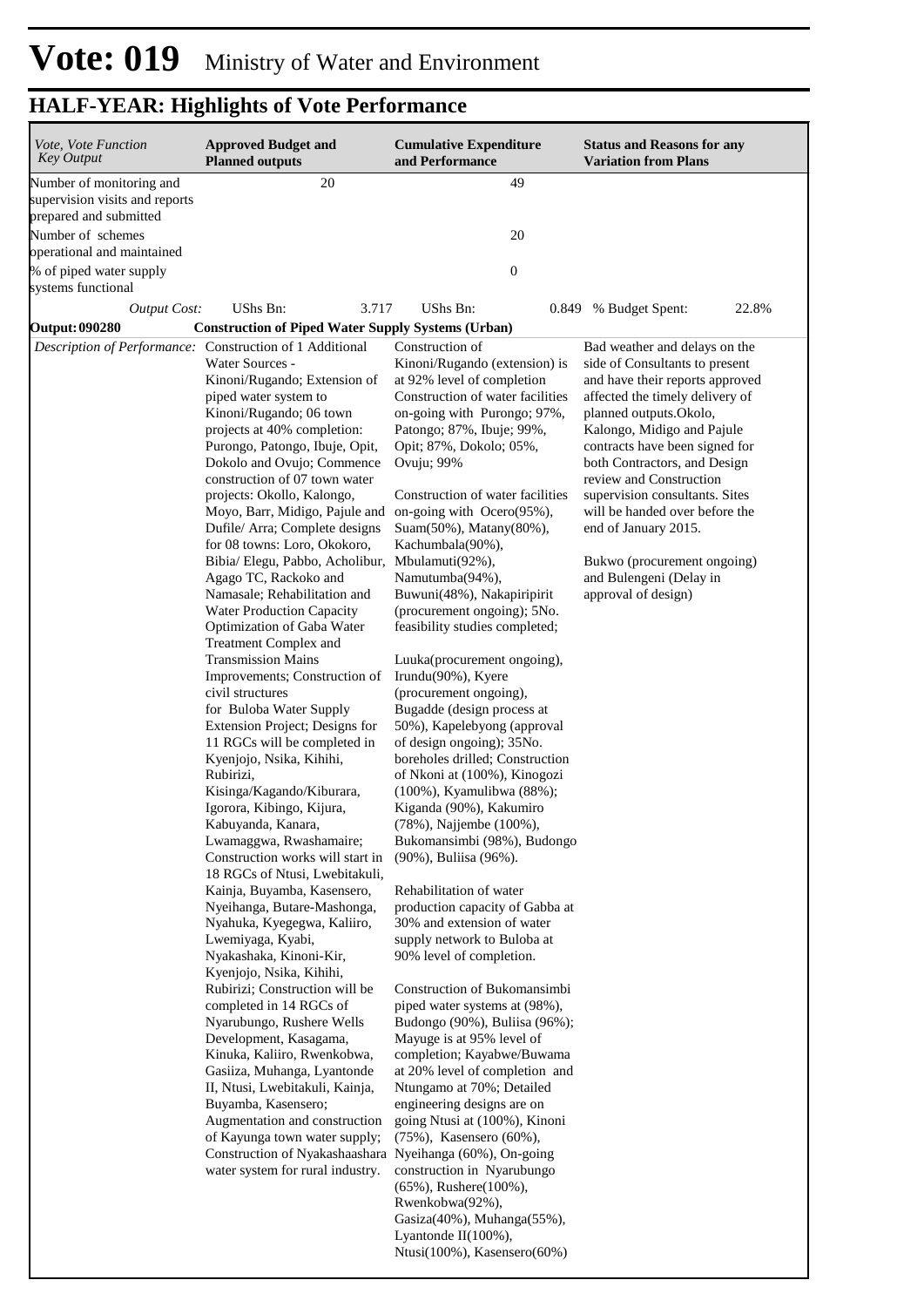| Vote, Vote Function<br><b>Key Output</b>                                                   | <b>Approved Budget and</b><br><b>Planned outputs</b>                                                                                                                                                                                                                                                                                                                                                                                                                                                                                                                                                                                                                                                                                                                                                                                                     | <b>Cumulative Expenditure</b><br>and Performance                                                                                                                                                                                                                                                                                                                                                                                                                                                                                                                                                                                                                                                                                                                                                                  | <b>Status and Reasons for any</b><br><b>Variation from Plans</b>                                                                                                                                                                                                                                     |
|--------------------------------------------------------------------------------------------|----------------------------------------------------------------------------------------------------------------------------------------------------------------------------------------------------------------------------------------------------------------------------------------------------------------------------------------------------------------------------------------------------------------------------------------------------------------------------------------------------------------------------------------------------------------------------------------------------------------------------------------------------------------------------------------------------------------------------------------------------------------------------------------------------------------------------------------------------------|-------------------------------------------------------------------------------------------------------------------------------------------------------------------------------------------------------------------------------------------------------------------------------------------------------------------------------------------------------------------------------------------------------------------------------------------------------------------------------------------------------------------------------------------------------------------------------------------------------------------------------------------------------------------------------------------------------------------------------------------------------------------------------------------------------------------|------------------------------------------------------------------------------------------------------------------------------------------------------------------------------------------------------------------------------------------------------------------------------------------------------|
| Performance Indicators:                                                                    |                                                                                                                                                                                                                                                                                                                                                                                                                                                                                                                                                                                                                                                                                                                                                                                                                                                          |                                                                                                                                                                                                                                                                                                                                                                                                                                                                                                                                                                                                                                                                                                                                                                                                                   |                                                                                                                                                                                                                                                                                                      |
| No. of sewage connections<br>made*                                                         | $\mathbf{1}$                                                                                                                                                                                                                                                                                                                                                                                                                                                                                                                                                                                                                                                                                                                                                                                                                                             | $\boldsymbol{0}$                                                                                                                                                                                                                                                                                                                                                                                                                                                                                                                                                                                                                                                                                                                                                                                                  |                                                                                                                                                                                                                                                                                                      |
| No. of piped water supply<br>systems under construction<br>in urban areas**                | 18                                                                                                                                                                                                                                                                                                                                                                                                                                                                                                                                                                                                                                                                                                                                                                                                                                                       | 24                                                                                                                                                                                                                                                                                                                                                                                                                                                                                                                                                                                                                                                                                                                                                                                                                |                                                                                                                                                                                                                                                                                                      |
| No. of piped water supply<br>systems designed **                                           | 15                                                                                                                                                                                                                                                                                                                                                                                                                                                                                                                                                                                                                                                                                                                                                                                                                                                       | 3                                                                                                                                                                                                                                                                                                                                                                                                                                                                                                                                                                                                                                                                                                                                                                                                                 |                                                                                                                                                                                                                                                                                                      |
| <b>Output Cost:</b>                                                                        | UShs Bn:<br>75.319                                                                                                                                                                                                                                                                                                                                                                                                                                                                                                                                                                                                                                                                                                                                                                                                                                       | UShs Bn:<br>10.063                                                                                                                                                                                                                                                                                                                                                                                                                                                                                                                                                                                                                                                                                                                                                                                                | 13.4%<br>% Budget Spent:                                                                                                                                                                                                                                                                             |
| <b>Output: 090281</b>                                                                      | Energy installation for pumped water supply schemes                                                                                                                                                                                                                                                                                                                                                                                                                                                                                                                                                                                                                                                                                                                                                                                                      |                                                                                                                                                                                                                                                                                                                                                                                                                                                                                                                                                                                                                                                                                                                                                                                                                   |                                                                                                                                                                                                                                                                                                      |
|                                                                                            | Description of Performance: 04 towns connected to National Katakwi 90% extension level;<br>Grid: Oyam, Kamdini,<br>Adjumani, Amolatar;<br>Replacement of system<br>components i.e. inverters,<br>variable speed pumps and<br>regular maintenance of schemes<br>under a framework contract;<br>Grid power extensions to<br>production wells in 8 No<br>implementation towns of<br>Kabwoya, Budongo, Kiganda,<br>Kakumiro, Najjembe, Zigoti,<br>Butenga and Kiboga; National<br>Grid: Intallation of National<br>Grid for Kasagama, Kinuka,<br>Kaliiro, Buyamba, Butare-<br>Mshonga, Kyenjojo Solar:<br>Installation of Solar systems for<br>Nyakashaka: 10 Standby<br>Generators                                                                                                                                                                          | Amolatar; 20% Adjumani; 05%; timely delivery of the planned<br>Procurement processes are still<br>under-way for Kamdini and<br>Oyam. Abim at 60%, Namalo at Kamdini and Oyam; Nakifuma;<br>92%, Kachumbala at 95%;<br>Extension of power lines to<br>Budongo, Kiganda, Kakumiro,<br>Najjembe has been completed<br>100%; Extension of power lines Kasagama, Kinuuka, Kaliiro,<br>to Zigoti, Butenga and Kiboga<br>awaits commencement of works.                                                                                                                                                                                                                                                                                                                                                                   | Procurement delays affected the<br>outputs but Procurement<br>processes are still under-way for<br>Extension of power lines to<br>Zigoti, Butenga and Kiboga<br>awaits commencement of works.<br>Preparatory work under-way for<br>Buyabwa, Butare, Kyenjojo                                         |
|                                                                                            |                                                                                                                                                                                                                                                                                                                                                                                                                                                                                                                                                                                                                                                                                                                                                                                                                                                          |                                                                                                                                                                                                                                                                                                                                                                                                                                                                                                                                                                                                                                                                                                                                                                                                                   |                                                                                                                                                                                                                                                                                                      |
| Performance Indicators:<br>No. of energy packages for<br>pumped water schemes<br>installed | 15                                                                                                                                                                                                                                                                                                                                                                                                                                                                                                                                                                                                                                                                                                                                                                                                                                                       | 3                                                                                                                                                                                                                                                                                                                                                                                                                                                                                                                                                                                                                                                                                                                                                                                                                 |                                                                                                                                                                                                                                                                                                      |
| <b>Output Cost:</b>                                                                        | UShs Bn:<br>7.492                                                                                                                                                                                                                                                                                                                                                                                                                                                                                                                                                                                                                                                                                                                                                                                                                                        | UShs Bn:<br>0.441                                                                                                                                                                                                                                                                                                                                                                                                                                                                                                                                                                                                                                                                                                                                                                                                 | 5.9%<br>% Budget Spent:                                                                                                                                                                                                                                                                              |
| <b>Output: 090282</b>                                                                      | <b>Construction of Sanitation Facilities (Urban)</b>                                                                                                                                                                                                                                                                                                                                                                                                                                                                                                                                                                                                                                                                                                                                                                                                     |                                                                                                                                                                                                                                                                                                                                                                                                                                                                                                                                                                                                                                                                                                                                                                                                                   |                                                                                                                                                                                                                                                                                                      |
|                                                                                            | <i>Description of Performance:</i> Design of small bore sewerage<br>systems in Rubaare and<br>Kapchorwa to improve<br>sanitation standards; 48<br>sanitation facilities constructed<br>in the 06 towns of Patongo,<br>Purongo, Ibuje, Opit, Dokolo<br>and Ovujo; 01 intergrated<br>sanitation system commenced<br>for Kitgum T.C.; 155 No.<br>Ecosan demonstration toilets in<br>Kabwoya, Butenga, Buvuma,<br>Ssunga, Kakunyu-Kiyindi,<br>Kiwoko-Butalangu, Katuugo,<br>Kasagama, Kinuka, Lyantonde<br>II, Kaliiro, Nyeihanga, Butare-<br>Mashonga, Nyahuka,<br>Lwemiyaga, Kyabi,<br>Nyakashaka, Kinoni-Mbr,<br>Kyenjojo, Nsika, Kihihi,<br>Rubirizi ; 41 No. Public<br>sanitation facilities (public<br>places including schools,<br>markets etc) constructed in<br>Nyarubungo, Kasagama,<br>Kinuka, Kaliiro, Rwenkobwa,<br>Gasiiza, Muhanga, Lyantonde | $40$ units $-$ New sanitation<br>facilities in WSDF-North<br>(including Kitgum TC) at 90%<br>completion. 3No. public<br>sanitation facilities in WSDF-<br>SW constructed with<br>Rwenkoba(100%),<br>Kinoni(90%), Nyeihanga(75%);<br>Public toilet facilities in Ocero<br>(95%), Kibuku(100%),<br>Tirinyi(100%), Namutumba<br>$(70\%)$ and Suam $(40\%)$ ; 25No.<br><b>Ecosan Demonstration Toilets</b><br>Constructed in 4No. towns of<br>Sunga, Walukuba, Bugoigo and<br>Butiabe; 6No. Public Sanitation<br>Facilities in 5No. Towns of<br>Sunga, Bugoigo, Walukuba,<br>Butiaba and Najjembe; 28No.<br>demonstration toilet facilities in<br>WSDF-SW Gasiiza(7),<br>Nyeihanga(7), Rwenkobwa(7),<br>Kinoni(7)<br>Construction of 48 household<br>ecosan demo toilets in the towns<br>of Buwuni, Bulegeni, Irundu, | Delays in procurement affected<br>the timely delivery of planned<br>outputs but design for<br>Integrated Sanitation systems in<br>Kitgum is still under-way.<br>Moyo, Amach, Pacego designs<br>are still under-way.<br>Interventions in Dufile/Arra<br>shall commence in the next<br>financial year. |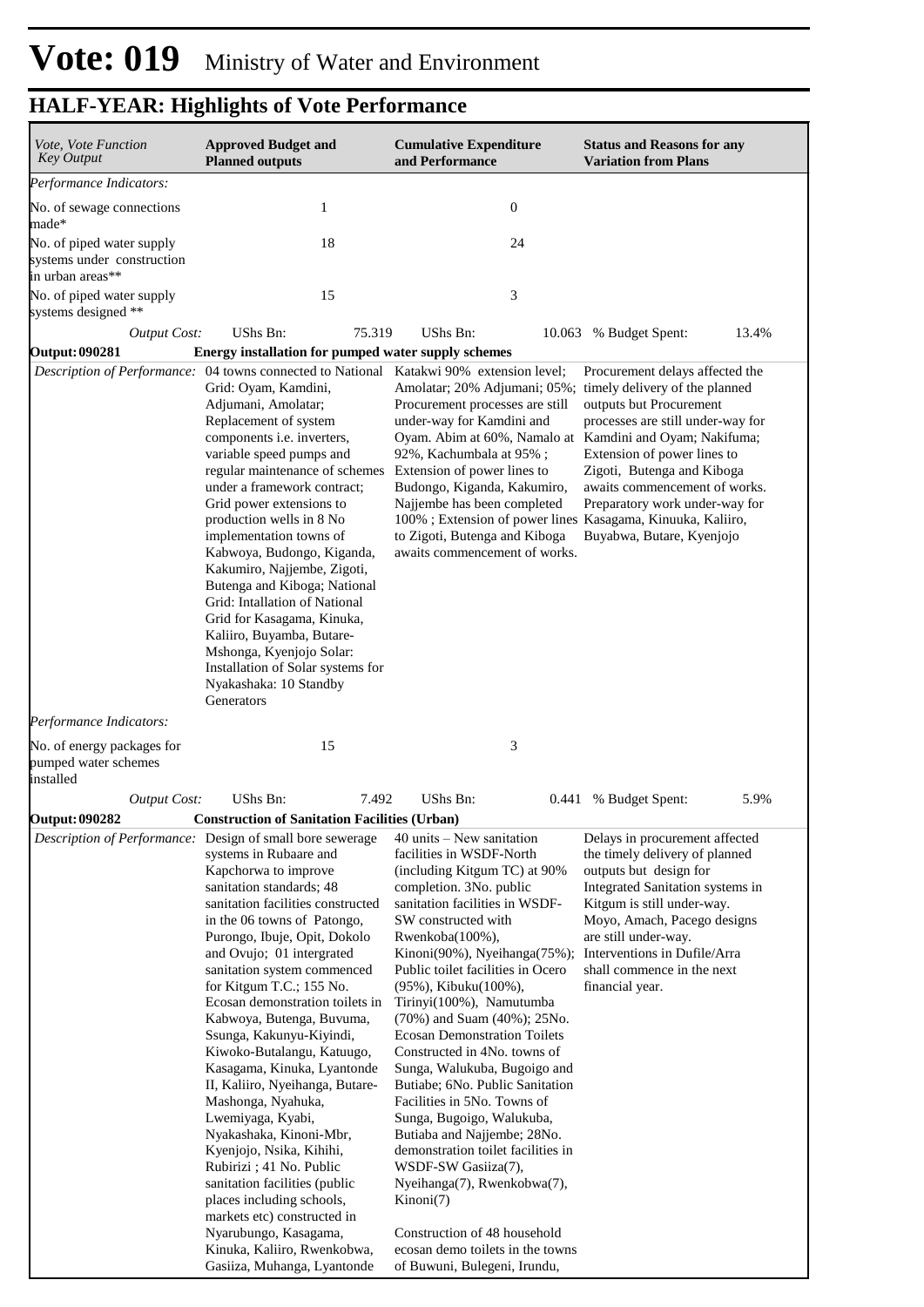| Vote, Vote Function<br><b>Key Output</b>                                                          | <b>Approved Budget and</b><br><b>Planned outputs</b>                                                                                                                                                                                                                                                                                                                                                                                                                                                                                                                                                                                                                                                                                                                                                                                                                                                                                     | <b>Cumulative Expenditure</b><br>and Performance                                                                                                                                                                                                                                                                                                                                                                         | <b>Status and Reasons for any</b><br><b>Variation from Plans</b>                                                                                                                                                                                                                                                                                                |  |
|---------------------------------------------------------------------------------------------------|------------------------------------------------------------------------------------------------------------------------------------------------------------------------------------------------------------------------------------------------------------------------------------------------------------------------------------------------------------------------------------------------------------------------------------------------------------------------------------------------------------------------------------------------------------------------------------------------------------------------------------------------------------------------------------------------------------------------------------------------------------------------------------------------------------------------------------------------------------------------------------------------------------------------------------------|--------------------------------------------------------------------------------------------------------------------------------------------------------------------------------------------------------------------------------------------------------------------------------------------------------------------------------------------------------------------------------------------------------------------------|-----------------------------------------------------------------------------------------------------------------------------------------------------------------------------------------------------------------------------------------------------------------------------------------------------------------------------------------------------------------|--|
|                                                                                                   | II, Ntusi, Lwebitakuli, Kainja,<br>Buyamba, Kasensero; continue<br>with the construction of<br>Nakivubo Waste Water<br><b>Treatment Plant Project</b>                                                                                                                                                                                                                                                                                                                                                                                                                                                                                                                                                                                                                                                                                                                                                                                    | Mbulamuti, Nakapiripirit,<br>Namagera, Kapelebyong and<br>Bukwo were completed.                                                                                                                                                                                                                                                                                                                                          |                                                                                                                                                                                                                                                                                                                                                                 |  |
| Performance Indicators:                                                                           |                                                                                                                                                                                                                                                                                                                                                                                                                                                                                                                                                                                                                                                                                                                                                                                                                                                                                                                                          |                                                                                                                                                                                                                                                                                                                                                                                                                          |                                                                                                                                                                                                                                                                                                                                                                 |  |
| No. of sanitation facilities<br>constructed (Household,<br>Public and feacal sludge<br>managment) | 140                                                                                                                                                                                                                                                                                                                                                                                                                                                                                                                                                                                                                                                                                                                                                                                                                                                                                                                                      | 3                                                                                                                                                                                                                                                                                                                                                                                                                        |                                                                                                                                                                                                                                                                                                                                                                 |  |
| <b>Output Cost:</b>                                                                               | UShs Bn:<br>47.257                                                                                                                                                                                                                                                                                                                                                                                                                                                                                                                                                                                                                                                                                                                                                                                                                                                                                                                       | UShs Bn:                                                                                                                                                                                                                                                                                                                                                                                                                 | 27.0%<br>12.782 % Budget Spent:                                                                                                                                                                                                                                                                                                                                 |  |
| <b>Vote Function Cost</b>                                                                         | <b>UShs Bn:</b>                                                                                                                                                                                                                                                                                                                                                                                                                                                                                                                                                                                                                                                                                                                                                                                                                                                                                                                          | 150.696 UShs Bn:                                                                                                                                                                                                                                                                                                                                                                                                         | 36.1%<br>54.422 % Budget Spent:                                                                                                                                                                                                                                                                                                                                 |  |
| <b>Vote Function: 0903 Water for Production</b><br><b>Output: 090306</b>                          | Suatainable Water for Production management systems established                                                                                                                                                                                                                                                                                                                                                                                                                                                                                                                                                                                                                                                                                                                                                                                                                                                                          |                                                                                                                                                                                                                                                                                                                                                                                                                          |                                                                                                                                                                                                                                                                                                                                                                 |  |
| Description of Performance: Sustainable Water for                                                 |                                                                                                                                                                                                                                                                                                                                                                                                                                                                                                                                                                                                                                                                                                                                                                                                                                                                                                                                          | A total of 26 No. management                                                                                                                                                                                                                                                                                                                                                                                             |                                                                                                                                                                                                                                                                                                                                                                 |  |
|                                                                                                   | Production management systems systems have been established<br>established at completed WfP<br>sites of Andibo dam in Nebbi;<br>Acanpii dam in Apac; Namatata In Bukomansimbi District and<br>dam in Namalu s/c Nakapiripirit 1No. In Kabale District.<br>district, Rwengaaju Irrigation<br>scheme in Kabarole district<br>;Rehabilitation of Mabira dam<br>in Mbarara District;<br>Construction of WfP facilities<br>countrywide using WfP<br>equipment; Installation of Drip<br>Irrigation demonstration units at<br>completed dam sites;<br>Engineering services for the<br>WfP facilities; Emergency repair<br>and maintenance of WfP<br>facilities; Construction<br>supervision of ongoing WfP<br>facilities. Other ongoing<br>facilities to be monitored and<br>supervised include: Nyakiharo<br>water supply system in Kabale<br>district; bulk water scheme in<br>Rakai district; Engineering<br>services for bulk water schemes | and trained. 14No. In Karamoja,<br>9No. In Luwero District, 2No.                                                                                                                                                                                                                                                                                                                                                         |                                                                                                                                                                                                                                                                                                                                                                 |  |
| Performance Indicators:                                                                           |                                                                                                                                                                                                                                                                                                                                                                                                                                                                                                                                                                                                                                                                                                                                                                                                                                                                                                                                          |                                                                                                                                                                                                                                                                                                                                                                                                                          |                                                                                                                                                                                                                                                                                                                                                                 |  |
| No. of water management<br>committees formed and<br>trained                                       | 14                                                                                                                                                                                                                                                                                                                                                                                                                                                                                                                                                                                                                                                                                                                                                                                                                                                                                                                                       | 20                                                                                                                                                                                                                                                                                                                                                                                                                       |                                                                                                                                                                                                                                                                                                                                                                 |  |
| <b>Output Cost:</b>                                                                               | 0.989<br>UShs Bn:                                                                                                                                                                                                                                                                                                                                                                                                                                                                                                                                                                                                                                                                                                                                                                                                                                                                                                                        | UShs Bn:                                                                                                                                                                                                                                                                                                                                                                                                                 | 40.2%<br>0.398 % Budget Spent:                                                                                                                                                                                                                                                                                                                                  |  |
| <b>Output: 090380</b>                                                                             | <b>Construction of Bulk Water Supply Schemes</b><br>Description of Performance: Continue with construction of<br>Nyakiharo water supply system<br>in Kabale district to the<br>completion level of 95% and<br>100% completion level for<br>Bulk Water scheme in Rakai<br>district.                                                                                                                                                                                                                                                                                                                                                                                                                                                                                                                                                                                                                                                       | Nyahikaro system in Kabale at<br>80% level of completion<br>Rakai bulk water system<br>(reservoir) at 100% Rakai bulk<br>water system<br>Andibo dam in Nebbi at 24%<br>level of completion; ); Katirwe<br>and Kasikizi valley tanks in<br>Kyegeggwa is ongoing (90%<br>commulative progress); Odusai<br>vt in Pallisa and Nalubembe v.t<br>in Kibuku District is ongoing<br>(80% commulative progress);<br>construction. | Acanpii in Apac Under design;<br>Namatata in Namalu Redoing<br>studies for design; Rwengaaju in<br>Kabarole Procurement of<br>contractor; Mabira dam in<br>Mbarara (rehab) Under design;<br>Bigasha dam in Isingiro<br>Preparation of TORs; Ongole<br>dam in Katakwi Procurement of<br>contractor ongoing; Katabok<br>dam in Abim Redoing studies<br>for design |  |
| Performance Indicators:                                                                           |                                                                                                                                                                                                                                                                                                                                                                                                                                                                                                                                                                                                                                                                                                                                                                                                                                                                                                                                          |                                                                                                                                                                                                                                                                                                                                                                                                                          |                                                                                                                                                                                                                                                                                                                                                                 |  |
| No. of Bulk Water supply                                                                          | 2                                                                                                                                                                                                                                                                                                                                                                                                                                                                                                                                                                                                                                                                                                                                                                                                                                                                                                                                        | 1                                                                                                                                                                                                                                                                                                                                                                                                                        |                                                                                                                                                                                                                                                                                                                                                                 |  |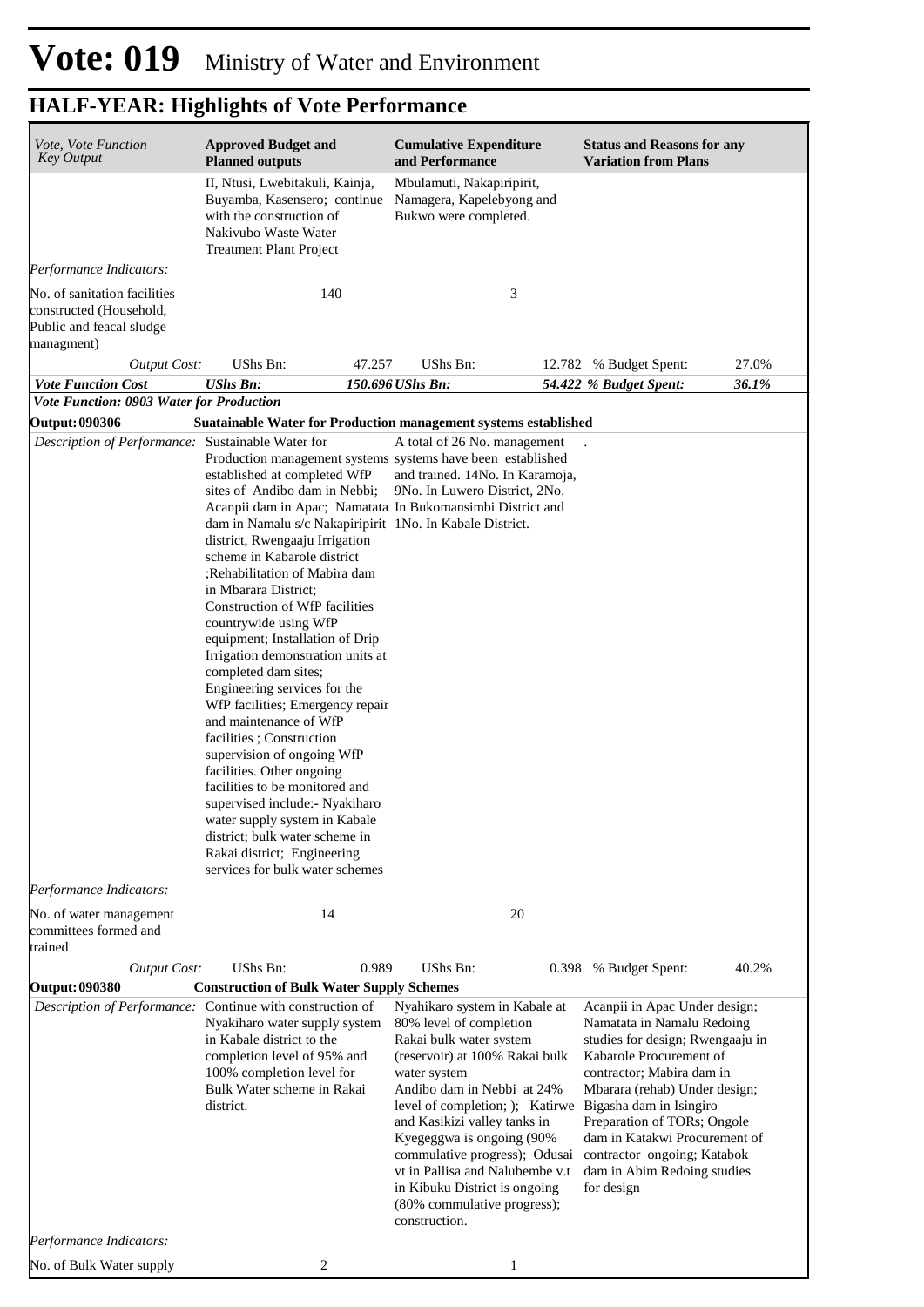| Vote, Vote Function<br><b>Key Output</b>                                           | <b>Approved Budget and</b><br><b>Planned outputs</b>                                                                                                                                                                                                                                                                                                                                                                                                                                                                                                                                                                                                                                                                                                                                                                                                                                                                                                                                                                                                                                                                                                                                                                                                     |        | <b>Cumulative Expenditure</b><br>and Performance                                                                                                                                                                                                                                                                                                                                                                                                                                                                                                                                                                                                                              |       | <b>Status and Reasons for any</b><br><b>Variation from Plans</b>                                                                                                                                                                                                                                                                                                                                                                                                                                                                                                                                                                                                                                                                                                                                                                                                                                                                                                                                                                                                                                                                                                                                                                                                                                                                                                                                                                                                                                                                                                                                                                                           |       |  |
|------------------------------------------------------------------------------------|----------------------------------------------------------------------------------------------------------------------------------------------------------------------------------------------------------------------------------------------------------------------------------------------------------------------------------------------------------------------------------------------------------------------------------------------------------------------------------------------------------------------------------------------------------------------------------------------------------------------------------------------------------------------------------------------------------------------------------------------------------------------------------------------------------------------------------------------------------------------------------------------------------------------------------------------------------------------------------------------------------------------------------------------------------------------------------------------------------------------------------------------------------------------------------------------------------------------------------------------------------|--------|-------------------------------------------------------------------------------------------------------------------------------------------------------------------------------------------------------------------------------------------------------------------------------------------------------------------------------------------------------------------------------------------------------------------------------------------------------------------------------------------------------------------------------------------------------------------------------------------------------------------------------------------------------------------------------|-------|------------------------------------------------------------------------------------------------------------------------------------------------------------------------------------------------------------------------------------------------------------------------------------------------------------------------------------------------------------------------------------------------------------------------------------------------------------------------------------------------------------------------------------------------------------------------------------------------------------------------------------------------------------------------------------------------------------------------------------------------------------------------------------------------------------------------------------------------------------------------------------------------------------------------------------------------------------------------------------------------------------------------------------------------------------------------------------------------------------------------------------------------------------------------------------------------------------------------------------------------------------------------------------------------------------------------------------------------------------------------------------------------------------------------------------------------------------------------------------------------------------------------------------------------------------------------------------------------------------------------------------------------------------|-------|--|
| systems under construction                                                         |                                                                                                                                                                                                                                                                                                                                                                                                                                                                                                                                                                                                                                                                                                                                                                                                                                                                                                                                                                                                                                                                                                                                                                                                                                                          |        |                                                                                                                                                                                                                                                                                                                                                                                                                                                                                                                                                                                                                                                                               |       |                                                                                                                                                                                                                                                                                                                                                                                                                                                                                                                                                                                                                                                                                                                                                                                                                                                                                                                                                                                                                                                                                                                                                                                                                                                                                                                                                                                                                                                                                                                                                                                                                                                            |       |  |
| <b>Output Cost:</b>                                                                | UShs Bn:                                                                                                                                                                                                                                                                                                                                                                                                                                                                                                                                                                                                                                                                                                                                                                                                                                                                                                                                                                                                                                                                                                                                                                                                                                                 | 5.000  | UShs Bn:                                                                                                                                                                                                                                                                                                                                                                                                                                                                                                                                                                                                                                                                      |       | 1.344 % Budget Spent:                                                                                                                                                                                                                                                                                                                                                                                                                                                                                                                                                                                                                                                                                                                                                                                                                                                                                                                                                                                                                                                                                                                                                                                                                                                                                                                                                                                                                                                                                                                                                                                                                                      | 26.9% |  |
| <b>Output: 090381</b><br>Description of Performance: Construction of Andibo dam in | <b>Construction of Water Surface Reservoirs</b><br>Nebbi to 70% cumulative<br>progress and Acanpii dam in<br>Apac to 50% cumulative<br>progress; Namatata dam in<br>Namalu s/c Nakapiripirit district Kiboga, 1No. in Kyankwanzi, 2<br>to 50% cumulative progress;<br>Rwengaaju Irrigation scheme in Abim, 1 in Nakapiripirit, 7 in<br>Kabarole district to 50%<br>cumulative progress;<br>Rehabilitation of Mabira dam in equipment;<br>Mbarara District to 50%<br>cumulative progress; other<br>outputs will include:-<br>Construction of 4 WfP facilities<br>countrywide using WfP<br>equipment (Kyabal, Kabingo,<br>Sheema and Abileng Vally tank Kyegeggwa (100% cumulative<br>in Kumi-Ongino); Installation of progress); Odusai vt in Pallisa<br>Drip Irrigation demonstration<br>units at completed dam sites;<br>Engineering services for the<br>WfP facilities; Emergency repair Identification of sites for<br>and maintenance of WfP<br>facilities and Construction<br>supervision of ongoing WfP<br>facilities; Commense<br>construction of Bigasha dam in<br>Isingiro, Ongole dam in<br>Katakwi and Katabok dam in<br>Abim<br>Construction of Nyakashaashara facilities<br>Water system for rural industry<br>in Kiruhura district to 95%; |        | Andibo dam in Nebbi (24%<br>cumulative progress);<br>3No. Valley tanks were<br>constructed in Luwero, 4No. in<br>in Kotido, 2 in Kabong, 3 in<br>Kiruhura, 2 in Lyantonde and 2<br>in Bukomansimbi using WfP<br>Construction of Nyakiharo<br>water supply system in Kabale<br>district (70% cumulative<br>progress);<br>Construction of Katirwe and<br>Kasikizi valley tanks in<br>and Nalubembe v.t in Kibuku<br>District (100% cumulative<br>progress);<br>installation of Drip Irrigation<br>demonstration units at<br>completed dam sites is ongoing;<br>Engineering services for the<br>and maintenance of WfP<br>facilities; Construction<br>supervision of ongoing WfP |       | Design and construction of<br>Acanpii dam in Apac has been<br>delayed due to land wrangles,<br>Design and construction of<br>Katabok dam in Abim district<br>and Namatata dam in Namalu<br>s/c Nakapiripirit district have<br>been delayed due to adverse<br>ground conditions which<br>necessitated detailed<br>geotechnical investigations due<br>to subsurface river flows.<br>Design of Rwengaaju Irrigation<br>scheme in Kabarole district were<br>completed. However, the<br>investment costs estimated by<br>the Consultant fater the design<br>is well beyond the budget<br>allication and therefore requires<br>special resource mobilization<br>prior to engagement of a<br>Contractor. NATIONAL Advert<br>for design of Bigasha dam in<br>Isingiro District did not attract<br>competent firms. Re-<br>advertisement for the design<br>consultant has been initiated to<br>WfP facilities; Emergency repair attract international firms;<br>Construction of Nawansama and<br>Kataigwa valley tanks in<br>Kayunga District and Iwenba<br>and Nabweya valley tanks in<br>Bugiri District await for<br>responses from the Districts to<br>confirm availability of the sites;<br>Procurement of consultancy for<br>Rehabilitation of Kyabal and<br>Kabingo valley tanks in Sheema<br>District is ongoing;<br>Construction of valley tanks in<br>Greater Kisozi using WfP<br>equipment awaits concklusion<br>of procurement of construction<br>inputs; identification of sites for<br>installation of Drip Irrigation<br>demonstration units at<br>completed dam sites is ongoing;<br>Design for Rehabilitation of<br>Mabira dam in Mbarara District |       |  |
| Performance Indicators:                                                            |                                                                                                                                                                                                                                                                                                                                                                                                                                                                                                                                                                                                                                                                                                                                                                                                                                                                                                                                                                                                                                                                                                                                                                                                                                                          |        |                                                                                                                                                                                                                                                                                                                                                                                                                                                                                                                                                                                                                                                                               |       | is still ongoing;                                                                                                                                                                                                                                                                                                                                                                                                                                                                                                                                                                                                                                                                                                                                                                                                                                                                                                                                                                                                                                                                                                                                                                                                                                                                                                                                                                                                                                                                                                                                                                                                                                          |       |  |
| Numer of Valley Tanks<br>Constructed                                               |                                                                                                                                                                                                                                                                                                                                                                                                                                                                                                                                                                                                                                                                                                                                                                                                                                                                                                                                                                                                                                                                                                                                                                                                                                                          | 6      |                                                                                                                                                                                                                                                                                                                                                                                                                                                                                                                                                                                                                                                                               | 2     |                                                                                                                                                                                                                                                                                                                                                                                                                                                                                                                                                                                                                                                                                                                                                                                                                                                                                                                                                                                                                                                                                                                                                                                                                                                                                                                                                                                                                                                                                                                                                                                                                                                            |       |  |
| No. of Dams Constructed                                                            |                                                                                                                                                                                                                                                                                                                                                                                                                                                                                                                                                                                                                                                                                                                                                                                                                                                                                                                                                                                                                                                                                                                                                                                                                                                          | 7      |                                                                                                                                                                                                                                                                                                                                                                                                                                                                                                                                                                                                                                                                               | 3     |                                                                                                                                                                                                                                                                                                                                                                                                                                                                                                                                                                                                                                                                                                                                                                                                                                                                                                                                                                                                                                                                                                                                                                                                                                                                                                                                                                                                                                                                                                                                                                                                                                                            |       |  |
| <b>Output Cost:</b>                                                                | UShs Bn:                                                                                                                                                                                                                                                                                                                                                                                                                                                                                                                                                                                                                                                                                                                                                                                                                                                                                                                                                                                                                                                                                                                                                                                                                                                 | 17.995 | UShs Bn:                                                                                                                                                                                                                                                                                                                                                                                                                                                                                                                                                                                                                                                                      | 8.717 | % Budget Spent:                                                                                                                                                                                                                                                                                                                                                                                                                                                                                                                                                                                                                                                                                                                                                                                                                                                                                                                                                                                                                                                                                                                                                                                                                                                                                                                                                                                                                                                                                                                                                                                                                                            | 48.4% |  |
| <b>Vote Function Cost</b>                                                          | <b>UShs Bn:</b>                                                                                                                                                                                                                                                                                                                                                                                                                                                                                                                                                                                                                                                                                                                                                                                                                                                                                                                                                                                                                                                                                                                                                                                                                                          |        | 31.970 UShs Bn:                                                                                                                                                                                                                                                                                                                                                                                                                                                                                                                                                                                                                                                               |       | 10.878 % Budget Spent:                                                                                                                                                                                                                                                                                                                                                                                                                                                                                                                                                                                                                                                                                                                                                                                                                                                                                                                                                                                                                                                                                                                                                                                                                                                                                                                                                                                                                                                                                                                                                                                                                                     | 34.0% |  |
| Vote Function: 0904 Water Resources Management                                     |                                                                                                                                                                                                                                                                                                                                                                                                                                                                                                                                                                                                                                                                                                                                                                                                                                                                                                                                                                                                                                                                                                                                                                                                                                                          |        |                                                                                                                                                                                                                                                                                                                                                                                                                                                                                                                                                                                                                                                                               |       |                                                                                                                                                                                                                                                                                                                                                                                                                                                                                                                                                                                                                                                                                                                                                                                                                                                                                                                                                                                                                                                                                                                                                                                                                                                                                                                                                                                                                                                                                                                                                                                                                                                            |       |  |
| <b>Output: 090403</b><br>Description of Performance: 1 GIS-based database and 1    | Water resources availability regularly monitored and assessed<br>Water Resources Monitoring                                                                                                                                                                                                                                                                                                                                                                                                                                                                                                                                                                                                                                                                                                                                                                                                                                                                                                                                                                                                                                                                                                                                                              |        | 86 Surface Water stations<br>operated. Survey of stations for                                                                                                                                                                                                                                                                                                                                                                                                                                                                                                                                                                                                                 |       | Some GW stations are not<br>operational due to wear and tear                                                                                                                                                                                                                                                                                                                                                                                                                                                                                                                                                                                                                                                                                                                                                                                                                                                                                                                                                                                                                                                                                                                                                                                                                                                                                                                                                                                                                                                                                                                                                                                               |       |  |

and Information System (WRIS

rehabilitation for Early

operational due to wear and tear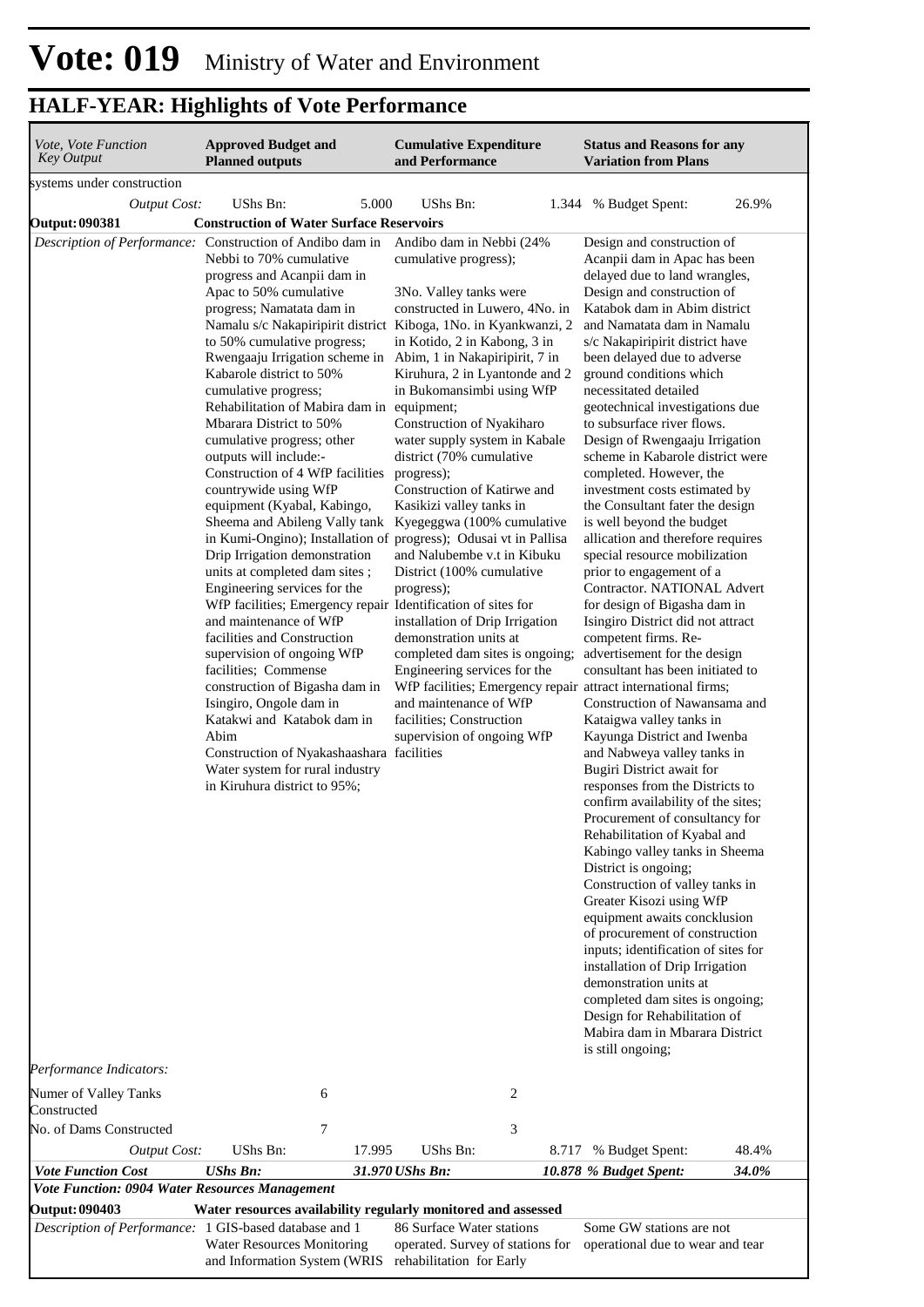| Vote, Vote Function<br><b>Key Output</b>                                          | <b>Approved Budget and</b><br><b>Planned outputs</b>                                                                                                                                                                                                                                                                                                                                                                                                                                                                                                                                                                                                                                                                                                                                                                                                                                                                                                                   | <b>Cumulative Expenditure</b><br>and Performance                                                                                                                                                                                                                                                                                                                                                                                                                                                                                                                                                                                                                                                   | <b>Status and Reasons for any</b><br><b>Variation from Plans</b> |
|-----------------------------------------------------------------------------------|------------------------------------------------------------------------------------------------------------------------------------------------------------------------------------------------------------------------------------------------------------------------------------------------------------------------------------------------------------------------------------------------------------------------------------------------------------------------------------------------------------------------------------------------------------------------------------------------------------------------------------------------------------------------------------------------------------------------------------------------------------------------------------------------------------------------------------------------------------------------------------------------------------------------------------------------------------------------|----------------------------------------------------------------------------------------------------------------------------------------------------------------------------------------------------------------------------------------------------------------------------------------------------------------------------------------------------------------------------------------------------------------------------------------------------------------------------------------------------------------------------------------------------------------------------------------------------------------------------------------------------------------------------------------------------|------------------------------------------------------------------|
| Performance Indicators:                                                           | ) developed and available for<br>public access; 2 number<br><b>Automatic Weather Stations</b><br>constructed in the districts of<br>Namyingo and Sembabule. 7<br>Number of Automatic Weather<br>Stations upgraded In the<br>districts of Masaka, Kampala,<br>Mpigi; Mityana, Buikwe, and<br>Wakiso;<br>Well maintained Automatic<br>weather/Hydro meteorological<br>stations and well managed<br>information system and<br>dissemination of Water<br>Resources products;<br>Rehabilitation and<br>modernization of the water<br>resources monitoring network                                                                                                                                                                                                                                                                                                                                                                                                           | Warning System completed and<br>detailed designs made.<br>27 GW stations operated and<br>siting for 6 new GW stations<br>completed in 4 districts in<br>Albert and Upper Nile WMZs<br>ToRs for consultants to<br>undertake studies formulated<br>and approved<br>3 assessments done on demand<br>by developers of HEP projects<br>Data to support and update the<br>previous study collected and<br>analyzed<br>2 SW verification trip conducted<br>Interface between server and<br>database established<br>2 staff trained in Hydrological<br>modeling and GIS Applications<br>Input into sector performance<br>report provided and this report<br>was disseminated to donors and<br>stakeholders |                                                                  |
| No. of hydrological<br>monitoring stations that are<br>maintained and operational | 170                                                                                                                                                                                                                                                                                                                                                                                                                                                                                                                                                                                                                                                                                                                                                                                                                                                                                                                                                                    | 89                                                                                                                                                                                                                                                                                                                                                                                                                                                                                                                                                                                                                                                                                                 |                                                                  |
| <b>Output Cost:</b>                                                               | UShs Bn:<br>4.490                                                                                                                                                                                                                                                                                                                                                                                                                                                                                                                                                                                                                                                                                                                                                                                                                                                                                                                                                      | UShs Bn:<br>0.239                                                                                                                                                                                                                                                                                                                                                                                                                                                                                                                                                                                                                                                                                  | 5.3%<br>% Budget Spent:                                          |
| <b>Output: 090404</b>                                                             | The quality of water resources regularly monitored and assessed                                                                                                                                                                                                                                                                                                                                                                                                                                                                                                                                                                                                                                                                                                                                                                                                                                                                                                        |                                                                                                                                                                                                                                                                                                                                                                                                                                                                                                                                                                                                                                                                                                    |                                                                  |
| Performance Indicators:                                                           | <i>Description of Performance:</i> Upgraded and functional water 609 water and waste water<br>testing laboratories; Improved<br>drinking water and wastewater<br>quality facilities constructed; 10<br>surface water monitoring<br>stations installed with new<br>equipment; Equipment for 20<br>surface water, 20 groundwater<br>and 8 hydromet stations<br>installed; A water resources<br>information system (WIS) at<br>national and MWZ levels<br>designed; Waste water treatment 91 Ambient monitoring stations<br>facilities rehabilitated in two<br>selected cites; 2 feasibility<br>studies undertaken for Kirinya<br>waste water treatment plant in<br>Jinja and Gaba waste water<br>treatment plant in Kampala; 2<br>wastewater treatment facilities<br>designed; 2 Environmental and<br>Social Impact Assessment<br>(ESIA) and development<br>Resettlement Action Plan (RAP)<br>Water quality analysis done on<br>20 samples from each of the<br>districts | samples were received and<br>analyzed.<br>Needs assessment report on<br>LIMS & National Water Quality<br>Database completed. ToR for<br>LIMS/NWQDB developer and<br>Consultant completed.<br>One (1) staff trained on ISO<br>17025 documentation<br>Water quality outlook and water<br>quality fliers developed<br>were visited nationwide.<br>51 urban piped water supplies;<br>147 rural point sources and 7<br>wastewater discharge s were<br>monitored for compliance to<br>drinking water                                                                                                                                                                                                     |                                                                  |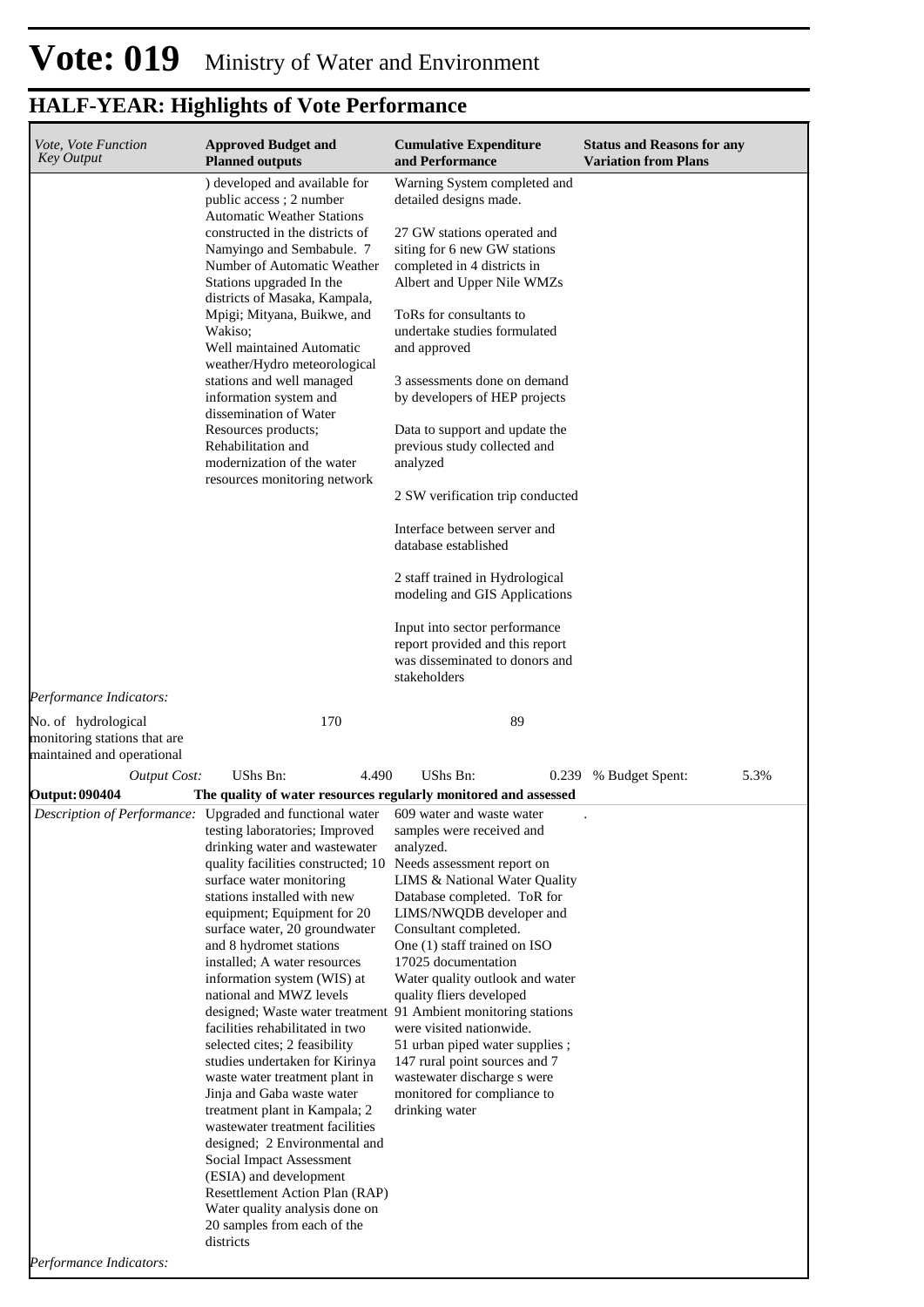| <i>Vote, Vote Function</i><br><b>Key Output</b>                                                                                                                                    | <b>Approved Budget and</b><br><b>Planned outputs</b>                                                                                                                                                                                                                                                                                                                                                                                                                                                                                                                                                                                                                                                                                                                                                                                                                                        | <b>Cumulative Expenditure</b><br>and Performance                                                                                                                                                                                                                                                                                                                                                                                                                              | <b>Status and Reasons for any</b><br><b>Variation from Plans</b> |
|------------------------------------------------------------------------------------------------------------------------------------------------------------------------------------|---------------------------------------------------------------------------------------------------------------------------------------------------------------------------------------------------------------------------------------------------------------------------------------------------------------------------------------------------------------------------------------------------------------------------------------------------------------------------------------------------------------------------------------------------------------------------------------------------------------------------------------------------------------------------------------------------------------------------------------------------------------------------------------------------------------------------------------------------------------------------------------------|-------------------------------------------------------------------------------------------------------------------------------------------------------------------------------------------------------------------------------------------------------------------------------------------------------------------------------------------------------------------------------------------------------------------------------------------------------------------------------|------------------------------------------------------------------|
| Number of permit holders<br>monitored for compliance to<br>permit conditions to permit<br>conditions (water discharge)*<br>Number of permit holders<br>monitored for compliance to | 100<br>100                                                                                                                                                                                                                                                                                                                                                                                                                                                                                                                                                                                                                                                                                                                                                                                                                                                                                  | $\boldsymbol{0}$<br>94                                                                                                                                                                                                                                                                                                                                                                                                                                                        |                                                                  |
| permit conditions to permit<br>conditions(water<br>abstraction)*                                                                                                                   |                                                                                                                                                                                                                                                                                                                                                                                                                                                                                                                                                                                                                                                                                                                                                                                                                                                                                             |                                                                                                                                                                                                                                                                                                                                                                                                                                                                               |                                                                  |
| <b>Output Cost:</b>                                                                                                                                                                | UShs Bn:<br>3.836                                                                                                                                                                                                                                                                                                                                                                                                                                                                                                                                                                                                                                                                                                                                                                                                                                                                           | UShs Bn:                                                                                                                                                                                                                                                                                                                                                                                                                                                                      | 4.1%<br>0.157 % Budget Spent:                                    |
| <b>Output: 090405</b>                                                                                                                                                              | Water resources rationally planned, allocated and regulated                                                                                                                                                                                                                                                                                                                                                                                                                                                                                                                                                                                                                                                                                                                                                                                                                                 |                                                                                                                                                                                                                                                                                                                                                                                                                                                                               |                                                                  |
|                                                                                                                                                                                    | Description of Performance: Water and demand determined<br>for Kafu, Edward and George<br>basins in Albert Water<br><b>Management Zone</b><br>120 new water permits<br>applications assessed and<br>permits issued; Compliance<br>monitoring and enforcement of<br>water permit conditions<br>undertaken for 360 permit<br>holders; Selected water<br>management measures (dam<br>safety, water allocation $&$<br>permitting, regulation, reservoir<br>operations, flood plain<br>management) in one catchment<br>in Kyoga WMZ implemented;<br>Investments in integrated water<br>resources management prepared<br>for one catchment                                                                                                                                                                                                                                                        | 100% of water use and demand<br>assessment undertaken for<br>George basins in Albert Water<br>Management Zone<br>64 new water permits<br>applications assessed<br>Compliance monitoring and<br>enforcement of water permit<br>conditions undertaken for 189<br>permit holders                                                                                                                                                                                                 |                                                                  |
| <b>Output Cost:</b>                                                                                                                                                                | UShs Bn:<br>0.438                                                                                                                                                                                                                                                                                                                                                                                                                                                                                                                                                                                                                                                                                                                                                                                                                                                                           | UShs Bn:                                                                                                                                                                                                                                                                                                                                                                                                                                                                      | 16.4%<br>0.072 % Budget Spent:                                   |
| <b>Output: 090451</b>                                                                                                                                                              | Degraded watersheds restored and conserved                                                                                                                                                                                                                                                                                                                                                                                                                                                                                                                                                                                                                                                                                                                                                                                                                                                  |                                                                                                                                                                                                                                                                                                                                                                                                                                                                               |                                                                  |
| Description of Performance:                                                                                                                                                        |                                                                                                                                                                                                                                                                                                                                                                                                                                                                                                                                                                                                                                                                                                                                                                                                                                                                                             |                                                                                                                                                                                                                                                                                                                                                                                                                                                                               |                                                                  |
| <b>Output Cost:</b>                                                                                                                                                                | UShs Bn:<br>4.711                                                                                                                                                                                                                                                                                                                                                                                                                                                                                                                                                                                                                                                                                                                                                                                                                                                                           | UShs Bn:                                                                                                                                                                                                                                                                                                                                                                                                                                                                      | 0.806 % Budget Spent:<br>17.1%                                   |
| <b>Vote Function Cost</b><br><b>Vote Function: 0905 Natural Resources Management</b>                                                                                               | <b>UShs Bn:</b>                                                                                                                                                                                                                                                                                                                                                                                                                                                                                                                                                                                                                                                                                                                                                                                                                                                                             | 24.042 UShs Bn:                                                                                                                                                                                                                                                                                                                                                                                                                                                               | 31.8%<br>7.635 % Budget Spent:                                   |
| <b>Output: 090501</b>                                                                                                                                                              | <b>Promotion of Knowledge of Enviroment and Natural Resources</b>                                                                                                                                                                                                                                                                                                                                                                                                                                                                                                                                                                                                                                                                                                                                                                                                                           |                                                                                                                                                                                                                                                                                                                                                                                                                                                                               |                                                                  |
|                                                                                                                                                                                    | Description of Performance: National Wetland Information<br>System (NWIS) up-dated and<br>maintained; Valuation of<br>Nyaruzinga wetland in Bushenyi at the Silver Springs Hotel.<br>district conducted; 02 technical<br>wetland reports designed and<br>printed; Assorted awareness<br>raising materials for wetland<br>ecosystems and Kalagala offset<br>SMP re-printed, printed and<br>disseminated; World<br>Conservation days (Wetlands,<br>Water, Environment, Tourism,<br>Food, Population, Habitat,<br><b>RAMSAR Convention (COP</b><br>12) and UNFCCC (C0P 20)<br>commemorated; 04 Quarterly<br>Radio and TV programs<br>conducted; Best practices for<br>Environment Management of<br>Oil and Gas development in the<br>Albertine graben prepared and<br>disseminated; 06 RAMSAR<br>information sheets developed<br>for Sango aby, L. Nakuwa, L.<br>Bisinia and Opeta. Draft ToRs | Held one awareness workshop<br>with the National Technical<br>Committee on 26th August 2014<br>Selection of sites for early<br>carbon offset was done in<br>eastern Uganda in the districts<br>of Mbale, Sironko, Bududa,<br>Manafa and Kween.<br>One strategic meeting held in<br>Fort portal on the 12th August<br>2014 at the Mountains of the<br>Moon Hotel.<br>One weed Control Training held<br>in Luwero for Tree farmers in<br>the month of (19th to 22nd)<br>August. |                                                                  |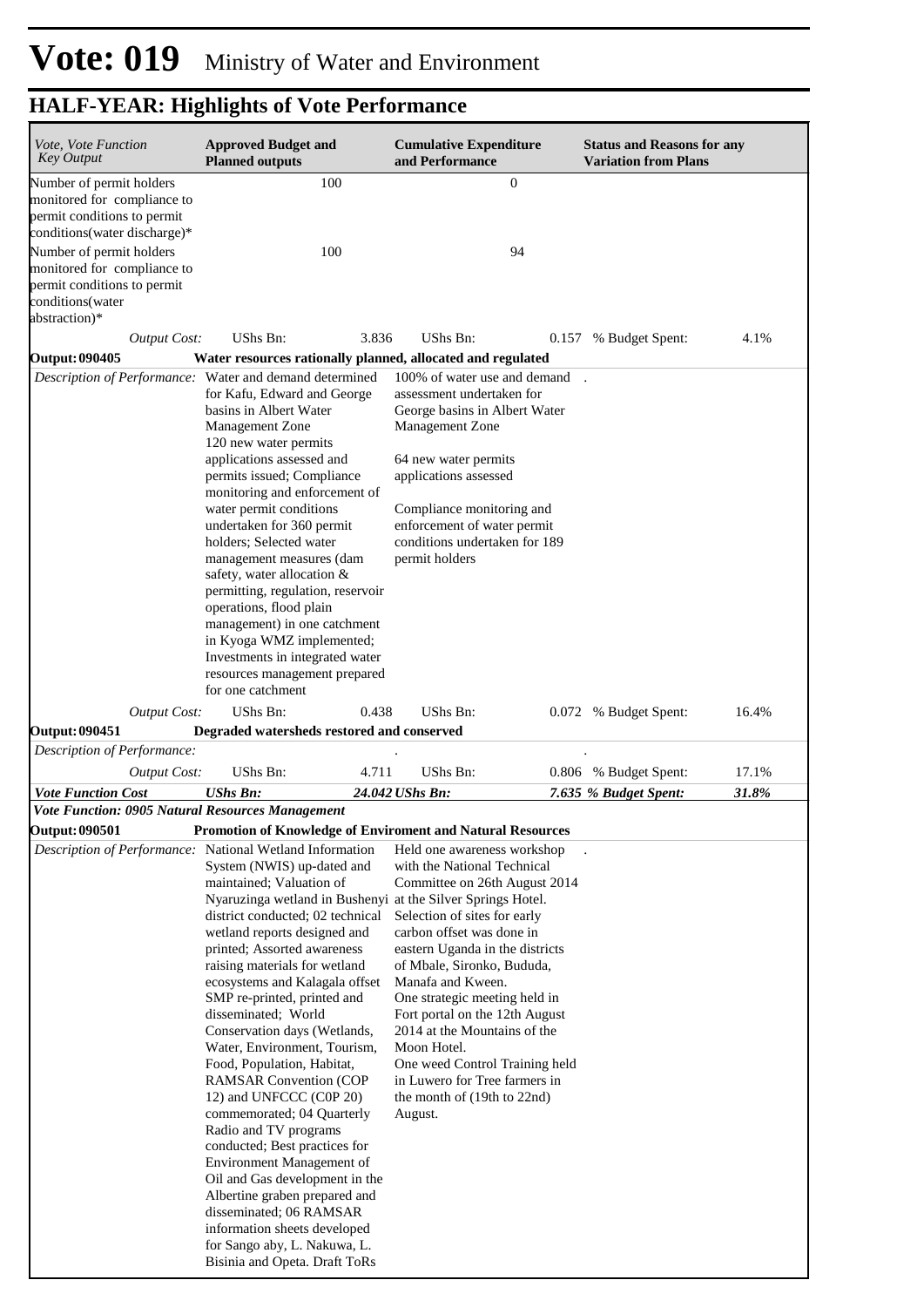| Vote, Vote Function<br><b>Key Output</b>                                     | <b>Approved Budget and</b><br><b>Planned outputs</b>                                                                                                                                                                                                                                                                                                                                                                                                                                                                                                                                                                                                                                                                                                                                                                                                                                                                                                                                                                                                                                                                                                                                                                                                                                                                                                                                                                                                                                         | <b>Cumulative Expenditure</b><br>and Performance                                                                                                                                                                                                                                                                                                                                                                                                                                                                                                                                                                                                                                                                                                                                                                                                                                                                                                                                                                                                                                                                                                                                                                   | <b>Status and Reasons for any</b><br><b>Variation from Plans</b>                                                                                                                                                                                                                                                                                                                                                         |
|------------------------------------------------------------------------------|----------------------------------------------------------------------------------------------------------------------------------------------------------------------------------------------------------------------------------------------------------------------------------------------------------------------------------------------------------------------------------------------------------------------------------------------------------------------------------------------------------------------------------------------------------------------------------------------------------------------------------------------------------------------------------------------------------------------------------------------------------------------------------------------------------------------------------------------------------------------------------------------------------------------------------------------------------------------------------------------------------------------------------------------------------------------------------------------------------------------------------------------------------------------------------------------------------------------------------------------------------------------------------------------------------------------------------------------------------------------------------------------------------------------------------------------------------------------------------------------|--------------------------------------------------------------------------------------------------------------------------------------------------------------------------------------------------------------------------------------------------------------------------------------------------------------------------------------------------------------------------------------------------------------------------------------------------------------------------------------------------------------------------------------------------------------------------------------------------------------------------------------------------------------------------------------------------------------------------------------------------------------------------------------------------------------------------------------------------------------------------------------------------------------------------------------------------------------------------------------------------------------------------------------------------------------------------------------------------------------------------------------------------------------------------------------------------------------------|--------------------------------------------------------------------------------------------------------------------------------------------------------------------------------------------------------------------------------------------------------------------------------------------------------------------------------------------------------------------------------------------------------------------------|
|                                                                              | designed and shared with Key<br>stakeholders<br><b>National Forest Monitoring</b><br>system designed<br>Framework for implementation<br>of REDD+ put in place.                                                                                                                                                                                                                                                                                                                                                                                                                                                                                                                                                                                                                                                                                                                                                                                                                                                                                                                                                                                                                                                                                                                                                                                                                                                                                                                               |                                                                                                                                                                                                                                                                                                                                                                                                                                                                                                                                                                                                                                                                                                                                                                                                                                                                                                                                                                                                                                                                                                                                                                                                                    |                                                                                                                                                                                                                                                                                                                                                                                                                          |
| Performance Indicators:                                                      |                                                                                                                                                                                                                                                                                                                                                                                                                                                                                                                                                                                                                                                                                                                                                                                                                                                                                                                                                                                                                                                                                                                                                                                                                                                                                                                                                                                                                                                                                              |                                                                                                                                                                                                                                                                                                                                                                                                                                                                                                                                                                                                                                                                                                                                                                                                                                                                                                                                                                                                                                                                                                                                                                                                                    |                                                                                                                                                                                                                                                                                                                                                                                                                          |
| No. of Natural resources<br>valuation studies undertaken<br>and disseminated | 2                                                                                                                                                                                                                                                                                                                                                                                                                                                                                                                                                                                                                                                                                                                                                                                                                                                                                                                                                                                                                                                                                                                                                                                                                                                                                                                                                                                                                                                                                            |                                                                                                                                                                                                                                                                                                                                                                                                                                                                                                                                                                                                                                                                                                                                                                                                                                                                                                                                                                                                                                                                                                                                                                                                                    |                                                                                                                                                                                                                                                                                                                                                                                                                          |
| <b>Output Cost:</b>                                                          | 0.530<br>UShs Bn:                                                                                                                                                                                                                                                                                                                                                                                                                                                                                                                                                                                                                                                                                                                                                                                                                                                                                                                                                                                                                                                                                                                                                                                                                                                                                                                                                                                                                                                                            | <b>UShs Bn:</b><br>0.241                                                                                                                                                                                                                                                                                                                                                                                                                                                                                                                                                                                                                                                                                                                                                                                                                                                                                                                                                                                                                                                                                                                                                                                           | 45.5%<br>% Budget Spent:                                                                                                                                                                                                                                                                                                                                                                                                 |
| <b>Output: 090502</b>                                                        | Restoration of degraded and Protection of ecosystems                                                                                                                                                                                                                                                                                                                                                                                                                                                                                                                                                                                                                                                                                                                                                                                                                                                                                                                                                                                                                                                                                                                                                                                                                                                                                                                                                                                                                                         |                                                                                                                                                                                                                                                                                                                                                                                                                                                                                                                                                                                                                                                                                                                                                                                                                                                                                                                                                                                                                                                                                                                                                                                                                    |                                                                                                                                                                                                                                                                                                                                                                                                                          |
|                                                                              | Description of Performance: 06 Wetland Management plans<br>in Arua, Masindi, Mukono,<br>Iganga, Kaliro and Bulambuli<br>developed; 03 Management<br>plans for Murchision falls,<br>L.Mburo and Rwenzori<br>Mountain RAMSAR site<br>wetlands reviewed and<br>operationalized; 04 Community<br><b>Based Wetlands Management</b><br>Plans in Kisoro, Ntugamo,<br>Kanungu and Kumi reviewed<br>and up-dated;<br>100 Kms of the boundaries of<br>05 critical district and municipal requested for Market survey to<br>wetlands in Dokolo, Kisoro,<br>Pallisa, Hoima and Luwero<br>and demarcated; 70 Ha of the<br>degraded sections of 06<br>wetlands in Arua, Iganga,<br>Mukono, Masindi, Kaliro and<br>Bulambuli restored; 20 Ha of<br>the degraded section of River<br>Nile protection zone restored;<br>Strategic Plan for the<br>management of hilly and<br>mountainous areas prepared; 02 Community based wetlands<br>District Range land management Management plans in Kisoro,<br>plans in Kiboga and Mubende<br>developed.<br>District Rangement<br>Management plans for Kayunga funds done<br>40 community groups supported Plans have been initiated and<br>to plant 40 Ha of trees in the<br>R.Nile catchment; 50% Buffer<br>zones for rivers and canals of<br>Olweny schemes protected(km)<br>50% of Heavily degraded points Magament plans for Nyabihoko<br>in Olweny irrigation schemes<br>watershed rehabilitated;<br>Demarcation of 3 local forest<br>reserves in Jinja district | 02 technical meetings with task<br>teams were held and minutes<br>prepared;<br>Concept papers for requisition<br>of funds to carry out fieldwork<br>were prepared for the 06<br>districts and submitted for<br>processing;<br>A total of 215 Mark stone and<br>Pillars have been planted to<br>demarcate Pece and Okole<br>wetlands in Gulu and Lira. The<br>process is ongoing<br>The Contracts Committee<br>harmonize the difference in<br>reserve price the quoted prices<br>by the consultants for the<br>demarcation of Six critical<br>wetlands in Arua, Masindi,<br>Mukono, Iganga, Kaliro and<br>Bulambuli<br>50 acres of Butabika-<br>Kinawataka and Kanungu<br>wetlands restored<br>Concept paper for the 06<br>Ntungamo, Kanungu and Kumi<br>, Arua and Masindi was<br>prepared and requisition of<br>and Nakasongola implemented; Procurement of 06 Management<br>documents submitted to PSs<br>office for approval<br>L. Nakuwa Ramsar site<br>Information Sheet updated.<br>wetland system reviewed<br>Rapid Assessment for<br>Wambabia, Kalidubi wetlands<br>carried out<br>Supported 5 site specific<br><b>Community Bases Wetlands</b><br>Management Plans for Doho-<br>Namatala wetlsnds system. | The Concept papers for the<br>implimetation of most of the<br>activities have been developed<br>for funding. The moment funds<br>are realised the activities shall<br>be implimented.<br>The Restoration of Butabika<br>wetland could not be complete<br>as the residentsd appealed tom<br><b>Inspector General of Police</b><br>who ordered fofr the status quo<br>to remain untill his<br>investigations are complete. |
| Performance Indicators:                                                      |                                                                                                                                                                                                                                                                                                                                                                                                                                                                                                                                                                                                                                                                                                                                                                                                                                                                                                                                                                                                                                                                                                                                                                                                                                                                                                                                                                                                                                                                                              |                                                                                                                                                                                                                                                                                                                                                                                                                                                                                                                                                                                                                                                                                                                                                                                                                                                                                                                                                                                                                                                                                                                                                                                                                    |                                                                                                                                                                                                                                                                                                                                                                                                                          |
| No. of wetlands<br>management plans developed<br>and approved                | 16                                                                                                                                                                                                                                                                                                                                                                                                                                                                                                                                                                                                                                                                                                                                                                                                                                                                                                                                                                                                                                                                                                                                                                                                                                                                                                                                                                                                                                                                                           | $\boldsymbol{0}$                                                                                                                                                                                                                                                                                                                                                                                                                                                                                                                                                                                                                                                                                                                                                                                                                                                                                                                                                                                                                                                                                                                                                                                                   |                                                                                                                                                                                                                                                                                                                                                                                                                          |
| Length of wetland boundary                                                   | 100                                                                                                                                                                                                                                                                                                                                                                                                                                                                                                                                                                                                                                                                                                                                                                                                                                                                                                                                                                                                                                                                                                                                                                                                                                                                                                                                                                                                                                                                                          | $\boldsymbol{0}$                                                                                                                                                                                                                                                                                                                                                                                                                                                                                                                                                                                                                                                                                                                                                                                                                                                                                                                                                                                                                                                                                                                                                                                                   |                                                                                                                                                                                                                                                                                                                                                                                                                          |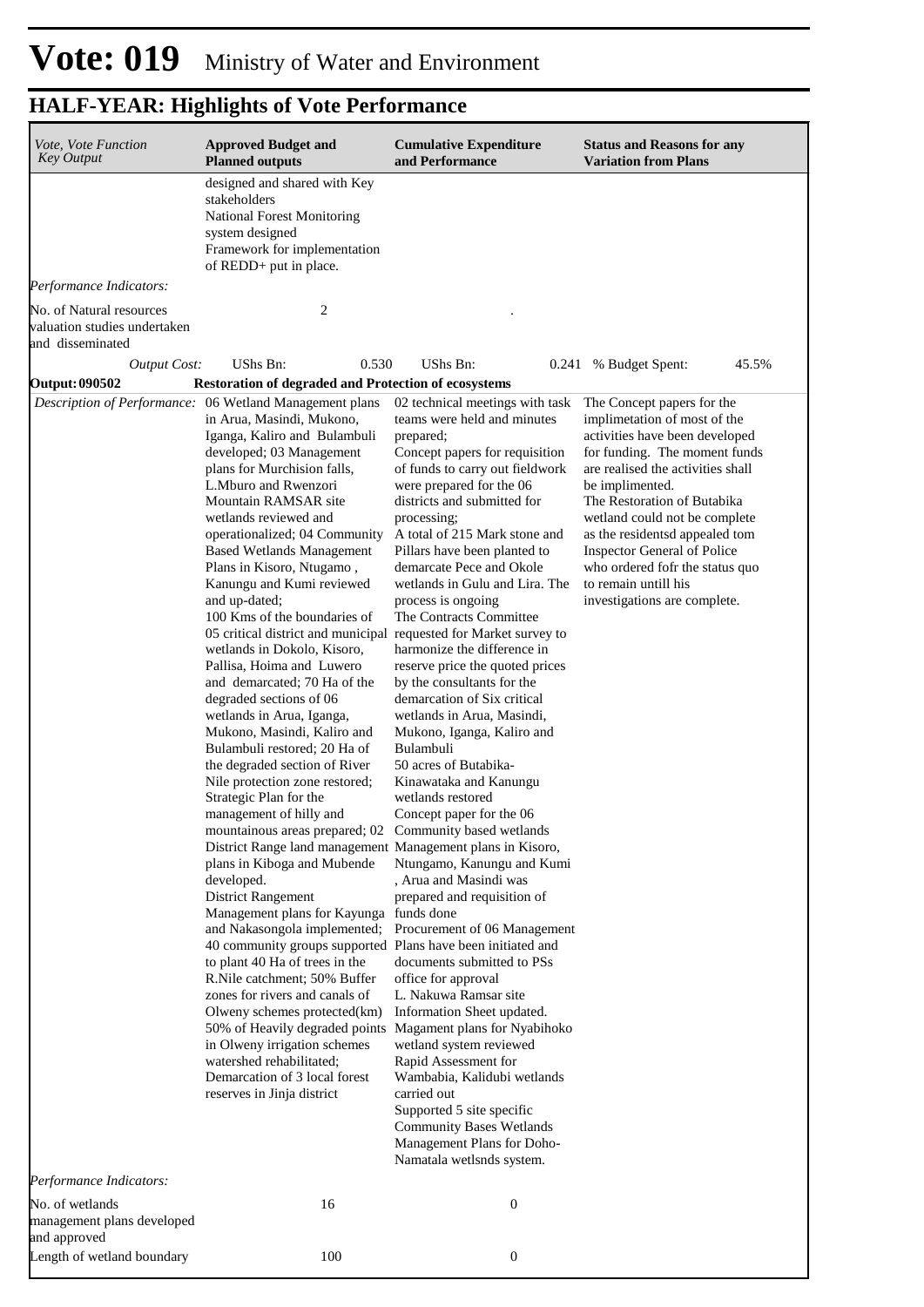| <i>Vote, Vote Function</i><br><b>Key Output</b>                      | <b>Approved Budget and</b><br><b>Planned outputs</b>                                                                                                                                                                                                                                                                                                                                                             |       | <b>Cumulative Expenditure</b><br>and Performance                                                                                                                                                                                                                                                                                                                                                                                                                                                                                                    |                | <b>Status and Reasons for any</b><br><b>Variation from Plans</b> |                |
|----------------------------------------------------------------------|------------------------------------------------------------------------------------------------------------------------------------------------------------------------------------------------------------------------------------------------------------------------------------------------------------------------------------------------------------------------------------------------------------------|-------|-----------------------------------------------------------------------------------------------------------------------------------------------------------------------------------------------------------------------------------------------------------------------------------------------------------------------------------------------------------------------------------------------------------------------------------------------------------------------------------------------------------------------------------------------------|----------------|------------------------------------------------------------------|----------------|
| demarcated (Km)                                                      |                                                                                                                                                                                                                                                                                                                                                                                                                  |       |                                                                                                                                                                                                                                                                                                                                                                                                                                                                                                                                                     |                |                                                                  |                |
| Area (Ha) of the degraded<br>wetlands reclaimed and<br>protected     |                                                                                                                                                                                                                                                                                                                                                                                                                  | 120   |                                                                                                                                                                                                                                                                                                                                                                                                                                                                                                                                                     | $\overline{0}$ |                                                                  |                |
| <b>Output Cost:</b>                                                  | UShs Bn:                                                                                                                                                                                                                                                                                                                                                                                                         | 2.148 | UShs Bn:                                                                                                                                                                                                                                                                                                                                                                                                                                                                                                                                            |                | 1.022 % Budget Spent:                                            | 47.6%          |
| <b>Vote Function Cost</b>                                            | <b>UShs Bn:</b>                                                                                                                                                                                                                                                                                                                                                                                                  |       | 31.491 UShs Bn:                                                                                                                                                                                                                                                                                                                                                                                                                                                                                                                                     |                | 11.465 % Budget Spent:                                           | 36.4%          |
| Vote Function: 0906 Weather, Climate and Climate Change              |                                                                                                                                                                                                                                                                                                                                                                                                                  |       |                                                                                                                                                                                                                                                                                                                                                                                                                                                                                                                                                     |                |                                                                  |                |
| <b>Output: 090601</b>                                                | <b>Weather and Climate services</b>                                                                                                                                                                                                                                                                                                                                                                              |       |                                                                                                                                                                                                                                                                                                                                                                                                                                                                                                                                                     |                |                                                                  |                |
| Description of Performance: 20 Radio telephones repaired             | and upgraded<br>20 Stations power supply<br>stabilized<br>250 Stations provided with<br>Postage and Courier services<br>50 Computer facilities repaired<br>and upgraded<br>50 Station Internet Data<br>connectivity improved<br>Uganda's capacity and<br>coordination for undertaking<br>climate change activities<br>strengthened;<br>A national Forum on Uganda's<br>Position at the UNFCCC COP<br>20 Meeting; |       | 10 Radio telephones repaired<br>and upgraded<br>10 Stations power supply<br>stabilized<br>250 Stations provided with<br>Quarter 2 Postage and Courier<br>services<br>20 Computer facilities repaired<br>and upgraded<br>25 Station Internet Data<br>connectivity improved 43No.<br>Have been reactivated<br>National delegation sent to<br>Liam, Peru for COP20 in Dec<br>2014<br>These are all implemented under<br>routine arrangements through<br>workshops, meetings, seminars<br>and field work from the centre<br>and at field/regional level |                | Some procurement process still<br>in progress                    |                |
| Performance Indicators:                                              |                                                                                                                                                                                                                                                                                                                                                                                                                  |       |                                                                                                                                                                                                                                                                                                                                                                                                                                                                                                                                                     |                |                                                                  |                |
| No. of seasonal forecasts and<br>advisories issued                   |                                                                                                                                                                                                                                                                                                                                                                                                                  | 4     |                                                                                                                                                                                                                                                                                                                                                                                                                                                                                                                                                     | 1              |                                                                  |                |
| No. of Weather and Climate<br>Stations maintained and<br>Operational |                                                                                                                                                                                                                                                                                                                                                                                                                  | 300   |                                                                                                                                                                                                                                                                                                                                                                                                                                                                                                                                                     | 30             |                                                                  |                |
| <b>Output Cost:</b>                                                  | UShs Bn:                                                                                                                                                                                                                                                                                                                                                                                                         | 0.330 | <b>UShs Bn:</b>                                                                                                                                                                                                                                                                                                                                                                                                                                                                                                                                     |                | 0.126 % Budget Spent:                                            | 38.1%          |
| <b>Vote Function Cost</b>                                            | <b>UShs Bn:</b>                                                                                                                                                                                                                                                                                                                                                                                                  |       | 7.827 UShs Bn:                                                                                                                                                                                                                                                                                                                                                                                                                                                                                                                                      |                | 2.025 % Budget Spent:                                            | 25.9%          |
| Vote Function: 0949 Policy, Planning and Support Services            |                                                                                                                                                                                                                                                                                                                                                                                                                  |       |                                                                                                                                                                                                                                                                                                                                                                                                                                                                                                                                                     |                |                                                                  |                |
| <b>Vote Function Cost</b><br><b>Cost of Vote Services:</b>           | <b>UShs Bn:</b><br>UShs Bn:                                                                                                                                                                                                                                                                                                                                                                                      |       | 18.684 UShs Bn:<br>337.211 UShs Bn:                                                                                                                                                                                                                                                                                                                                                                                                                                                                                                                 |                | 9.323 % Budget Spent:<br><b>114.052</b> % Budget Spent:          | 49.9%<br>33.8% |

*\* Excluding Taxes and Arrears*

Rural Water and Sanitation Vote Function achieved the following in Quarter two: Construction of Nyarwodho GFS in Nebbi done to 30% level of completion; Bududa-Nabweya and Lirima GFS construction is at 28% level of completion. Furthermore, construction of Bukwo GFS in Kapchorwa and Bukhooli GfS are at 5% and 20% level of completion respectively with designs completed and contractors on site. The feasibility study for Geregere (RGC) solar powered piped water system is complete and water sources have been identified and developed. Wadelai and Singila RGC piped water system are both at 80% completion level. In addition, construction of Kahama GFS phase II is at 10% with design and source protection completed; Kanyampanga GFS construction rate is at 80% completion level. Finally, 20 No. production wells have been drilled for minipiped schemes and 45No. LG staff trained in O&M.

#### Urban Water Vote Function

The construction of Kiganda, Kakumiro, Nkoni, Kinogozi, Najjembe piped water systems have been completed and Kyamulimbwa is at 88% completion level; Kinoni/Rugando piped water system extension is at 92% level of completion; construction of piped water systems in Purongo, Patongo, Ibuje, Opit, Dokolo and Ovujo are at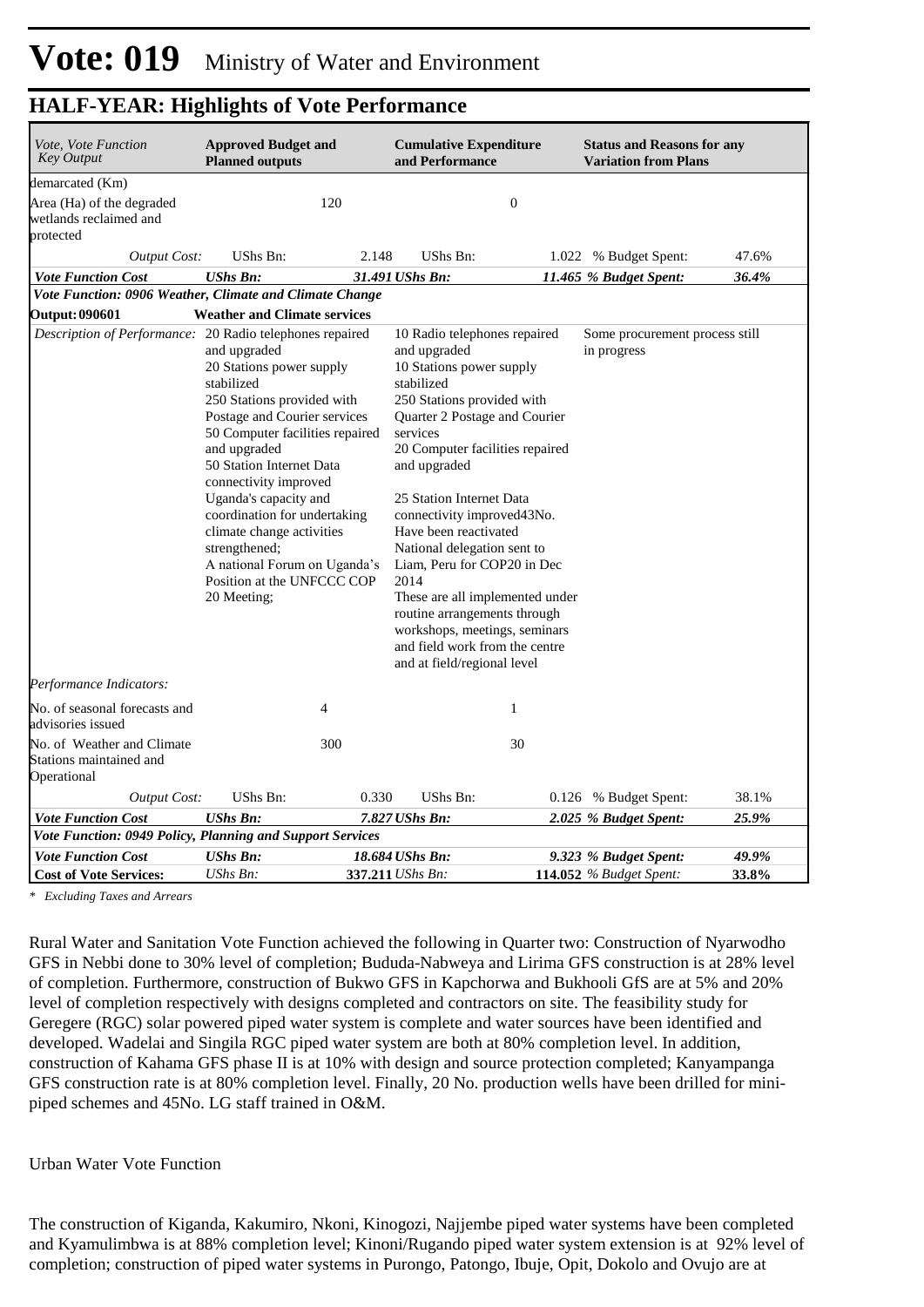# **Vote: 019** Ministry of Water and Environment

### **HALF-YEAR: Highlights of Vote Performance**

97%, 87%, 99%, 87%, 05%, 99% levels of completion respectively; The Piped water systems of Ocero (95%), Suam (50%), Matany (80%), Kachumbala (90%), Mbulamuti (92%), Namutumba (94%), and Buwuni (48%) complete. Irundu piped water system is at 90% completion level and Bugadde piped water system design process is 50% complete. Piped water systems for Mayuge, Kayabwe/Buwama, and Ntungamo are at 95%, 20% and 70% construction levels respectively. Construction of piped water systems for Kinoni, Kasensero, Nyeihanga, Nyarubungo, Rwenkobwa, Gasiza and Muhanga is at 75%, 60%, 60%, 65%, 92%, 40% and 55% completion level respectively with Ntusi, Rushere and Lyantonde II systems complete.

35No. Production wells have been drilled; Zigoti and Kiboga piped water systems have been constructed to 50% completion level with Butenga, Kiganda and Kakumiro piped water systems constructed to 20%, 90% and 78% levels of completion respectively.

Rehabilitation of piped water systems of Kasambya, Bukomansimbi, Budongo, and Buliisa is at 20%, 98%, 90% and 96% levels of completion respectively.

Water production capacity of Gabba is under rehabilitation at 30% level of completion and extension of water supply network to Buloba is 90% complete.

40 No. sanitation facilities have been constructed including Kitgum T.C to 90% level of completion, constructed public toilet facilities in Ocero to 95%, Namutumba 70%, Suam 40% completion levels and complete construction has been achieved in Kibuku and Tirinyi; 25No. Ecosan demonstration toilets have been constructed in 4No. Towns of Sunga, Walukuba, Bugoigo and Butiabe; 6No. Public sanitation facilities constructed in the towns of Sunga, Bugoigo, Walukuba, Butiaba and Najjembe. 3 No. of sanitation facilities have been constructed in Kinoni and Nyeihanga to 90% and 75% completion levels and complete construction has been achieved in Rwenkoba. In addition, constructed 46No. Of sanitation facilities in Mayuge (10), Bukakata (13), Kayabwe (6), Buwama (6), Ntungamo (11) and constructed 28No. Demonstration toilet facilities in Gasiiza (7), Nyeihanga (7), Rwenkobwa (7) and Kinoni (7).

Extended power line to Katakwi at 90%, Amolatar at 20%, Adjumani at 05%, Abim at 60%, Namalo at 92% and Kachumbala at 95% levels of completion and completed extension of power lines to Budongo, Kiganda, Kakumiro, and Najjembe.

#### Water for Production Vote Function

Nyakiharo bulk water system in Kabale constructed to 80% level of completion, completed construction of Rakai bulk water system (reservoir) and Andibo dam in Nebbi constructed to 24% completion level.

#### Water Resources Management Vote Function

During Quarter 2, the following were achieved by Water Resources Management Vote Function: feasibility studies and designs of Gaba and Kirinya Waste-Water Treatment Facilities (WWTP) were completed; 2No. Catchment Management Plans were also developed for Rwizi and Kagera to 60% level of completion; 90% of the Water and Fisheries Policy, legal and regulatory framework completed; 80% of the Water Release and Abstraction Policy was completed and 60% of the water quality testing laboratory upgraded for Directorate of Water Resources Management. Construction of Water Resources Regulation Office Block is up to 98% completion level; installation of Oil and gas monitoring equipment was also done to 90% level of completion; 60% of the Ground water maps produced for 10 districts of Manafwa, Namutumba, Kabale, Kisoro, Bushenyi, Ntungamo, Rukungiri, Rubirizi, Sheema, Luuka. 10 surface water monitoring stations installed with new equipment on various rivers in Northern Uganda to 10% level of completion and 04 Catchment management plans for Kyoga & Upper Nile Aswa, Albert Nile, Manafwa and Kyoga Nile developed to 10% completion level.

#### Natural Resources Management Vote Function

The Natural Resources Management Vote Function progressed to the following levels in Quarter 2: 06 Wetland Management plans developed to 20% level 0f completion in Arua, Masindi, Mukono, Iganga, Kaliro and Bulambuli; developed concepts for 03 Wetland Management plans for review and Operationalization of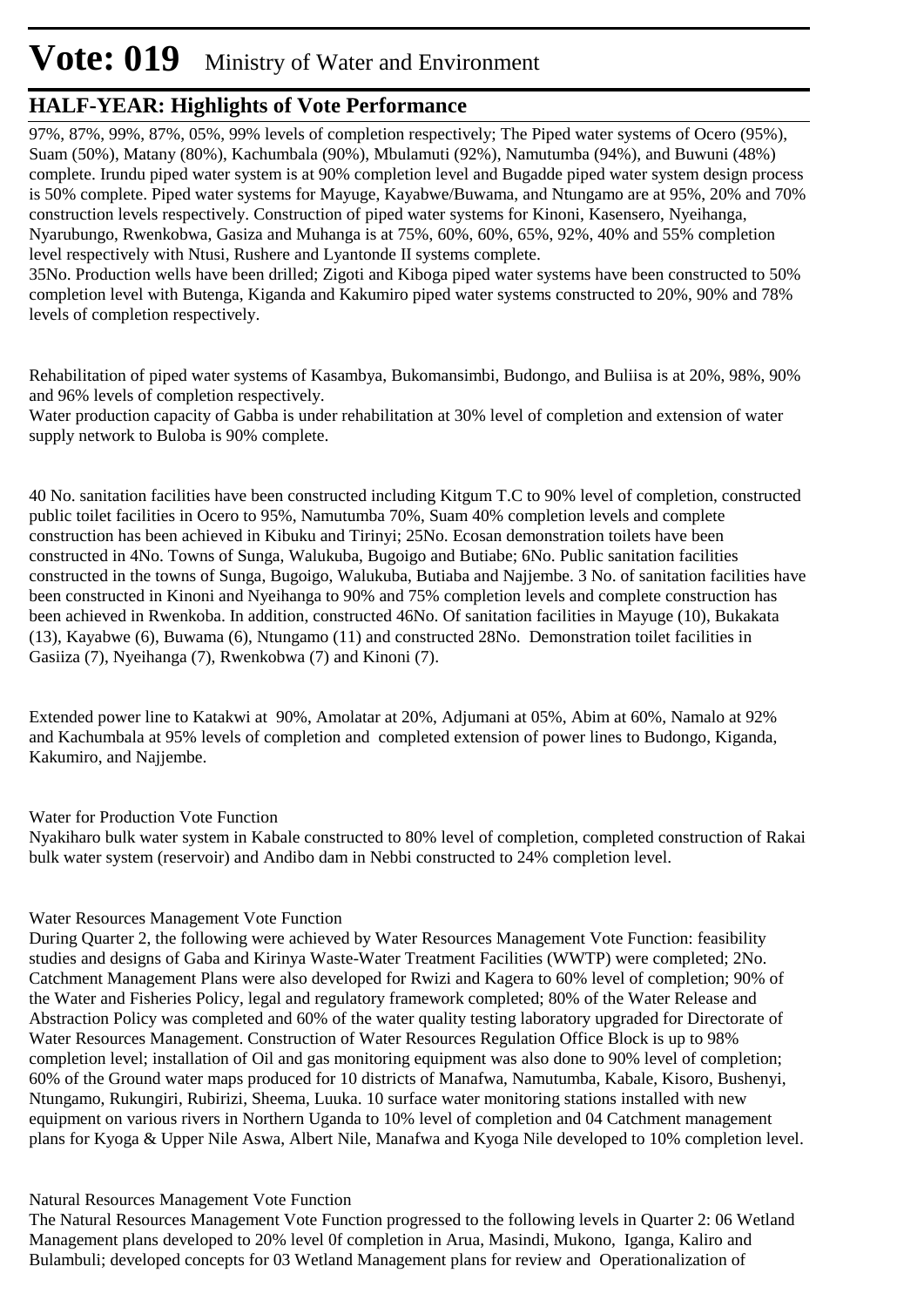# **Vote: 019** Ministry of Water and Environment

### **HALF-YEAR: Highlights of Vote Performance**

Murchision falls, L.Mburo and Rwenzori Mountain RAMSAR site wetlands; developed concepts for 04 Community Based Wetlands Management Plans for review and update of Kisoro, Ntugamo , Kanungu and Kumi . Rapid assessment for demarcation of 100 Kms of the boundaries of 05 critical districts for Dokolo, Kisoro, Pallisa, Hoima and Luwero was done. Sensitization was also done in Wakisi S/C and Njeru T.C of Buikwe district for restoration of 20 Ha of the degraded section of River Nile protection zone.

#### Weather, Climate and Climate Change Vote Function

The Weather, Climate and Climate Change Vote Function reactivated 35 rain gauges and 08 Automatic weather stations; rehabilitated 06 Weather observatories countrywide and undertook preparatory thematic group meetings for COP 20.

#### Policy, Planning and Support Services Vote Function

In the course of Quarter 2, Policy, Planning and Support Services Vote Function carried out the following activities: developed Sub-sector plans and budgets; conducted the annual Joint Sector Review /Joint Technical Review; Held Sector Working Group meetings and Management Information Systems were strengthened both at center and Local Government.

Prepared Sector Budget Framework Paper for FY 2015-16 and submitted to Ministry of Finance Planning and Economic Development; prepared Ministerial Policy Statement for FY 2014/15; Sector Progress Reports prepared and submitted to the Ministry of Finance Planning and Economic Development and Office of the Prime Minister; LGBFP issues paper for FY 2015/16 prepared and submitted to MFPED; lastly, construction of the Ministry headquarters is at 65% completion level.

| <b>Planned Actions:</b>                                                                                                                                                                                                                                        | <b>Actual Actions:</b>                                                                                                                                                                                                                                                                                                                                                                                                                                                                                                         | <b>Reasons for Variation</b> |
|----------------------------------------------------------------------------------------------------------------------------------------------------------------------------------------------------------------------------------------------------------------|--------------------------------------------------------------------------------------------------------------------------------------------------------------------------------------------------------------------------------------------------------------------------------------------------------------------------------------------------------------------------------------------------------------------------------------------------------------------------------------------------------------------------------|------------------------------|
| Vote: 019 Ministry of Water and Environment                                                                                                                                                                                                                    |                                                                                                                                                                                                                                                                                                                                                                                                                                                                                                                                |                              |
| Vote Function: 09 01 Rural Water Supply and Sanitation                                                                                                                                                                                                         |                                                                                                                                                                                                                                                                                                                                                                                                                                                                                                                                |                              |
| Procure specialised equipment to respond<br>to emergency borehole rehabilitation at the<br>centre.Promote latrine construction<br>together with handwashing with soap.                                                                                         | Recruited and seconded staff to districts<br>that have continually failed to attract and<br>retain staff.                                                                                                                                                                                                                                                                                                                                                                                                                      |                              |
| Review the entire CBMS and improve on<br>the availability of spare parts, monitor the<br>quality of construction of facilties for<br>compliance to BoQs, involve communities<br>in planning and design of facilities                                           | Draft report on review of CBMS received<br>and strengthened operations of HPMAs to<br>carry out repairs of BHs and piped water<br>supply through procurement framework.                                                                                                                                                                                                                                                                                                                                                        |                              |
| Vote Function: 09 02 Urban Water Supply and Sanitation                                                                                                                                                                                                         |                                                                                                                                                                                                                                                                                                                                                                                                                                                                                                                                |                              |
| The Regulation Unit will be strengthened<br>through training, appointment of addition<br>staff and acquisition of regulatory tools to<br>ensure effective regulation of the water<br>and sewerage services and the<br>implementation of the pro-poor strategy. | The Regulation Unit has been upgraded to<br>a fully fledged Department of Water<br>Utility Regulation and additional staff<br>have been recruited to strengthen the<br>supervisory and monitoring capacity of the<br>Department. Training of staff is on-going<br>and plans are underway to acquire<br>effective performance monitoring<br>infrastructure.                                                                                                                                                                     |                              |
| Business Planning Tool is to be updated to<br>ensure that derived tariffs cover operation<br>& maintenance costs & replacement of<br>components with lifespan of less than ten<br>years. Water Authorities will be closely<br>monitored and supervised         | The Business Planning Tool was updated<br>to incorporate in payment of VAT and to<br>ensure that operation & maintenance costs<br>are covered. The Regulation Unit has been<br>upgraded to a fully-fledged Department of<br>Water Utility Regulation to enhance its<br>monitoring and supervisory capacity over<br>the Water Authorities. It is planned to<br>review the Tariff Policy for the Small<br>Towns and Rural Growth Centres to<br>ensure that water supply infrastructures are<br>sustainably operated and managed. |                              |
| Rehabilitation of water supply and<br>sewerage facilities to restore functionality.<br>Solar powered pumps will be installed                                                                                                                                   | Urban O & M Conditional Grants was<br>increased to enable Umbrella<br>Organizations rehabilitate some water                                                                                                                                                                                                                                                                                                                                                                                                                    |                              |

#### **Table V2.2: Implementing Actions to Improve Vote Performance**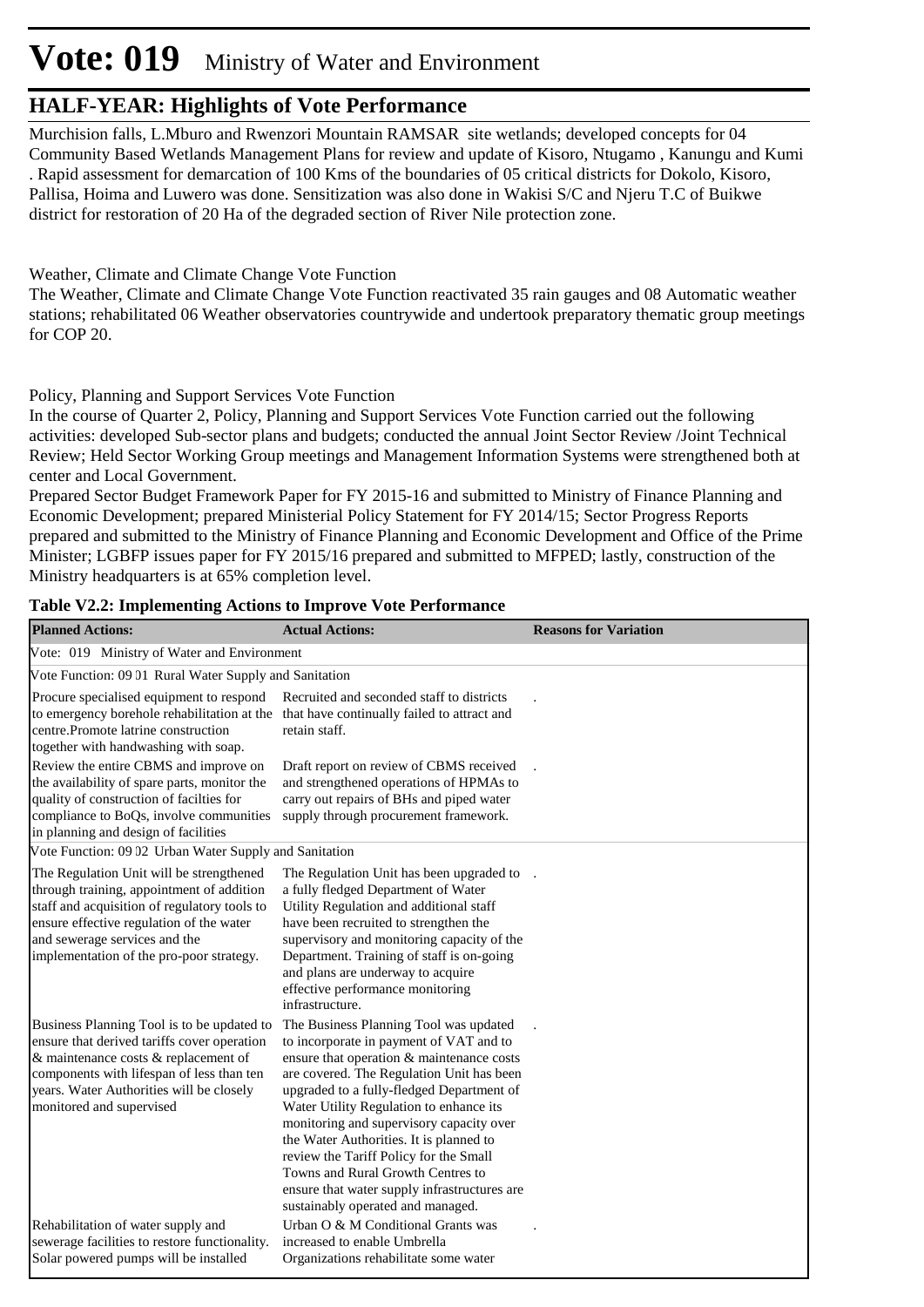| <b>Planned Actions:</b>                                                                                                                                                                                                                                                         | <b>Actual Actions:</b>                                                                                                                                                                                                                                                                                                                                                                              | <b>Reasons for Variation</b> |
|---------------------------------------------------------------------------------------------------------------------------------------------------------------------------------------------------------------------------------------------------------------------------------|-----------------------------------------------------------------------------------------------------------------------------------------------------------------------------------------------------------------------------------------------------------------------------------------------------------------------------------------------------------------------------------------------------|------------------------------|
| where feasible and capacities of Water<br>Supply Services Boards will be<br>strengthened to improve service delivery.                                                                                                                                                           | supply systems to restore functionality.<br>Solar powered pumps have been installed<br>in some towns to reduce on the energy<br>costs. Water Supply Services Boards have<br>been trained in O & M procedures and<br>Contract Management to enhance service<br>delivery.                                                                                                                             |                              |
| Vote Function: 09 03 Water for Production                                                                                                                                                                                                                                       |                                                                                                                                                                                                                                                                                                                                                                                                     |                              |
| Continue with sensitization of all<br>stakeholders to ensure proper handling<br>and management of the WfP facilities.                                                                                                                                                           | Mobilized and sensitized stakeholders at<br>Acanpii dam in Oyam district, Andibo<br>dam in Nebbi district, Langilongole and<br>Lodon Valley tanks in Napak, Lokirimo<br>and Kalopumeole valley tanks in Kaboong<br>communities on use of equipment in<br>Kamira subcounty in Mubende district,<br>Nyakirahoscheme in Kabale district and<br>Kobeyon and Nakobekobe windmills in<br>Moroto district. |                              |
| Revitalization of WUCs to ensure<br>effective management of the facilities,<br>Reconstruction and improvement of the<br>abstraction systems and Fencing off of the<br>facilities by using chain link, Rectification<br>of all the defects on the facilities                     | Revitalized 4 committees of Kyambogo<br>and Kabezikye Valley tanks in Sembabule<br>district and Miduuma and Rwebigwara<br>Valley tanks in Masindi District                                                                                                                                                                                                                                          |                              |
| strengthen Technical Support Units<br>(TSUs) with WfP personel to support<br>Districts especially in O&M, Finalise<br>development of policy & regulatory<br>framework and commence implementation. water for production sites.<br>Vote: 019 Ministry of Water and Environment   | TSUs are always invited to support water<br>for production implementation activities<br>such as site meetings, mobilization,<br>trainings and sensitization activities at all                                                                                                                                                                                                                       |                              |
| Vote Function: 09 01 Rural Water Supply and Sanitation                                                                                                                                                                                                                          |                                                                                                                                                                                                                                                                                                                                                                                                     |                              |
| Gradually roll out to provide piped water<br>systems to rural areas in a new paradigm<br>shift to replace the simple<br>borehole/handpump technology which<br>often gets surpassed/overwhelmed by<br>population growth. Procure specialised<br>drilling equipment at the centre | Procured pilot contracts for solar water<br>pumping for high yielding boreholes and<br>initiated consultancy services for condition<br>assessment and rehabilitation of gravity<br>flow schemes.<br>Carried out an assessment of boreholes for<br>rehabilitation countrywide.                                                                                                                       |                              |
| Vote Function: 09 04 Water Resources Management                                                                                                                                                                                                                                 |                                                                                                                                                                                                                                                                                                                                                                                                     |                              |
| Improved issuance of waste water<br>discharge permits and compliance<br>monitoring, improved laboratory &<br>analytical capacity, improvement of<br>catchment based WRM, implementation of<br>water source protection guidelines,<br>improved awareness raising campaigns       | Improved issuance of waste water<br>discharge permits and compliance<br>monitoring, improved laboratory &<br>analytical capacity, improvement of<br>catchment based WRM through, formal<br>approval of implementation of water<br>source protection guidelines, improved<br>awareness raising campaigns through 2<br>media adverts                                                                  |                              |
| Upscale implementation of catchment<br>based IWRM, promote implementation of<br>catchment planning and water source<br>protection guidelines.                                                                                                                                   | Implementation of catchment<br>Based IWRM up scaled in all the 4 WMZs<br>Guidelines for catchment planning and<br>source protection printed and disseminated<br>to stakeholders                                                                                                                                                                                                                     |                              |
| Vote Function: 09 06 Weather, Climate and Climate Change                                                                                                                                                                                                                        |                                                                                                                                                                                                                                                                                                                                                                                                     |                              |
| Continue with the procurement of the<br>required specialised & modern equipment                                                                                                                                                                                                 | procurement of the required specialized $\&$<br>modern equipment still ongoing with the<br>procurement plan submitted to PDU for<br>evaluation                                                                                                                                                                                                                                                      |                              |
| Agentisation of Meteorolgy department<br>finalised                                                                                                                                                                                                                              | Agentisation of Meteorolgy department<br>finalised and board chairman appointed<br>and Agancy in place.                                                                                                                                                                                                                                                                                             |                              |
| Vote: 019 Ministry of Water and Environment                                                                                                                                                                                                                                     |                                                                                                                                                                                                                                                                                                                                                                                                     |                              |
| Vote Function: 09 05 Natural Resources Management                                                                                                                                                                                                                               |                                                                                                                                                                                                                                                                                                                                                                                                     |                              |
| Review of policies and regulations for                                                                                                                                                                                                                                          | In the process of having a wetland                                                                                                                                                                                                                                                                                                                                                                  |                              |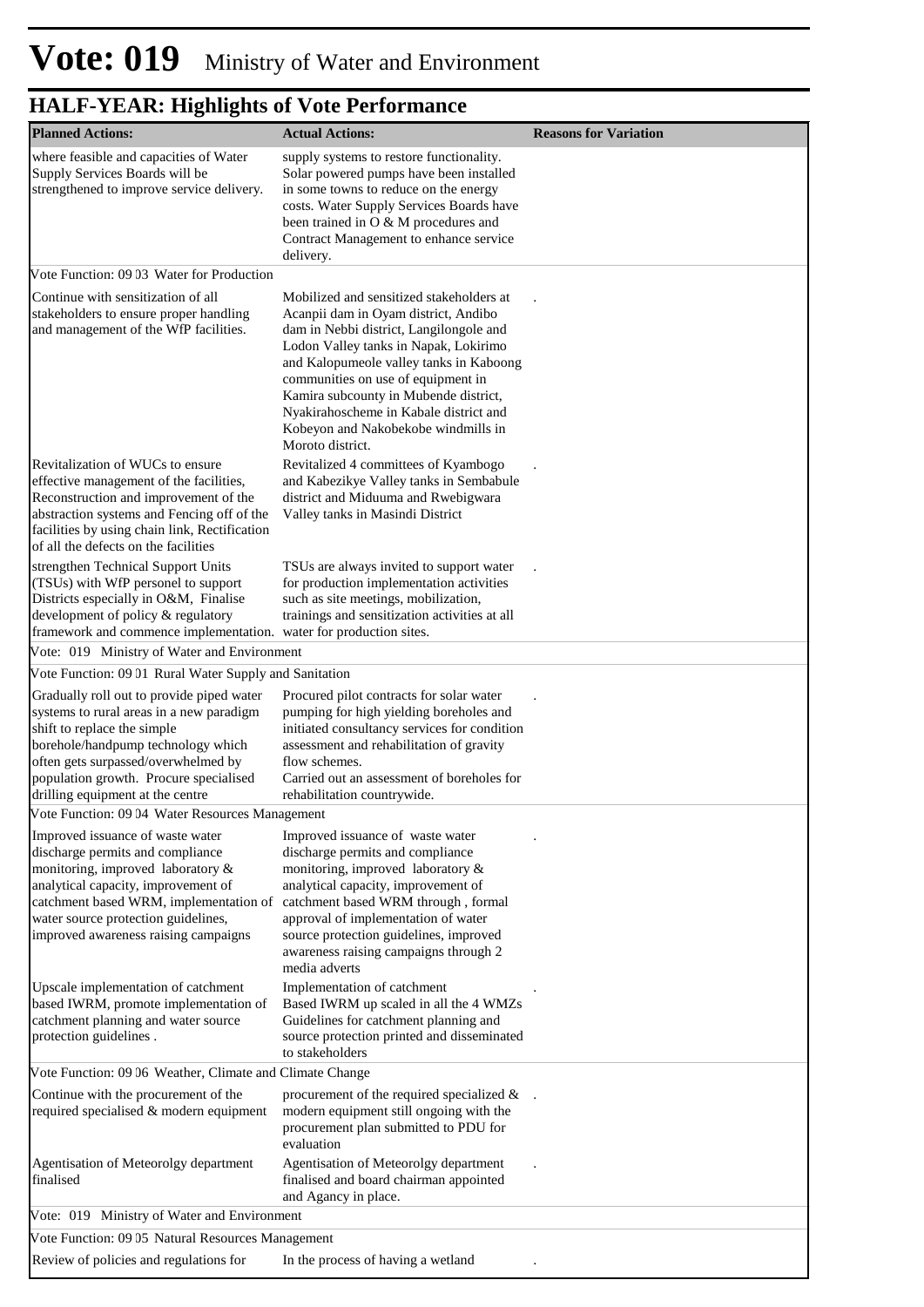| <b>Planned Actions:</b>                                                                  | <b>Actual Actions:</b>                                                       | <b>Reasons for Variation</b> |
|------------------------------------------------------------------------------------------|------------------------------------------------------------------------------|------------------------------|
| envornmental management undertaken                                                       | management specific law.                                                     |                              |
|                                                                                          | Review of the National environment Act                                       |                              |
|                                                                                          | Cap 153 is ongoing.                                                          |                              |
|                                                                                          | A functional Wetlands Advisory Group                                         |                              |
|                                                                                          | (WAG) was established and it has regular<br>meetings.                        |                              |
| Restoration and protection of critical/                                                  | Reactivated 4 Regional Technical Support                                     |                              |
| fragile ecosystem                                                                        | Units in Mbale, Lira, Wakiso and Mbarara.                                    |                              |
|                                                                                          | Trained wetlands management staff in<br>wetlands assessment, enforcement and |                              |
|                                                                                          | GIS and trained district officers to produce                                 |                              |
|                                                                                          | management and action plans.                                                 |                              |
| Continue with Strengthening                                                              |                                                                              |                              |
| collaboration with relevant institutions.                                                |                                                                              |                              |
| recruite staff to beef capacity of existing<br>staff at national district and sub-county |                                                                              |                              |
| levels                                                                                   |                                                                              |                              |
| Vote Function: 09 06 Weather, Climate and Climate Change                                 |                                                                              |                              |
| Preparatory work for development of                                                      | Preparatory work for development of                                          |                              |
| regulatory frameowrk completed                                                           | regulatory frameowrk completed                                               |                              |

### *V3: Details of Releases and Expenditure*

*This section provides a comprehensive summary of the outputs delivered by the Vote and further details of Vote expenditures by Vote Function and Expenditure Item.*

#### **Table V3.1: GoU Releases and Expenditure by Output\***

| <b>Billion Uganda Shillings</b>                                                                  | <b>Approved</b><br><b>Budget</b> | <b>Released</b> | <b>Spent</b> | $%$ GoU<br><b>Budget</b><br>Released | $%$ GoU<br><b>Budget</b><br><b>Spent</b> | $%$ GoU<br>Releases<br>Spent |  |
|--------------------------------------------------------------------------------------------------|----------------------------------|-----------------|--------------|--------------------------------------|------------------------------------------|------------------------------|--|
| VF:0901 Rural Water Supply and Sanitation                                                        | 42.94                            | 16.37           | 16.09        | 38.1%                                | 37.5%                                    | 98.3%                        |  |
| Class: Outputs Provided                                                                          | 2.96                             | 1.70            | 1.18         | 57.2%                                | 39.9%                                    | 69.7%                        |  |
| 090101 Back up support for O & M of Rural Water                                                  | 1.72                             | 0.86            | 0.73         | 49.9%                                | 42.2%                                    | 84.7%                        |  |
| 090102 Administration and Management services                                                    | 0.36                             | 0.18            | 0.14         | 50.0%                                | 40.0%                                    | 79.9%                        |  |
| 090103 Promotion of sanitation and hygiene education                                             | 0.35                             | 0.17            | 0.14         | 50.2%                                | 39.6%                                    | 78.8%                        |  |
| 090104 Research and development of appropriate water and sanitation<br>technologies              | 0.25                             | 0.34            | 0.07         | 138.7%                               | 27.8%                                    | 20.0%                        |  |
| 090105 Monitoring and capacity building of LGs, NGOs and CBOs                                    | 0.30                             | 0.15            | 0.11         | 49.3%                                | 36.5%                                    | 74.1%                        |  |
| Class: Outputs Funded                                                                            | 15.35                            | 8.05            | 7.07         | 52.4%                                | 46.1%                                    | 87.9%                        |  |
| 090151 Alwi Dry Corridor                                                                         | 9.75                             | 5.25            | 4.73         | 53.8%                                | 48.5%                                    | 90.1%                        |  |
| 090152 Kahama Gravity Flow Scheme                                                                | 0.60                             | 0.30            | 0.20         | 50.0%                                | 33.6%                                    | 67.1%                        |  |
| 090153 Kanyampaga Gravity Flow Scheme                                                            | 5.00                             | 2.50            | 2.15         | 50.0%                                | 42.9%                                    | 85.8%                        |  |
| Class: Capital Purchases                                                                         | 24.63                            | 6.63            | 7.84         | 26.9%                                | 31.8%                                    | 118.2%                       |  |
| 090171 Acquisition of Land by Government                                                         | 0.40                             | 0.15            | 0.10         | 37.5%                                | 25.0%                                    | 66.7%                        |  |
| 090180 Construction of Piped Water Supply Systems (Rural)                                        | 17.09                            | 5.68            | 7.74         | 33.2%                                | 45.3%                                    | 136.2%                       |  |
| 090181 Construction of Point Water Sources                                                       | 7.08                             | 0.80            | 0.00         | 11.3%                                | 0.0%                                     | $0.0\%$                      |  |
| 090182 Construction of Sanitation Facilities (Rural)                                             | 0.06                             | 0.00            | 0.00         | $0.0\%$                              | $0.0\%$                                  | N/A                          |  |
| VF:0902 Urban Water Supply and Sanitation                                                        | 55.89                            | 22.02           | 27.92        | 39.4%                                | 50.0%                                    | 126.8%                       |  |
| Class: Outputs Provided                                                                          | 5.42                             | 2.76            | 2.63         | 50.9%                                | 48.4%                                    | 95.1%                        |  |
| 090201 Administration and Management Support                                                     | 1.99                             | 0.95            | 0.90         | 48.0%                                | 45.4%                                    | 94.5%                        |  |
| 090202 Policies, Plans, standards and regulations developed                                      | 0.53                             | 0.26            | 0.26         | 49.3%                                | 48.6%                                    | 98.6%                        |  |
| 090204 Backup support for Operation and Maintainance                                             | 0.58                             | 0.32            | 0.31         | 55.1%                                | 53.5%                                    | 97.1%                        |  |
| 090205 Improved sanitation services and hygiene                                                  | 0.53                             | 0.29            | 0.28         | 54.9%                                | 52.8%                                    | 96.2%                        |  |
| 090206 Monitoring, Supervision, Capacity building for Urban<br>Authorities and Private Operators | 1.80                             | 0.94            | 0.88         | 52.1%                                | 48.8%                                    | 93.6%                        |  |
| Class: Capital Purchases                                                                         | 50.47                            | 19.25           | 25.29        | 38.2%                                | 50.1%                                    | 131.4%                       |  |
| 090271 Acquisition of Land by Government                                                         | 0.27                             | 0.11            | 0.11         | 40.7%                                | 40.7%                                    | 100.0%                       |  |
| 090272 Government Buildings and Administrative Infrastructure                                    | 1.08                             | 0.65            | 0.68         | 60.5%                                | 62.8%                                    | 103.8%                       |  |
| 090275 Purchase of Motor Vehicles and Other Transport Equipment                                  | 0.03                             | 0.02            | 0.02         | 50.0%                                | 50.0%                                    | 100.0%                       |  |
| 090276 Purchase of Office and ICT Equipment, including Software                                  | 0.15                             | 0.04            | 0.03         | 26.0%                                | 23.3%                                    | 89.5%                        |  |
| 090277 Purchase of Specialised Machinery & Equipment                                             | 1.87                             | 1.14            | 1.11         | 60.8%                                | 59.6%                                    | 98.0%                        |  |
| 090278 Purchase of Office and Residential Furniture and Fittings                                 | 0.10                             | 0.06            | 0.06         | 56.3%                                | 56.3%                                    | 100.0%                       |  |
| 090280 Construction of Piped Water Supply Systems (Urban)                                        | 19.09                            | 10.57           | 10.06        | 55.4%                                | 52.7%                                    | 95.2%                        |  |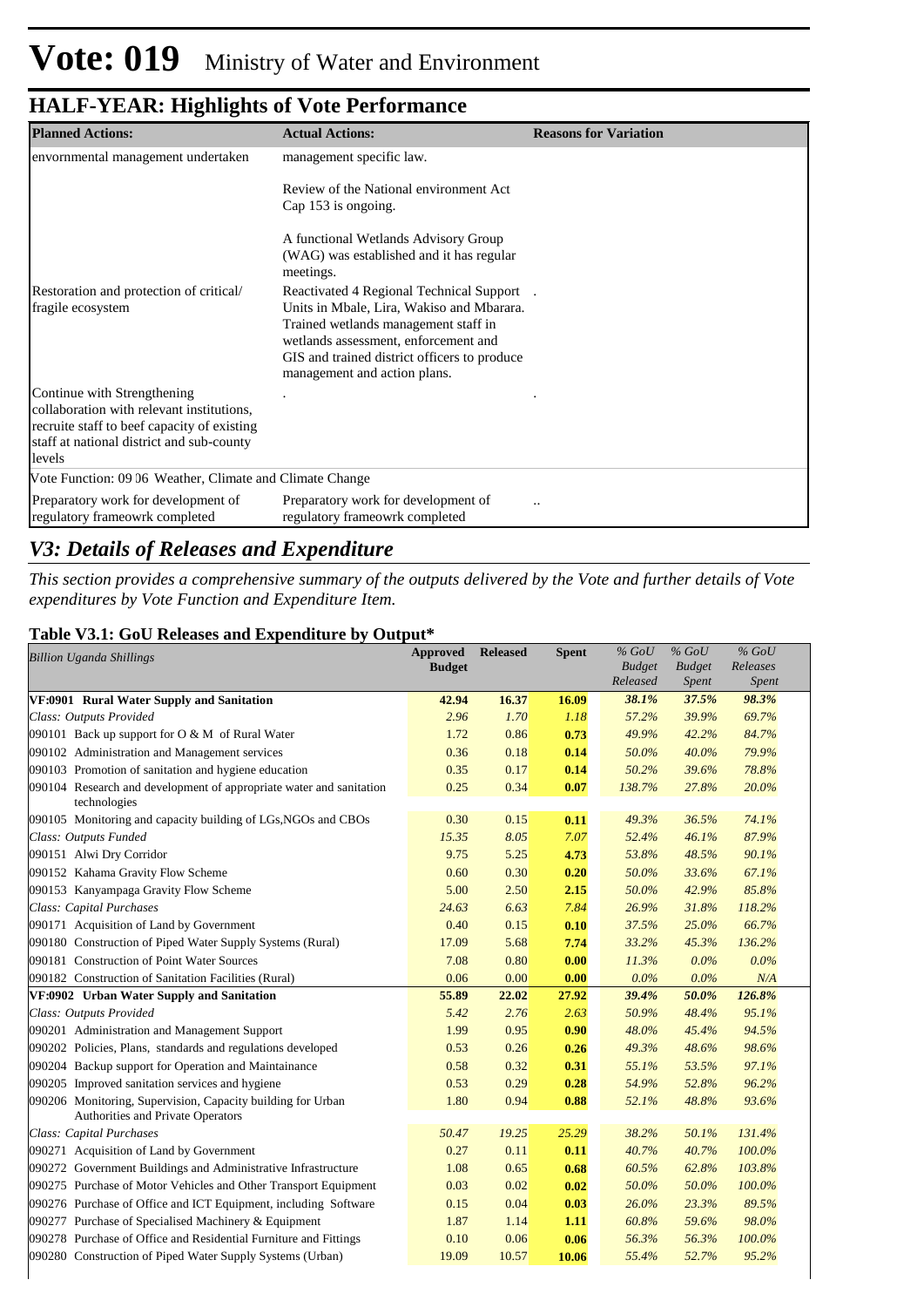| 090281 Energy installation for pumped water supply schemes                                            | 0.75         | 0.44         | 0.44         | 58.8%          | 58.7%          | 99.8%          |
|-------------------------------------------------------------------------------------------------------|--------------|--------------|--------------|----------------|----------------|----------------|
| 090282 Construction of Sanitation Facilities (Urban)                                                  | 27.13        | 6.23         | 12.78        | 23.0%          | 47.1%          | 205.1%         |
| VF:0903 Water for Production                                                                          | 31.97        | 12.24        | 10.87        | 38.3%          | 34.0%          | 88.8%          |
| Class: Outputs Provided                                                                               | 1.97         | 0.93         | 0.70         | 47.1%          | 35.6%          | 75.6%          |
| 090301 Supervision and monitoring of WfP activities                                                   | 0.67         | 0.34         | 0.29         | 51.8%          | 44.2%          | 85.4%          |
| 090302 Administration and Management Support                                                          | 0.32         | 0.08         | 0.01         | 25.0%          | 3.1%           | 12.6%          |
| 090306 Suatainable Water for Production management systems                                            | 0.99         | 0.50         | 0.40         | 51.0%          | 40.2%          | 78.9%          |
| established<br>Class: Capital Purchases                                                               | 30.00        | 11.31        | 10.17        | 37.7%          | 33.9%          | 89.9%          |
| 090371 Acquisition of Land by Government                                                              | 0.40         | 0.20         | 0.10         | 50.0%          | 25.0%          | 50.0%          |
| 090376 Purchase of Office and ICT Equipment, including Software                                       | 0.03         | 0.02         | 0.01         | 50.0%          | 25.0%          | 50.0%          |
| 090377 Purchase of Specialised Machinery & Equipment                                                  | 6.55         | 0.00         | 0.00         | $0.0\%$        | $0.0\%$        | N/A            |
| 090378 Purchase of Office and Residential Furniture and Fittings                                      | 0.02         | 0.01         | 0.00         | 25.0%          | $0.0\%$        | $0.0\%$        |
| 090380 Construction of Bulk Water Supply Schemes                                                      | 5.00         | 2.08         | 1.34         | 41.6%          | 26.9%          | 64.7%          |
| 090381 Construction of Water Surface Reservoirs                                                       | 18.00        | 9.01         | 8.72         | 50.1%          | 48.4%          | 96.7%          |
| VF:0904 Water Resources Management                                                                    | 6.41         | 3.76         | 2.62         | 58.6%          | 40.9%          | 69.8%          |
| Class: Outputs Provided                                                                               | 4.48         | 2.45         | 1.46         | 54.6%          | 32.7%          | 59.9%          |
| 090401 Administration and Management support                                                          | 1.89         | 0.93         | 0.59         | 49.2%          | 31.4%          | 63.8%          |
| 090402 Uganda's interests in tranboundary water resources secured                                     | 0.75         | 0.38         | 0.23         | 50.3%          | 30.3%          | 60.3%          |
| 090403 Water resources availability regularly monitored and assessed                                  | 0.59         | 0.64         | 0.24         | 109.1%         | 40.4%          | 37.1%          |
| 090404 The quality of water resources regularly monitored and assessed                                | 0.43         | 0.18         | 0.16         | 41.3%          | 36.4%          | 88.1%          |
| 090405 Water resources rationally planned, allocated and regulated                                    | 0.34         | 0.11         | 0.07         | 31.3%          | 21.2%          | 67.9%          |
| 090406 Catchment-based IWRM established                                                               | 0.48         | 0.21         | 0.18         | 44.2%          | 37.0%          | 83.8%          |
| Class: Outputs Funded                                                                                 | 0.46         | 0.73         | 0.81         | 158.2%         | 174.4%         | 110.3%         |
| 090451 Degraded watersheds restored and conserved                                                     | 0.46         | 0.73         | 0.81         | 158.2%         | 174.4%         | 110.3%         |
| Class: Capital Purchases                                                                              | 1.47         | 0.58         | 0.35         | 39.3%          | 23.7%          | 60.4%          |
| 090471 Acquisition of Land by Government                                                              | 0.10         | 0.00         | 0.00         | $0.0\%$        | $0.0\%$        | N/A            |
| 090472 Government Buildings and Administrative Infrastructure                                         | 0.70         | 0.25         | 0.13         | 35.7%          | 19.1%          | 53.4%          |
| 090477 Purchase of Specialised Machinery & Equipment                                                  | 0.65         | 0.32         | 0.21         | 48.7%          | 32.3%          | 66.3%          |
| 090478 Purchase of Office and Residential Furniture and Fittings                                      | 0.03         | 0.01         | 0.01         | 50.0%          | 25.0%          | 50.0%          |
| VF:0905 Natural Resources Management                                                                  | 22.69        | 12.06        | 11.46        | 53.2%          | 50.5%          | 95.1%          |
| Class: Outputs Provided                                                                               | 6.15         | 3.16         | 2.72         | 51.4%          | 44.3%          | 86.2%          |
| 090501 Promotion of Knowledge of Enviroment and Natural Resources                                     | 0.53         | 0.33         | 0.32         | 62.5%          | 60.8%          | 97.3%          |
| 090502 Restoration of degraded and Protection of ecosystems                                           | 2.15         | 1.08         | 1.02         | 50.4%          | 47.6%          | 94.5%          |
| 090503 Policy, Planning, Legal and Institutional Framework.                                           | 0.93         | 0.46         | 0.40         | 49.7%          | 42.9%          | 86.2%          |
| 090504 Coordination, Monitoring, Inspection, Mobilisation and<br>Supervision.                         | 0.63         | 0.32         | 0.26         | 50.0%          | 41.4%          | 82.8%          |
| 090505 Capacity building and Technical back-stopping.                                                 | 0.46         | 0.25         | 0.23         | 54.9%          | 48.9%          | 89.1%          |
| 090506 Administration and Management Support                                                          | 1.45         | 0.71         | 0.49         | 49.3%          | 33.9%          | 68.8%          |
| Class: Outputs Funded                                                                                 | 0.94         | 0.43         | 0.24         | 45.7%          | 25.0%          | 54.7%          |
| 090551 Operational support to private institutions                                                    | 0.94         | 0.43         | 0.24         | 45.7%          | 25.0%          | 54.7%          |
| Class: Capital Purchases                                                                              | 15.60        | 8.47         | 8.51         | 54.3%          | 54.5%          | 100.4%         |
| 090572 Government Buildings and Administrative Infrastructure                                         | 13.32        | 7.43         | 7.43         | 55.8%          | 55.8%          | 100.0%         |
| 090575 Purchase of Motor Vehicles and Other Transport Equipment                                       | 0.14         | 0.04         | 0.07         | 25.0%          | 50.0%          | 200.0%         |
| 090576 Purchase of Office and ICT Equipment, including Software                                       | 0.06         | 0.02         | 0.02         | 36.4%          | 28.5%          | 78.5%          |
| 090577 Purchase of Specialised Machinery & Equipment                                                  | 0.02         | 0.01         | 0.01         | 50.0%          | 50.0%          | 100.0%         |
| 090578 Purchase of Office and Residential Furniture and Fittings                                      | 0.01         | 0.01         | 0.01         | 38.5%          | 38.5%          | 100.0%         |
| 090579 Acquisition of Other Capital Assets                                                            | 2.05         | 0.97         | 0.97         | 47.3%          | 47.5%          | 100.6%         |
| VF:0906 Weather, Climate and Climate Change                                                           | 5.63         | 2.21         | 1.74         | 39.3%          | 31.0%          | 78.8%          |
| Class: Outputs Provided                                                                               | 4.78         | 2.04         | 1.57         | 42.6%          | 32.9%          | 77.1%          |
| 090601 Weather and Climate services                                                                   | 0.33         | 0.17         | 0.13         | 50.0%          | 38.1%          | 76.1%          |
| 090602 Policy legal and institutional framework                                                       | 0.57         | 0.29         | 0.22         | 51.5%          | 38.1%          | 74.1%          |
| 090603 Administration and Management Support                                                          | 2.52         | 0.99         | 0.73         | 39.3%          | 29.1%          | 74.1%          |
| 090604 Adaptation and Mitigation measures.                                                            | 1.03         | 0.32         | 0.33         | 31.1%          | 32.2%          | 103.8%         |
| 090606 Strengthening institutional and coordination capacity                                          | 0.33         | 0.27         | 0.16         | 82.3%          | 49.5%          | 60.1%          |
| Class: Capital Purchases                                                                              | 0.85         | 0.18         | 0.17         | 20.6%          | 20.4%          | 99.1%          |
| 090677 Purchase of Specialised Machinery & Equipment                                                  | 0.80         | 0.15         | 0.15         | 18.8%          | 18.8%          | 100.0%         |
| 090678 Purchase of Office and Residential Furniture and Fittings                                      | 0.05         | 0.03         | 0.02         | 50.0%          | 46.7%          | 93.4%          |
| VF:0949 Policy, Planning and Support Services                                                         | 15.88        | 9.13         | 7.17         | 57.5%          | 45.1%          | 78.5%          |
| Class: Outputs Provided                                                                               | 4.59         | 2.50         | 1.83         | 54.4%          | 39.9%          | 73.2%          |
| 094901 Policy, Planning, Budgeting and Monitoring.<br>094902 Ministerial and Top management services. | 0.85<br>2.62 | 0.48<br>1.43 | 0.38<br>0.95 | 56.4%<br>54.4% | 45.0%<br>36.4% | 79.8%<br>66.8% |
| 094903 Ministry Support Services                                                                      | 1.12         | 0.59         | 0.49         | 52.8%          | 44.1%          | 83.4%          |
| Class: Outputs Funded                                                                                 | 0.89         | 0.41         | 0.35         | 45.8%          | 39.6%          | 86.4%          |
| 094951 Membership to International Organisations and support to LGs                                   | 0.89         | 0.41         | 0.35         | 45.8%          | 39.6%          | 86.4%          |
| and NGOs.                                                                                             |              |              |              |                |                |                |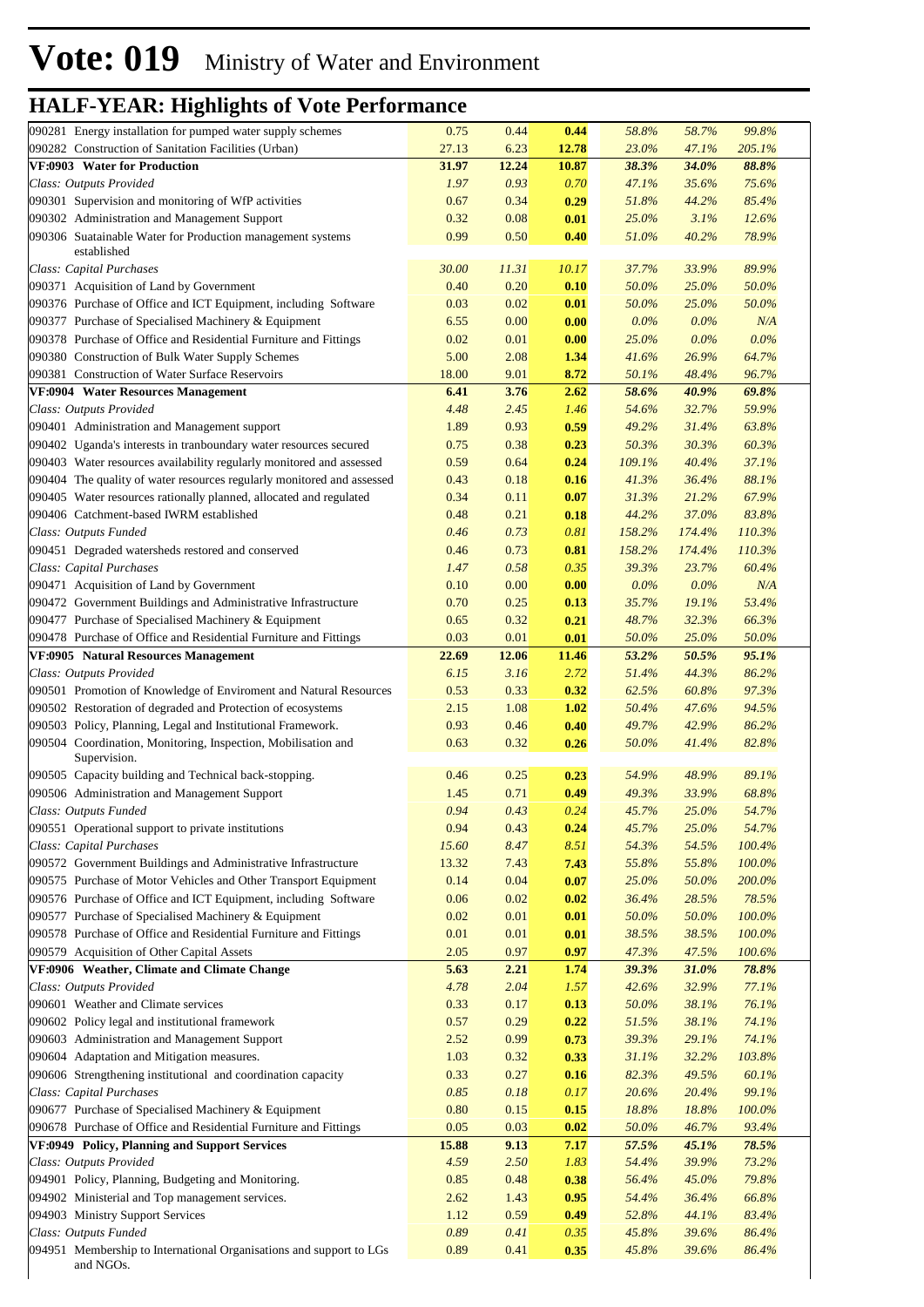# **Vote: 019** Ministry of Water and Environment

### **HALF-YEAR: Highlights of Vote Performance**

| Class: Capital Purchases                                         | 10.40  | 6.23  | 4.98  | 59.9%    | 47.9% | 80.0%     |  |
|------------------------------------------------------------------|--------|-------|-------|----------|-------|-----------|--|
| 094972 Government Buildings and Administrative Infrastructure    | 9.87   | 6.03  | 4.79  | $61.1\%$ | 48.5% | 79.4%     |  |
| 094975 Purchase of Motor Vehicles and Other Transport Equipment  | 0.43   | 0.14  | 0.14  | 33.3%    | 33.3% | $100.0\%$ |  |
| 094976 Purchase of Office and ICT Equipment, including Software  | 0.05   | 0.02  | 0.02  | 50.0%    | 50.0% | $100.0\%$ |  |
| 094977 Purchase of Specialised Machinery & Equipment             | 0.03   | 0.01  | 0.01  | 50.0%    | 50.0% | $100.0\%$ |  |
| 094978 Purchase of Office and Residential Furniture and Fittings | 0.03   | 0.02  | 0.02  | 50.0%    | 50.0% | $100.0\%$ |  |
| <b>Total For Vote</b>                                            | 181.41 | 77.79 | 77.87 | 42.9%    | 42.9% | $100.1\%$ |  |
|                                                                  |        |       |       |          |       |           |  |

*\* Excluding Taxes and Arrears*

#### **Table V3.2: 2015/16 GoU Expenditure by Item**

| <b>Billion Uganda Shillings</b>                            | <b>Approved</b><br><b>Budget</b> | <b>Releases</b> | <b>Expend-</b><br>iture | % Budged<br><b>Released</b> | % Budget<br><b>Spent</b> | %Releases<br><b>Spent</b> |
|------------------------------------------------------------|----------------------------------|-----------------|-------------------------|-----------------------------|--------------------------|---------------------------|
| <b>Output Class: Outputs Provided</b>                      | 30.36                            | 15.47           | <b>12.06</b>            | 51.0%                       | 39.7%                    | 77.9%                     |
| 211101 General Staff Salaries                              | 5.07                             | 2.86            | 1.34                    | 56.4%                       | 26.4%                    | 46.8%                     |
| 211102 Contract Staff Salaries (Incl. Casuals, Temporary)  | 4.08                             | 1.89            | 1.64                    | 46.3%                       | 40.2%                    | 86.9%                     |
| 211103 Allowances                                          | 1.34                             | 0.72            | 0.61                    | 53.6%                       | 45.7%                    | 85.4%                     |
| 212101 Social Security Contributions                       | 0.42                             | 0.20            | 0.16                    | 48.3%                       | 38.9%                    | 80.6%                     |
| 212201 Social Security Contributions                       | 0.01                             | 0.00            | 0.00                    | 0.0%                        | 0.0%                     | N/A                       |
| 213001 Medical expenses (To employees)                     | 0.07                             | 0.02            | 0.03                    | 31.9%                       | 49.2%                    | 154.2%                    |
| 213002 Incapacity, death benefits and funeral expenses     | 0.02                             | 0.01            | 0.01                    | 50.0%                       | 30.7%                    | 61.4%                     |
| 221001 Advertising and Public Relations                    | 0.37                             | 0.18            | 0.12                    | 49.5%                       | 32.2%                    | 65.2%                     |
| 221002 Workshops and Seminars                              | 0.62                             | 0.32            | 0.26                    | 52.0%                       | 42.8%                    | 82.2%                     |
| 221003 Staff Training                                      | 0.62                             | 0.33            | 0.29                    | 53.6%                       | 47.7%                    | 89.0%                     |
| 221004 Recruitment Expenses                                | 0.04                             | 0.02            | 0.01                    | 50.0%                       | 28.6%                    | 57.1%                     |
| 221005 Hire of Venue (chairs, projector, etc)              | 0.10                             | 0.05            | 0.03                    | 50.0%                       | 32.8%                    | 65.7%                     |
| 221006 Commissions and related charges                     | 0.08                             | 0.05            | 0.05                    | 65.6%                       | 64.6%                    | 98.5%                     |
| 221007 Books, Periodicals & Newspapers                     | 0.21                             | 0.10            | 0.07                    | 49.3%                       | 35.8%                    | 72.6%                     |
| 221008 Computer supplies and Information Technology (IT)   | 0.32                             | 0.15            | 0.10                    | 46.9%                       | 31.9%                    | 68.0%                     |
| 221009 Welfare and Entertainment                           | 0.21                             | 0.46            | 0.09                    | 223.8%                      | 42.5%                    | 19.0%                     |
| 221011 Printing, Stationery, Photocopying and Binding      | 0.68                             | 0.33            | 0.25                    | 48.9%                       | 36.8%                    | 75.2%                     |
| 221012 Small Office Equipment                              | 0.20                             | 0.10            | 0.06                    | 50.0%                       | 30.1%                    | 60.2%                     |
| 221014 Bank Charges and other Bank related costs           | 0.00                             | 0.00            | 0.00                    | 0.0%                        | 0.0%                     | N/A                       |
| 221016 IFMS Recurrent costs                                | 0.15                             | 0.13            | 0.14                    | 85.8%                       | 90.9%                    | 105.9%                    |
| 221020 IPPS Recurrent Costs                                | 0.03                             | 0.02            | 0.02                    | 90.0%                       | 70.4%                    | 78.2%                     |
| 222001 Telecommunications                                  | 0.31                             | 0.15            | 0.15                    | 48.0%                       | 47.4%                    | 98.9%                     |
| 222002 Postage and Courier                                 | 0.03                             | 0.02            | 0.01                    | 50.0%                       | 25.1%                    | 50.1%                     |
| 222003 Information and communications technology (ICT)     | 0.01                             | 0.00            | 0.00                    | 50.0%                       | 25.0%                    | 50.0%                     |
| 223001 Property Expenses                                   | 1.11                             | 0.56            | 0.56                    | 50.0%                       | 50.0%                    | 100.0%                    |
| 223003 Rent – (Produced Assets) to private entities        | 0.25                             | 0.13            | 0.07                    | 50.0%                       | 28.2%                    | 56.3%                     |
| 223004 Guard and Security services                         | 0.12                             | 0.05            | 0.04                    | 39.0%                       | 36.8%                    | 94.5%                     |
| 223005 Electricity                                         | 0.35                             | 0.16            | 0.16                    | 46.8%                       | 45.8%                    | 97.9%                     |
| 223006 Water                                               | 0.12                             | 0.06            | 0.05                    | 48.3%                       | 42.3%                    | 87.7%                     |
| 224001 Medical and Agricultural supplies                   | 0.01                             | 0.00            | 0.00                    | 69.5%                       | 25.0%                    | 36.0%                     |
| 224004 Cleaning and Sanitation                             | 0.14                             | 0.06            | 0.05                    | 45.0%                       | 36.2%                    | 80.4%                     |
| 224005 Uniforms, Beddings and Protective Gear              | 0.19                             | 0.09            | 0.07                    | 45.4%                       | 38.8%                    | 85.4%                     |
| 224006 Agricultural Supplies                               | 0.10                             | 0.05            | 0.05                    | 47.5%                       | 47.5%                    | 100.0%                    |
| 225001 Consultancy Services- Short term                    | 3.85                             | 1.82            | 1.56                    | 47.1%                       | 40.5%                    | 85.9%                     |
| 225002 Consultancy Services-Long-term                      | 1.83                             | 0.94            | 0.84                    | 51.1%                       | 46.0%                    | 90.0%                     |
| 226001 Insurances                                          | 0.04                             | 0.02            | 0.02                    | 50.0%                       | 50.0%                    | 100.0%                    |
| 226002 Licenses                                            | 0.01                             | 0.01            | 0.00                    | 50.0%                       | 25.0%                    | 50.0%                     |
| 227001 Travel inland                                       | 2.43                             | 1.24            | 1.06                    | 51.1%                       | 43.9%                    | 85.9%                     |
| 227002 Travel abroad                                       | 0.60                             | 0.31            | 0.30                    | 52.0%                       | 49.5%                    | 95.1%                     |
| 227004 Fuel, Lubricants and Oils                           | 2.43                             | 1.20            | <b>1.21</b>             | 49.5%                       | 49.6%                    | 100.1%                    |
| 228001 Maintenance - Civil                                 | 0.11                             | 0.05            | 0.04                    | 47.6%                       | 37.7%                    | 79.3%                     |
| 228002 Maintenance - Vehicles                              | 0.84                             | 0.41            | 0.32                    | 48.3%                       | 38.1%                    | 78.7%                     |
| 228003 Maintenance – Machinery, Equipment & Furniture      | 0.81                             | 0.18            | 0.18                    | 21.8%                       | 22.1%                    | 101.3%                    |
| 228004 Maintenance - Other                                 | 0.03                             | 0.01            | 0.01                    | 50.0%                       | 28.8%                    | 57.6%                     |
| 273102 Incapacity, death benefits and funeral expenses     | 0.01                             | 0.00            | 0.00                    | 50.0%                       | 25.0%                    | 50.0%                     |
| <b>Output Class: Outputs Funded</b>                        | 17.64                            | 9.61            | 8.51                    | 54.5%                       | 48.2%                    | 88.5%                     |
| 262101 Contributions to International Organisations (Curre | 0.52                             | 0.16            | 0.25                    |                             | 48.6%                    | 153.5%                    |
| 263104 Transfers to other govt. Units (Current)            | 17.12                            | 9.45            | 8.25                    | 31.7%<br>55.2%              | 48.2%                    | 87.3%                     |
| <b>Output Class: Capital Purchases</b>                     | 136.95                           | 53.94           | 58.54                   | 39.4%                       | 42.7%                    | 108.5%                    |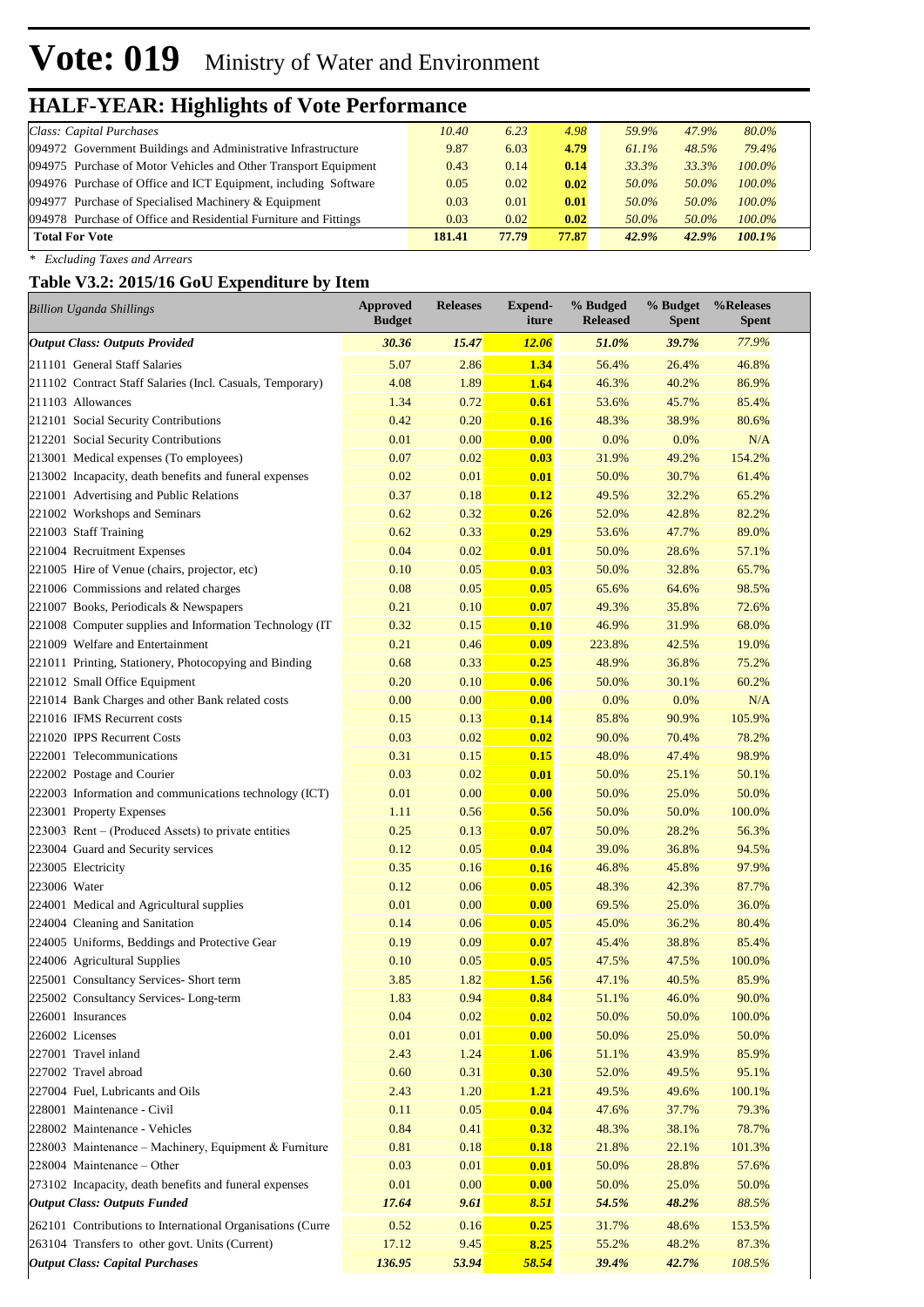| <b>Billion Uganda Shillings</b>                           | Approved<br><b>Budget</b> | <b>Releases</b> | Expend-<br>iture | % Budged<br><b>Released</b> | % Budget<br><b>Spent</b> | %Releases<br><b>Spent</b> |
|-----------------------------------------------------------|---------------------------|-----------------|------------------|-----------------------------|--------------------------|---------------------------|
| 231001 Non Residential buildings (Depreciation)           | 11.21                     | 6.71            | 5.38             | 59.9%                       | 48.0%                    | 80.1%                     |
| 231002 Residential buildings (Depreciation)               | 0.32                      | 0.15            | 0.15             | 46.9%                       | 46.9%                    | 100.0%                    |
| 231004 Transport equipment                                | 0.60                      | 0.23            | 0.23             | 38.1%                       | 38.1%                    | 100.0%                    |
| 231005 Machinery and equipment                            | 10.27                     | 1.80            | 1.66             | 17.5%                       | 16.1%                    | 91.9%                     |
| 231006 Furniture and fittings (Depreciation)              | 0.24                      | 0.12            | 0.11             | 49.9%                       | 44.5%                    | 89.1%                     |
| 231007 Other Fixed Assets (Depreciation)                  | 98.41                     | 41.25           | 47.81            | 41.9%                       | 48.6%                    | 115.9%                    |
| 281502 Feasibility Studies for Capital Works              | 0.65                      | 0.33            | 0.18             | 50.0%                       | 28.0%                    | 56.0%                     |
| 281503 Engineering and Design Studies & Plans for capital | 0.80                      | 0.41            | 0.31             | 51.1%                       | 38.4%                    | 75.1%                     |
| 281504 Monitoring, Supervision & Appraisal of capital wor | 0.51                      | 0.23            | 0.18             | 44.1%                       | 35.1%                    | 79.6%                     |
| 311101 Land                                               | 1.17                      | 0.46            | 0.31             | 39.3%                       | 26.5%                    | 67.4%                     |
| 312104 Other Structures                                   | 7.19                      | 0.03            | 0.03             | 0.5%                        | 0.5%                     | 100.0%                    |
| 312204 Taxes on Machinery, Furniture & Vehicles           | 3.53                      | 1.23            | 1.23             | 34.8%                       | 34.8%                    | 100.0%                    |
| 312301 Cultivated Assets                                  | 2.05                      | 0.99            | 0.97             | 48.5%                       | 47.5%                    | 98.1%                     |
| <b>Grand Total:</b>                                       | 184.95                    | <b>79.02</b>    | <b>79.10</b>     | 42.7%                       | 42.8%                    | $100.1\%$                 |
| <b>Total Excluding Taxes and Arrears:</b>                 | 181.41                    | <b>77.79</b>    | 77.87            | 42.9%                       | 42.9%                    | 100.1%                    |

#### **Table V3.3: GoU Releases and Expenditure by Project and Programme\***

| <b>Billion Uganda Shillings</b> |                                                                         | <b>Approved</b><br><b>Budget</b> | <b>Released</b> | <b>Spent</b> | $%$ GoU<br><b>Budget</b> | $%$ GoU<br><b>Budget</b> | $%$ GoU<br>Releases |  |
|---------------------------------|-------------------------------------------------------------------------|----------------------------------|-----------------|--------------|--------------------------|--------------------------|---------------------|--|
|                                 |                                                                         |                                  |                 |              | Released<br>38.1%        | <b>Spent</b>             | <b>Spent</b>        |  |
|                                 | VF:0901 Rural Water Supply and Sanitation                               | 42.94                            | 16.37           | 16.09        |                          | 37.5%                    | 98.3%               |  |
|                                 | <b>Recurrent Programmes</b>                                             |                                  |                 |              |                          |                          |                     |  |
| 05                              | Rural Water Supply and Sanitation                                       | 0.51                             | 0.48            | 0.13         | 93.3%                    | 26.3%                    | 28.2%               |  |
|                                 | <b>Development Projects</b>                                             |                                  |                 |              |                          |                          |                     |  |
| 0158                            | School & Community Water-IDPs                                           | 15.98<br>25.94                   | 7.63<br>8.02    | 6.20         | 47.7%                    | 38.8%                    | 81.2%<br>119.4%     |  |
| 0163                            | Support to RWS Project                                                  |                                  |                 | 9.57         | 30.9%                    | 36.9%                    |                     |  |
| 1191                            | Provision of Improved Water Sources for Returned IDPs-Acholi<br>Sub Reg | 0.51                             | 0.25            | 0.19         | 49.0%                    | 37.1%                    | 75.6%               |  |
|                                 | VF:0902 Urban Water Supply and Sanitation                               | 55.89                            | 21.86           | 27.76        | 39.1%                    | 49.7%                    | 127.0%              |  |
|                                 | <b>Recurrent Programmes</b>                                             |                                  |                 |              |                          |                          |                     |  |
| 04                              | Urban Water Supply & Sewerage                                           | 0.41                             | 0.19            | 0.11         | 47.3%                    | 27.8%                    | 58.8%               |  |
|                                 | <b>Development Projects</b>                                             |                                  |                 |              |                          |                          |                     |  |
|                                 | 0124 Energy for Rural Transformation                                    | 0.20                             | 0.11            | 0.11         | 54.8%                    | 54.8%                    | 100.0%              |  |
| 0142                            | Mid-Western Towns Water and Sanitation                                  | 0.00                             | 0.00            | 0.00         | N/A                      | N/A                      | N/A                 |  |
| 0148                            | North Eastern -TWSP BADEA                                               | 0.00                             | 0.00            | 0.00         | N/A                      | N/A                      | N/A                 |  |
| 0154                            | Small towns WSS Project ADB                                             | 0.00                             | 0.00            | 0.00         | N/A                      | N/A                      | N/A                 |  |
| 0160                            | South Western TWSP - Austria                                            | 0.00                             | 0.00            | 0.00         | N/A                      | N/A                      | N/A                 |  |
| 0164                            | Support to small town WSP                                               | 4.04                             | 2.51            | 2.47         | 62.2%                    | 61.2%                    | 98.5%               |  |
| 0168                            | Urban Water Reform                                                      | 0.64                             | 0.34            | 0.32         | 52.9%                    | 49.6%                    | 93.8%               |  |
| 0426                            | <b>KFW Support to NWSC</b>                                              | 0.00                             | 0.00            | 0.00         | N/A                      | N/A                      | N/A                 |  |
| 1015                            | Gulu Town Water Supply                                                  | 0.00                             | 0.00            | 0.00         | N/A                      | N/A                      | N/A                 |  |
| 1074                            | Water and Sanitation Development Facility-North                         | 1.57                             | 0.86            | 0.86         | 54.9%                    | 54.9%                    | 100.0%              |  |
| 1075                            | Water and Sanitation Development Facility - East                        | 1.48                             | 0.80            | 0.81         | 54.4%                    | 55.1%                    | 101.2%              |  |
| 1130                            | WSDF central                                                            | 4.32                             | 2.31            | 2.32         | 53.6%                    | 53.8%                    | 100.3%              |  |
| 1188                            | Protection of Lake Victoria-Kampala Sanitation Program                  | 26.43                            | 5.83            | 12.45        | 22.1%                    | 47.1%                    | 213.5%              |  |
| 1192                            | Lake Victoria Water and Sanitation (LVWATSAN)Phase II                   | 3.85                             | 2.18            | 1.62         | 56.5%                    | 42.0%                    | 74.4%               |  |
|                                 | Project                                                                 |                                  |                 |              |                          |                          |                     |  |
|                                 | 1193 Kampala Water Lake Victoria Water and Sanitation Project           | 7.37                             | 4.40            | 4.39         | 59.7%                    | 59.6%                    | 99.8%               |  |
|                                 | 1231b Water Management and Development Project                          | 0.63                             | 0.31            | 0.28         | 48.8%                    | 44.3%                    | 90.8%               |  |
|                                 | 1231c Water Management and Development Project II                       | 0.60                             | 0.29            | 0.27         | 49.1%                    | 45.3%                    | 92.2%               |  |
| 1283                            | Water and Sanitation Development Facility-South Western                 | 1.35                             | 0.65            | 0.69         | 48.1%                    | 50.9%                    | 105.9%              |  |
| 1303                            | Investment Subsidy to NWSC                                              | 3.00                             | 1.07            | 1.05         | 35.6%                    | 35.1%                    | 98.8%               |  |
|                                 | VF:0903 Water for Production                                            | 31.97                            | 12.24           | 10.87        | 38.3%                    | 34.0%                    | 88.8%               |  |
|                                 | <b>Recurrent Programmes</b>                                             |                                  |                 |              |                          |                          |                     |  |
| 13                              | Water for Production                                                    | 0.32                             | 0.08            | 0.01         | 25.0%                    | 3.1%                     | 12.6%               |  |
|                                 | <b>Development Projects</b>                                             |                                  |                 |              |                          |                          |                     |  |
|                                 | 0169 Water for Production                                               | 31.65                            | 12.16           | 10.86        | 38.4%                    | 34.3%                    | 89.3%               |  |
|                                 | VF:0904 Water Resources Management                                      | 6.41                             | 3.76            | 2.62         | 58.6%                    | 40.9%                    | 69.8%               |  |
|                                 | <b>Recurrent Programmes</b>                                             |                                  |                 |              |                          |                          |                     |  |
| 10                              | Water Resources M & A                                                   | 0.41                             | 0.20            | 0.11         | 50.0%                    | 26.6%                    | 53.3%               |  |
| 11                              | <b>Water Resources Regulation</b>                                       | 0.28                             | 0.14            | 0.08         | 50.0%                    | 27.2%                    | 54.4%               |  |
| 12                              | Water Quality Management                                                | 0.51                             | 0.23            | 0.13         | 46.0%                    | 25.1%                    | 54.6%               |  |
|                                 | <b>Development Projects</b>                                             |                                  |                 |              |                          |                          |                     |  |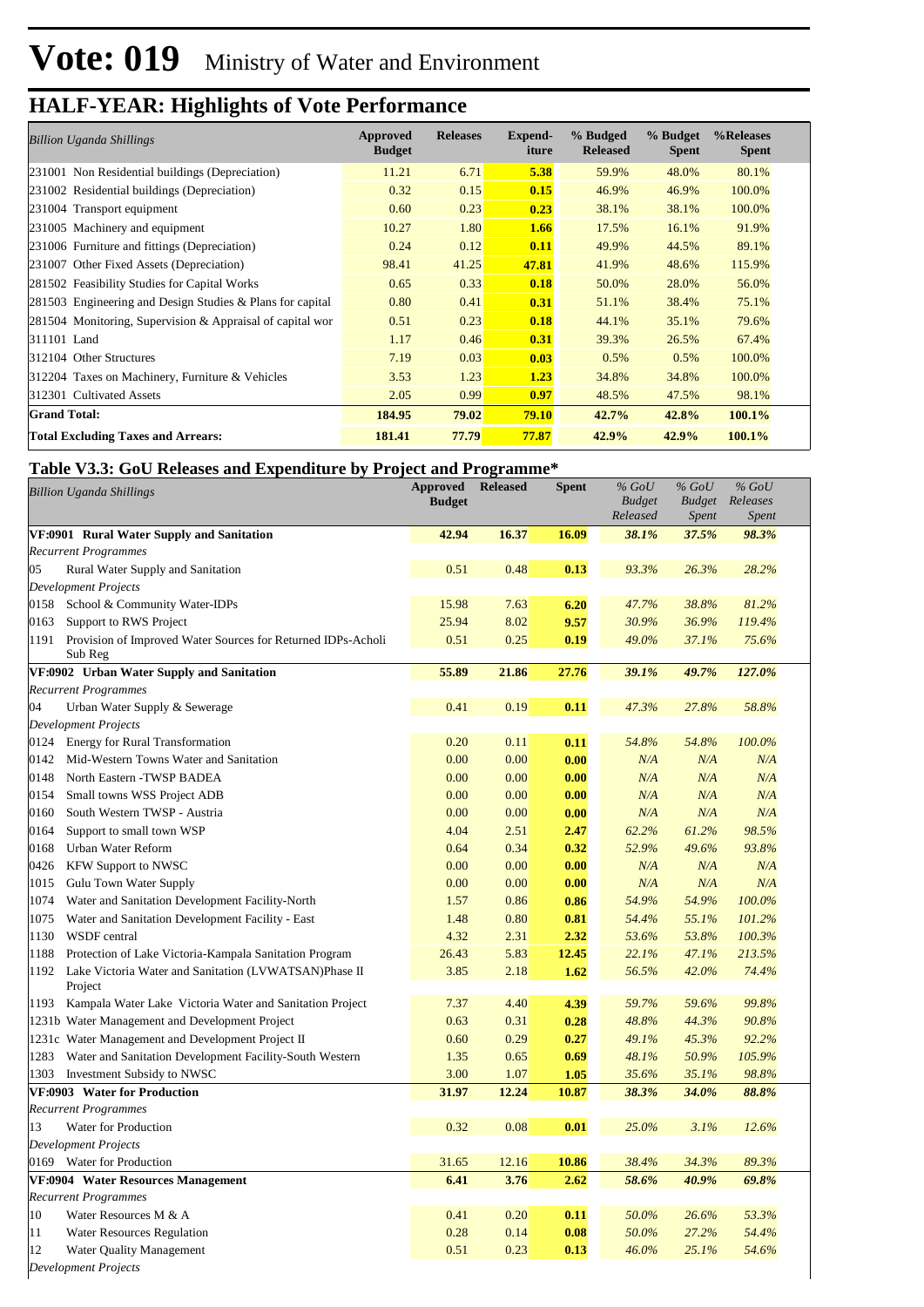| 0137 | Lake Victoria Envirn Mgt Project                          | 0.62   | 0.84  | 0.84  | 134.6% | 134.6% | 100.0% |  |
|------|-----------------------------------------------------------|--------|-------|-------|--------|--------|--------|--|
| 0143 | Mit. Of Lake Kyoga Floods                                 | 0.00   | 0.00  | 0.00  | N/A    | N/A    | N/A    |  |
| 0149 | Operational Water Res. Mgt NBI                            | 0.48   | 0.24  | 0.19  | 50.1%  | 38.7%  | 77.4%  |  |
| 0165 | Support to WRM                                            | 2.86   | 1.68  | 1.04  | 58.8%  | 36.5%  | 62.0%  |  |
| 1021 | Mapping of Ground Water Resurces in Uganda                | 0.14   | 0.07  | 0.05  | 50.0%  | 37.2%  | 74.5%  |  |
|      | 1231a Water Management and Development Project            | 0.62   | 0.10  | 0.07  | 16.5%  | 10.7%  | 65.1%  |  |
| 1302 | Support for Hydro-Power Devt and Operations on River Nile | 0.50   | 0.25  | 0.13  | 50.0%  | 25.0%  | 50.0%  |  |
|      | VF:0905 Natural Resources Management                      | 22.69  | 12.06 | 11.46 | 53.2%  | 50.5%  | 95.1%  |  |
|      | <b>Recurrent Programmes</b>                               |        |       |       |        |        |        |  |
| 14   | <b>Environment Support Services</b>                       | 0.23   | 0.11  | 0.06  | 49.0%  | 26.7%  | 54.5%  |  |
| 15   | <b>Forestry Support Services</b>                          | 0.59   | 0.25  | 0.13  | 43.0%  | 22.1%  | 51.5%  |  |
| 16   | <b>Wetland Management Services</b>                        | 0.35   | 0.17  | 0.10  | 50.0%  | 27.7%  | 55.4%  |  |
|      | <b>Development Projects</b>                               |        |       |       |        |        |        |  |
|      | 0146 National Wetland Project Phase III                   | 2.59   | 1.30  | 1.16  | 50.3%  | 44.7%  | 88.9%  |  |
| 0152 | Reducing Biodiversity Loss at Cross Border Points         | 0.00   | 0.00  | 0.00  | N/A    | N/A    | N/A    |  |
| 0947 | FIEFOC - Farm Income Project                              | 17.21  | 9.36  | 9.21  | 54.4%  | 53.5%  | 98.4%  |  |
| 1189 | Sawlog Production Grant Scheme Project                    | 0.88   | 0.43  | 0.44  | 48.5%  | 49.8%  | 102.8% |  |
| 1301 | The National REDD-Plus Project                            | 0.85   | 0.44  | 0.37  | 51.4%  | 43.6%  | 84.8%  |  |
|      | VF:0906 Weather, Climate and Climate Change               | 5.63   | 2.21  | 1.74  | 39.3%  | 31.0%  | 78.8%  |  |
|      | <b>Recurrent Programmes</b>                               |        |       |       |        |        |        |  |
| 07   | Meteorology                                               | 1.17   | 0.59  | 0.30  | 50.2%  | 26.1%  | 52.0%  |  |
|      | <b>Development Projects</b>                               |        |       |       |        |        |        |  |
| 0140 | Meteorological Support for PMA                            | 3.66   | 1.22  | 1.08  | 33.3%  | 29.4%  | 88.2%  |  |
| 1102 | Climate Change Project                                    | 0.80   | 0.41  | 0.36  | 50.9%  | 45.5%  | 89.3%  |  |
|      | VF:0949 Policy, Planning and Support Services             | 15.88  | 9.13  | 7.17  | 57.5%  | 45.1%  | 78.5%  |  |
|      | <b>Recurrent Programmes</b>                               |        |       |       |        |        |        |  |
| 01   | Finance and Administration                                | 2.58   | 1.46  | 1.06  | 56.6%  | 41.3%  | 73.0%  |  |
| 08   | Office of Director DWD                                    | 0.21   | 0.10  | 0.08  | 50.0%  | 39.9%  | 79.7%  |  |
| 09   | Planning                                                  | 0.98   | 0.48  | 0.35  | 48.4%  | 35.6%  | 73.4%  |  |
| 17   | Office of Director DWRM                                   | 0.11   | 0.05  | 0.03  | 48.8%  | 28.3%  | 58.0%  |  |
| 18   | Office of the Director DEA                                | 0.10   | 0.05  | 0.03  | 48.7%  | 29.8%  | 61.1%  |  |
| 19   | <b>Internal Audit</b>                                     | 0.13   | 0.06  | 0.05  | 48.5%  | 35.7%  | 73.7%  |  |
| 20   | Nabyeya Forestry College                                  | 0.32   | 0.15  | 0.11  | 46.8%  | 33.4%  | 71.3%  |  |
|      | <b>Development Projects</b>                               |        |       |       |        |        |        |  |
| 0151 | Policy and Management Support                             | 10.17  | 6.14  | 4.82  | 60.3%  | 47.4%  | 78.6%  |  |
| 0162 | Support to PQAD                                           | 0.00   | 0.00  | 0.00  | N/A    | N/A    | N/A    |  |
| 1190 | Support to Nabyeya Forestry College Project               | 0.84   | 0.47  | 0.47  | 55.7%  | 55.7%  | 100.0% |  |
|      | 1231d Water Management and Development Project            | 0.44   | 0.17  | 0.16  | 39.4%  | 36.4%  | 92.4%  |  |
|      | <b>Total For Vote</b>                                     | 181.41 | 77.63 | 77.72 | 42.8%  | 42.8%  | 100.1% |  |
|      |                                                           |        |       |       |        |        |        |  |

*\* Excluding Taxes and Arrears*

#### **Table V3.4: External Financing Releases and Expenditure by Project and Programme\***

| <b>Billion Uganda Shillings</b> |                                                                         | Approved<br><b>Budget</b> | <b>Released</b> | <b>Spent</b> | $%$ GoU<br><b>Budget</b><br>Released | $%$ GoU<br><b>Budget</b><br><i>Spent</i> | $%$ GoU<br>Releases<br><i>Spent</i> |  |
|---------------------------------|-------------------------------------------------------------------------|---------------------------|-----------------|--------------|--------------------------------------|------------------------------------------|-------------------------------------|--|
|                                 | VF:0901 Rural Water Supply and Sanitation                               | 29.56                     | 2.21            | 2.21         | 7.5%                                 | 7.5%                                     | 100.0%                              |  |
|                                 | <b>Development Projects</b>                                             |                           |                 |              |                                      |                                          |                                     |  |
| 0163                            | Support to RWS Project                                                  | 3.56                      | 2.21            | 2.21         | 62.2%                                | 62.2%                                    | 100.0%                              |  |
| 1191                            | Provision of Improved Water Sources for Returned IDPs-Acholi<br>Sub Reg | 26.00                     | 0.00            | 0.00         | $0.0\%$                              | $0.0\%$                                  | N/A                                 |  |
|                                 | VF:0902 Urban Water Supply and Sanitation                               | 94.81                     | 27.23           | 26.50        | 28.7%                                | 28.0%                                    | 97.3%                               |  |
|                                 | <b>Development Projects</b>                                             |                           |                 |              |                                      |                                          |                                     |  |
| 0124                            | <b>Energy for Rural Transformation</b>                                  | 2.29                      | 0.00            | 0.00         | $0.0\%$                              | $0.0\%$                                  | N/A                                 |  |
| 0164                            | Support to small town WSP                                               | 1.23                      | 0.00            | 0.00         | $0.0\%$                              | $0.0\%$                                  | N/A                                 |  |
| 0168                            | Urban Water Reform                                                      | 1.49                      | 0.49            | 0.49         | 32.7%                                | 32.7%                                    | 100.0%                              |  |
| 1074                            | Water and Sanitation Development Facility-North                         | 15.54                     | 9.07            | 9.21         | 58.4%                                | 59.2%                                    | 101.5%                              |  |
| 1075                            | Water and Sanitation Development Facility - East                        | 9.15                      | 0.00            | 0.00         | $0.0\%$                              | $0.0\%$                                  | N/A                                 |  |
| 1130                            | WSDF central                                                            | 15.58                     | 4.83            | 4.83         | 31.0%                                | 31.0%                                    | 100.0%                              |  |
| 1188                            | Protection of Lake Victoria-Kampala Sanitation Program                  | 12.58                     | 0.00            | 0.00         | $0.0\%$                              | $0.0\%$                                  | N/A                                 |  |
| 1192                            | Lake Victoria Water and Sanitation (LVWATSAN)Phase II<br>Project        | 1.37                      | 0.00            | 0.00         | $0.0\%$                              | $0.0\%$                                  | N/A                                 |  |
| 1193                            | Kampala Water Lake Victoria Water and Sanitation Project                | 10.53                     | 0.00            | 0.00         | $0.0\%$                              | $0.0\%$                                  | N/A                                 |  |
|                                 | 1231b Water Management and Development Project                          | 3.29                      | 1.00            | 0.00         | 30.4%                                | $0.0\%$                                  | $0.0\%$                             |  |
|                                 | 1231c Water Management and Development Project II                       | 1.20                      | 1.00            | 0.25         | 83.3%                                | 20.8%                                    | $25.0\%$                            |  |
| 1283                            | Water and Sanitation Development Facility-South Western                 | 20.56                     | 10.85           | 11.73        | 52.8%                                | 57.1%                                    | 108.1%                              |  |
|                                 | VF:0904 Water Resources Management                                      | 17.63                     | 5.76            | 5.01         | 32.7%                                | 28.4%                                    | 87.0%                               |  |